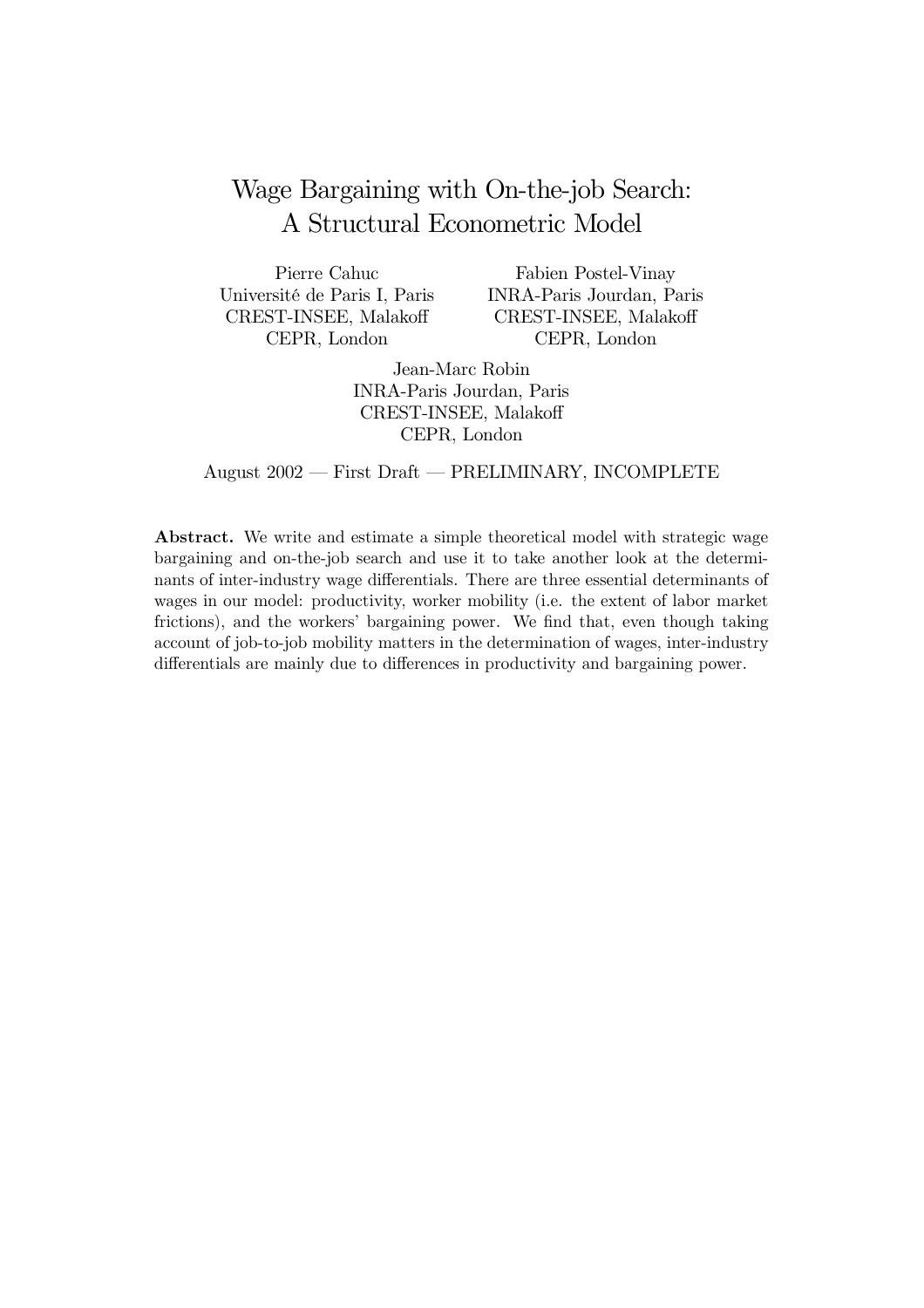### Introduction [V. preliminary and incomplete]  $\mathbf 1$

When there is on-the-job search, employees can find new jobs. Thus, employers sometimes compete over the same employee. As far as we are aware, most previous contributions that have introduced wage bargaining in a context where on-the-job search is allowed neglect the analysis of the negotiation that occurs between the employee who finds a new job and his two potential employers.<sup>1</sup> It is commonly assumed that wages are continuously renegotiated. This implies that the employee chooses the match yielding higher surplus, and continuously negotiates the wage with his current employer only (see e.g. Pissarides, 2000, Mortensen and Pissarides, 1999).

This approach has one major drawback: it neglects the impact of between-firm competition for workers on wages. Postel-Vinay and Robin (2001, 2002) have focused on this issue in a framework where employers make take-it-or-leave-it offers and labor contracts can be renegotiated by mutual agreement only. In this context, on-the-job search allows employees to contact alternative employers, whom they can bring into Bertrand wage competition with their current employer. Postel-Vinay and Robin show that this competition either results in a wage rise or in a job mobility. The present paper extends this approach by assuming that an employer cannot make take-it-or-leave-it offers, but instead must enter a strategic wage bargaining process with the worker and the other employer. In this perspective, we construct simple strategic bargaining game that try to reflect the most prominent features of the negotiation and the renegotiation of employment contracts. Namely, we make a sharp distinction between negotiation on new matches and renegotiation on continuing jobs. The former always gives rise to separation in case of disagreement. The latter, triggered by employees who received an outside offer, allows the parties to continue under the terms of the current contract in case of disagreement. Hence, our model explains when renegotiations occur and suggests that negotiation and renegotiation put

<sup>&</sup>lt;sup>1</sup>A remarkable exeption is the paper by Dey and Flinn (2000). See at the end of this Introduction for more on that paper.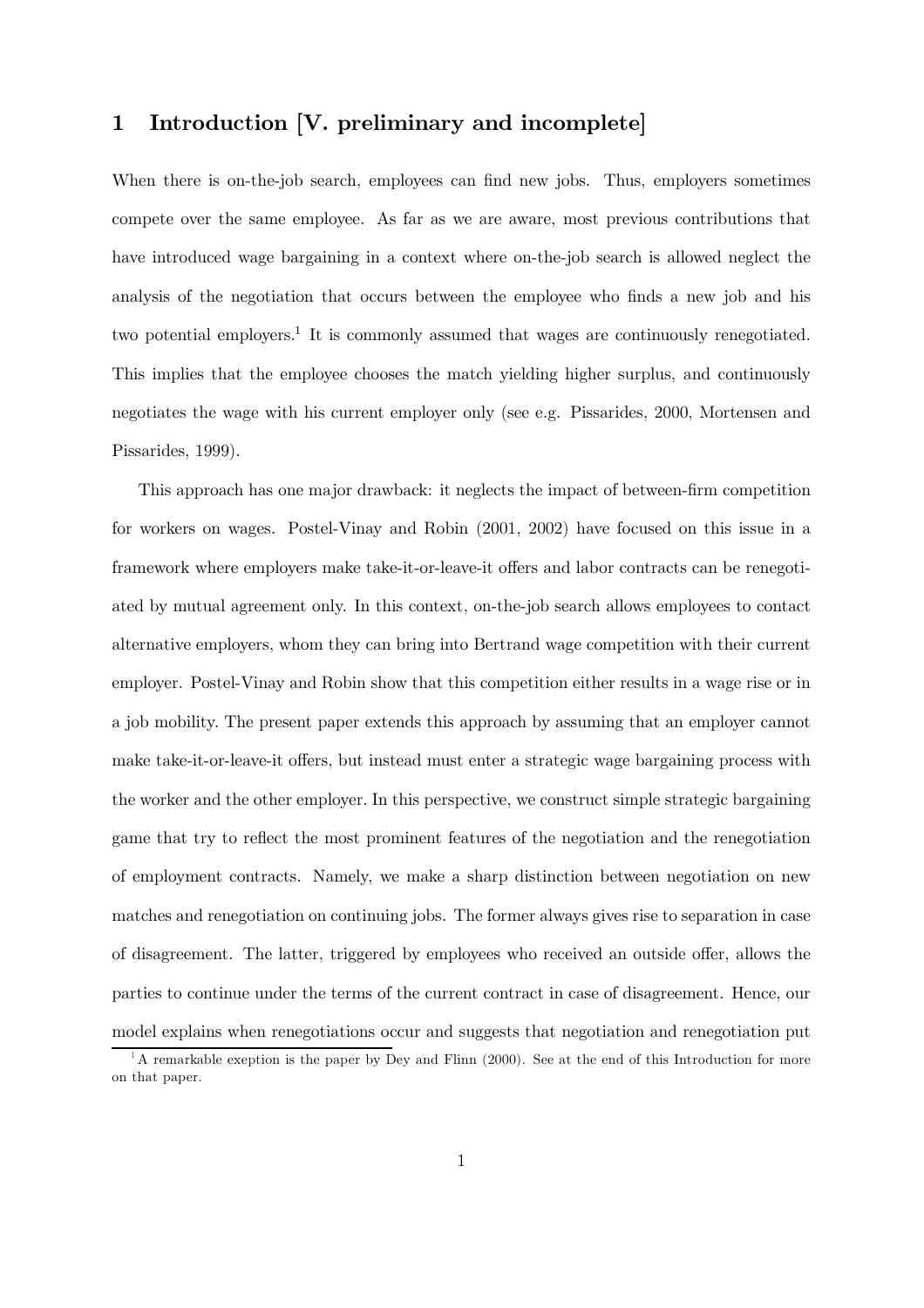the parties in different situations. We believe that taking the issue of renegotiation seriously is important to properly identify the determinants of wage differentials in imperfectly competitive labor markets.

**Main results.** First, we derive equations that explain wages as function of worker ability, firm productivity, matching frictions and the bargaining power of workers. Our first contribution is to provide closed-form expressions for wages and wage distributions that hinge on these four elements in a unified theoretical model.

Second, we estimate the bargaining power of workers in the presence of on-the-job search. Usual estimates of the bargaining power rest on simple static models that evaluate the surplus of a job as the difference between productivity and an outside wage that depends on the worker's characteristics and macroeconomic variables such as the unemployment rate and the mean wage in the economy (Blanchflower et al., 1996, Van Reenen, 1996). This rules out any distinction between the influence of search frictions, that determine the extent of between-firm competition for workers, and that of the "bargaining power" of workers. It is nonetheless important to evaluate the separate contributions of each of those two elements on wages for many purposes. For instance, according to the so-called Hosios-Pissarides condition, the labor market is efficient if the surplus share accruing to workers takes a certain value, hinging on properties of the matching function (Hosios, 1990, Pissarides, 2000). From this perspective, estimating the bargaining power is a first step towards a proper evaluation of labor market efficiency. Also, reducing the workers' bargaining power can be thought of as a policy to cut unemployment. A biased measure of this bargaining power, that does not disentangle labor market frictions from wage bargaining effects can cause the implementation of policies aiming at reducing the workers' bargaining power when it is not needed. Our empirical application indeed shows that ignoring on-the-job search causes substantial upward biases in the bargaining power estimates.

Third, we use our model to take another look at the determinants of inter-industry wage differentials. There are three essential determinants of wages in our model: productivity, worker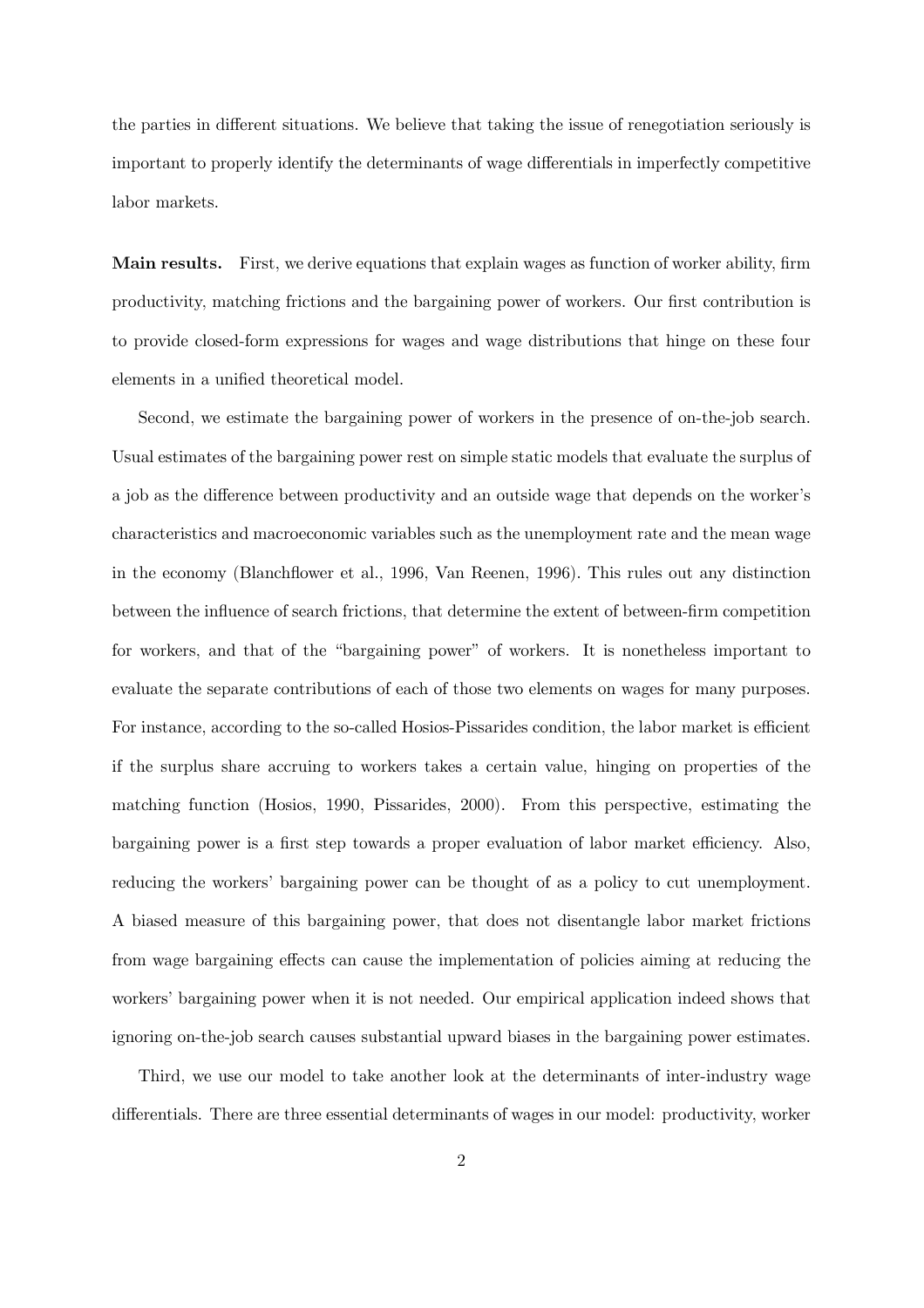mobility (i.e. the extent of labor market frictions), and the workers' bargaining power. We find that, even though taking account of job-to-job mobility matters in the determination of wages, inter-industry differentials are mainly due to differences in productivity and bargaining power.

**Related literature.** Probably the paper most closely related to ours is Dev and Flinn (2000). They represent the negotiation process by the Nash bargaining solution. Our approach relies on an explicit non-cooperative bargaining game that allows a precise definition of the strategic interactions at work in the wage renegotiation. Moreover, we do estimate the workers' bargaining power.

### $\overline{2}$ Theory

We first describe the characteristics and objectives of workers and firms. The matching process and the negotiation game that workers and firms play to determine wages is then detailed. In the third and last subsection, the steady-state general equilibrium of this economy is characterized.

### Workers and firms  $2.1$

We consider a labor market in which a measure  $M$  of atomistic workers face a continuum of competitive firms, with a mass normalized to 1, that produce one unique multi-purpose good. Time is continuous, workers and firms live forever. The market unemployment rate is denoted by  $u$ . The pool of unemployed workers is steadily fueled by layoffs that occur at the exogenous rate  $\delta$ .

Workers have different professional skills. A given worker's ability is measured by the amount  $\varepsilon$  of efficiency units of labor she/he supplies per unit time. The distribution of ability values in the population of workers is exogenous, with cdf H over the interval  $[\varepsilon_{\min}, \varepsilon_{\max}]$ . We only consider continuous ability distributions and further denote the corresponding density by  $h$ .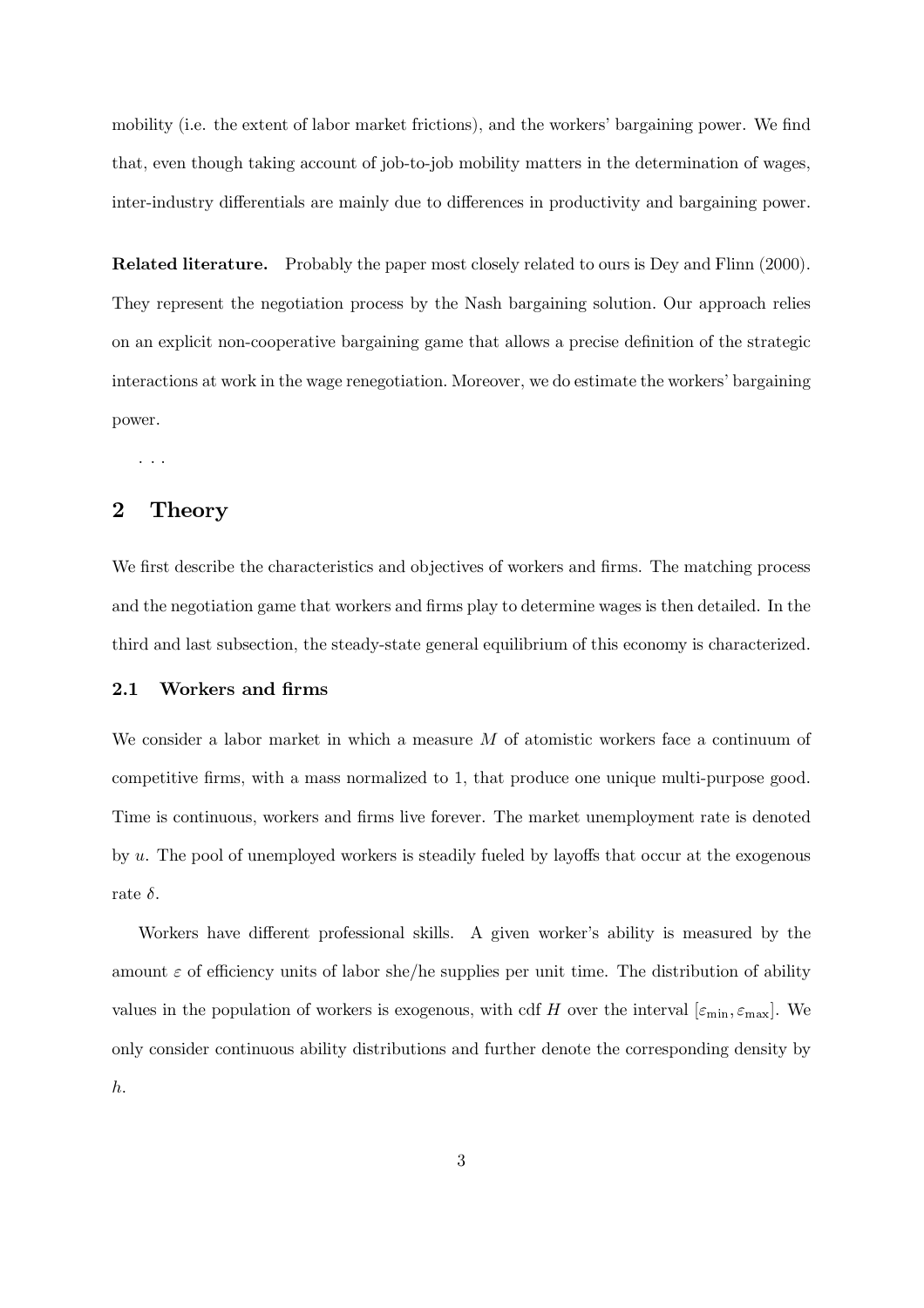Summing over all employee ability values for a given firm defines the efficient firm size. The returns to efficient labor are assumed constant and the marginal productivity of efficient labor is denoted as  $p$ . Firms differ in the technologies that they operate, meaning that parameter p is distributed across firms with a cdf  $\Gamma$  over the support  $[p_{\min}, p_{\max}]$ . This distribution is assumed continuous with density  $\gamma$ . The marginal productivity of the match  $(\varepsilon, p)$  of a worker with ability  $\varepsilon$  and a firm with technology p is  $\varepsilon p$ .

A type- $\varepsilon$  unemployed worker receives an income flow of  $\varepsilon b$ , with b a positive constant, which he has to forgo from the moment he finds a job. Being unemployed is thus equivalent to working at a "virtual" firm of labor productivity equal to b that would operate on a frictionless competitive labor market, therefore paying each employee their marginal productivity,  $\varepsilon b$ .

Workers discount the future at an exogenous and constant rate  $\rho > 0$  and seek to maximize the expected discounted sum of future utility flows. The instantaneous utility flow enjoyed from a flow of income x is  $U(x) = x^2$ . Firms seek to maximize profit.

### 2.2 Matching and wage bargaining

Firms and workers are brought together pairwise through a sequential, random and time consuming search process. Specifically, unemployed workers sample job offers sequentially at a Poisson rate  $\lambda_0$ . As in the original Burdett and Mortensen (1998) paper, employees may also search for a better job while employed. The arrival rate of offers to on-the-job searchers is  $\lambda_1$ . The type  $p$  of the firm from which a given offer originates is assumed to be randomly selected in  $[p_{\min}, p_{\max}]$  according to a *sampling distribution* with cdf F (and  $\overline{F} \equiv 1 - F$ ) and density f. The sampling distribution is the same for all workers irrespective of their ability or employment status. Note that we a priori assume no connection between the probability density of sampling a firm of given type p,  $f(p)$ , and the density  $\gamma(p)$  of such types in the population of firms. When a match is formed, the wage contract is negociated between the different parties according to

 ${}^{2}$ This is merely for simplicity. The theoretical model is tractable with an arbitrary utility function (provided that intertemporal transfers be ruled out), and the empirical analysis can in principle be conducted for any CRRA specification (see Postel-Vinay and Robin, 2002).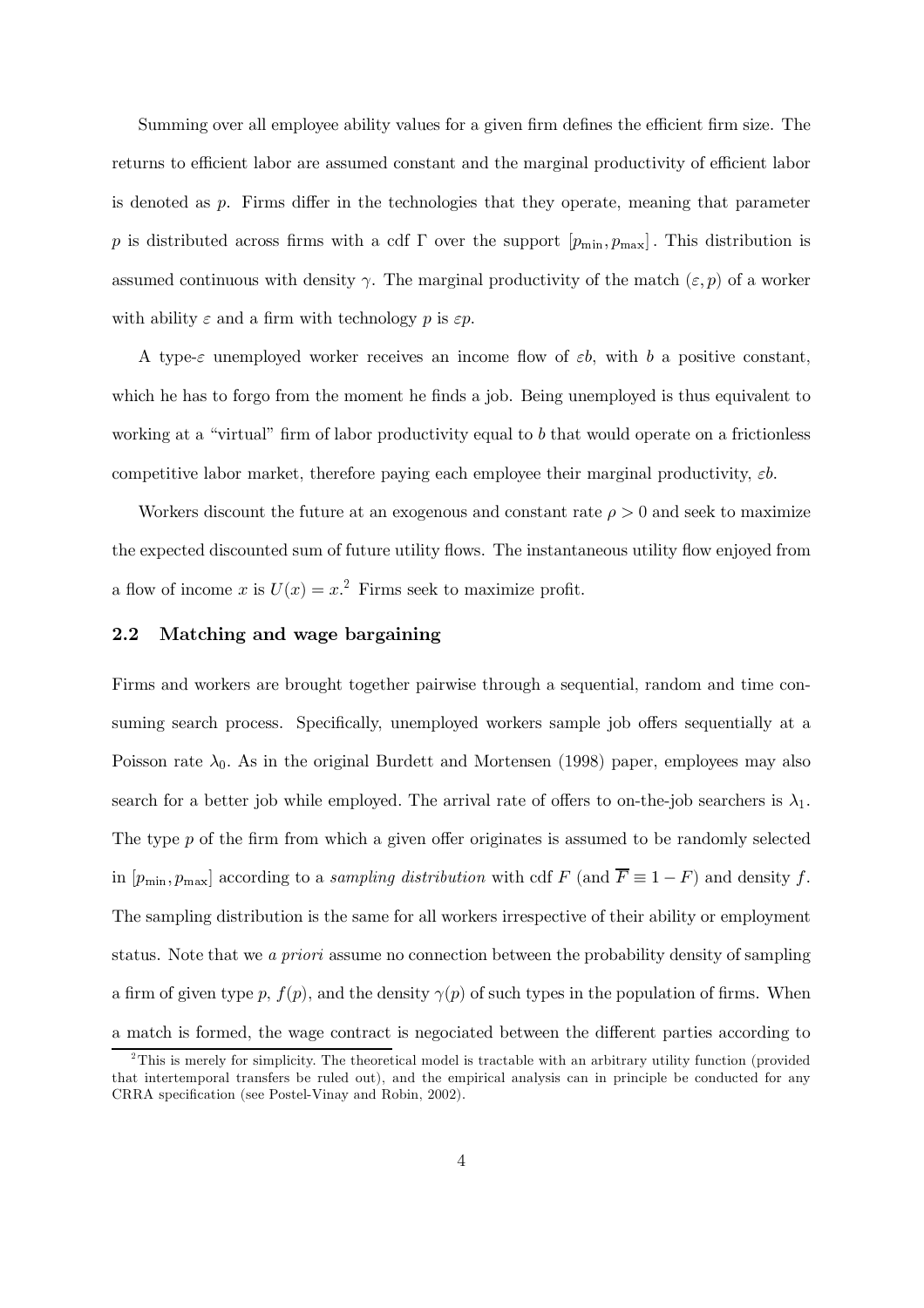the following rules.

### $2.2.1$ Assumptions

Wages are bargained over by workers and employers in a *complete information* context. In particular, all the agents that are brought to interact by the random matching process are perfectly aware of eachother type. All wage and job offers are also perfectly observed and verifiable. Specifically, we make the following three assumptions on wage strategies and wage contracts:

**Assumption A1** Wage contracts stipulate a fixed wage that can be renegotiated by mutual agreement only.

Assumption A1 implies that renegotiations occur only if one party can credibly threaten the other to leave the match for good if the latter refuses to renegotiate. In our framework, renegotiations can be triggered only when employees receive outside offers. The assumption of renegotiation by mutual agreement captures an important and often neglected feature of employment contracts (see the enlightening survey by Malcomson, 1999).

The following two assumptions describe the structures of the negotiation game that is played by an unemployed worker and an employer (Assumption A2), and of the renegotiation game that is played by a currently employed worker, his current employer and a poaching employer  $(Assumption A3).$ 

**Assumption A2** When an unemployed worker meets a firm, the wage is determined according to the following bargaining game:

- 1. The firm makes a wage offer;
- 2. The worker either accepts the offer and signs the contract, or  $(s)$ he rejects it;
- 3. In case of rejection at step 2, some time elapses. Then: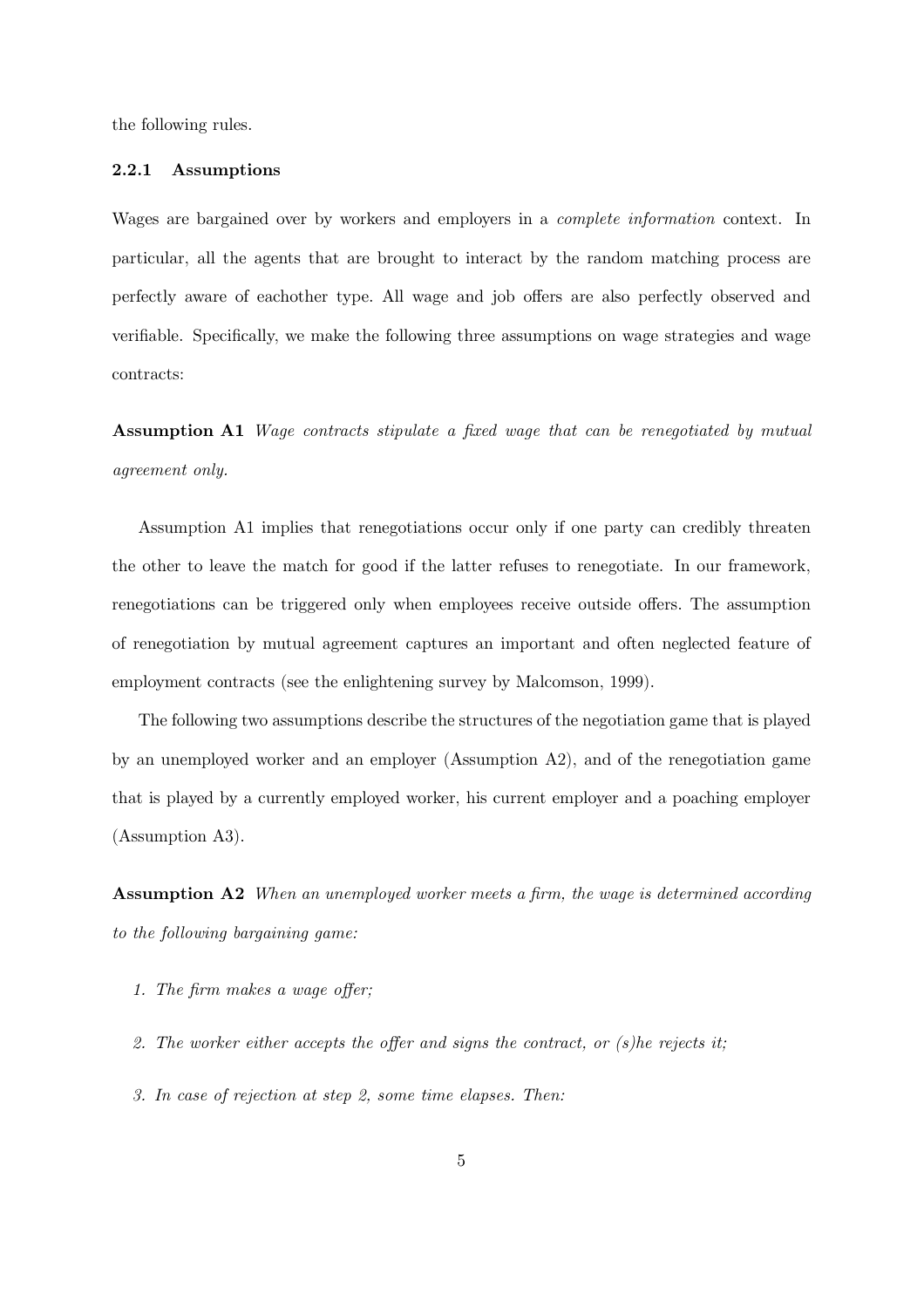- With probability  $\beta$ , the worker makes a wage offer;
- With probability  $1 \beta$ , the firm makes a wage offer;
- 4. The player who has received the offer at step 3 either accepts it and signs the contract, or rejects it. In case of rejection the match ends and the worker remains unemployed.

**Assumption A3** An employed worker who receives an outside job offer renegotiates his/her wage according to the following game:

- 1. The poaching firm makes a wage offer:
- 2. The worker either rejects the offer and stays with his/her incumbent employer under the pre-existing contract, or  $(s)$ he accepts it;
- 3. Som time elapses; then, firms make simultaneous non-cooperative wage offers;
- 4. The worker either accepts one of them and signs a contract, or  $(s)$ he rejects both offers;
- 5. In case of rejection at step  $\lambda$ , some time elapses. Then:
	- With probability  $\beta$ , the worker makes wage offers to both employers;
	- With probability  $1-\beta$ , the firms make simultaneous non-cooperative wage offers.
- 6. Any player who has received an offer at step 5 either accepts or rejects it. In case of disagreement at step 6, the worker's decision at step 2 prevails: either the match with the incumbent employer continues under the terms of the contract existing prior to the renegotiation process or the worker stays at the poaching firm under the terms of the contract signed at step 2. In case of agreement between the worker and either firm, a new contract is signed. The worker chooses among the firms if both accept the offer  $(s)$ he made at step 5.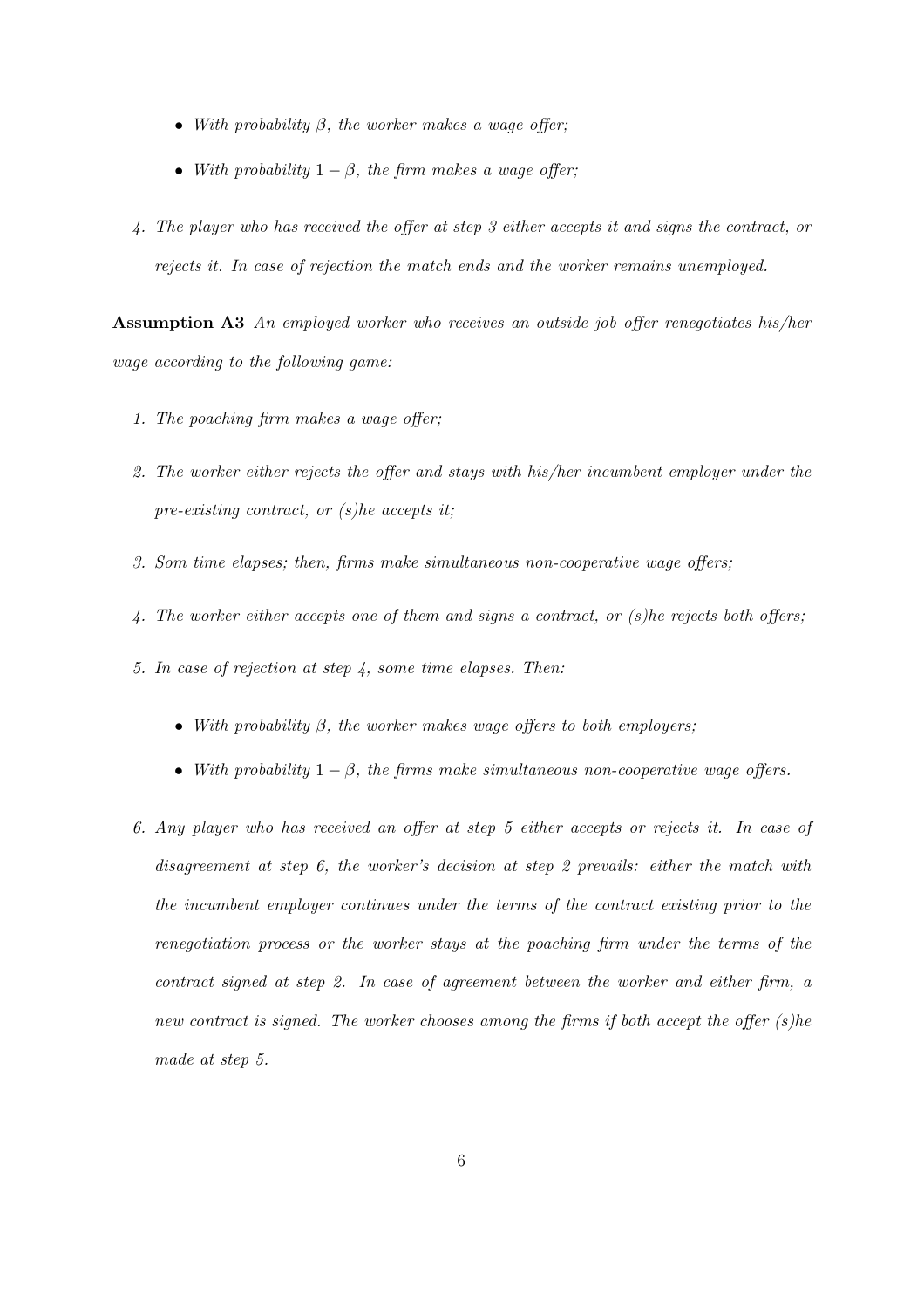Assumptions A2 and A3 describe two very simple strategic negotiation games adapted from Osborne and Rubinstein (1990). The seminal contributions of Binmore, Rubinstein and Wolinsky (1986) and Osborne and Rubinstein (1990) have shown that the Nash sharing rule can be derived from strategic bargaining games that are very useful to properly define the threat payoffs. Obviously, any strategic bargaining game is necessarily peculiar. Our game has been designed to provide a simple and tractable tool to understand the renegotiation process triggered by the between-firm competition for workers. In particular, a game with finite horizon has been chosen for the sake of simplicity, although we expect that the same type of results could be derived from infinite horizon games.

The structure of the negotiation game that is played between two firms and an initially employed worker is somewhat more intricate than that of the game between a firm and an unemployed worker, as a first subgame (steps 1 and 2), in which the worker maneuvers to get himself an optimal credible threat point, precedes the renegociation subgame (steps 3 to 6).

It is worth insisting on the fact that whenever the worker is offered an outside option, the pre-existing contract with the incumbent employer does go on if no agreement is reached. This is an important difference with the negotiation on new matches—between unemployed workers and firms—that are dissolved in case of disagreement. We view this assumption as more in accordance with actual labor market institutions than the usual one according to which matches always break up in case of renegotiation failure (Pissarides, 2000, Mortensen and Pissarides, 1999). It is indeed considered in most OECD countries, that an offer to modify the terms of a contract does not constitute a repudiation. Accordingly, a rejection of the offer by either party leaves the pre-existing terms in place, which means that the job continues under those terms if the renegotiation fails (Malcomson, 1999, p. 2,321).

### $2.2.2$ Wage contracts and job mobility

We now exploit the preceding series of assumptions to derive the precise values of wages and the job mobility patterns.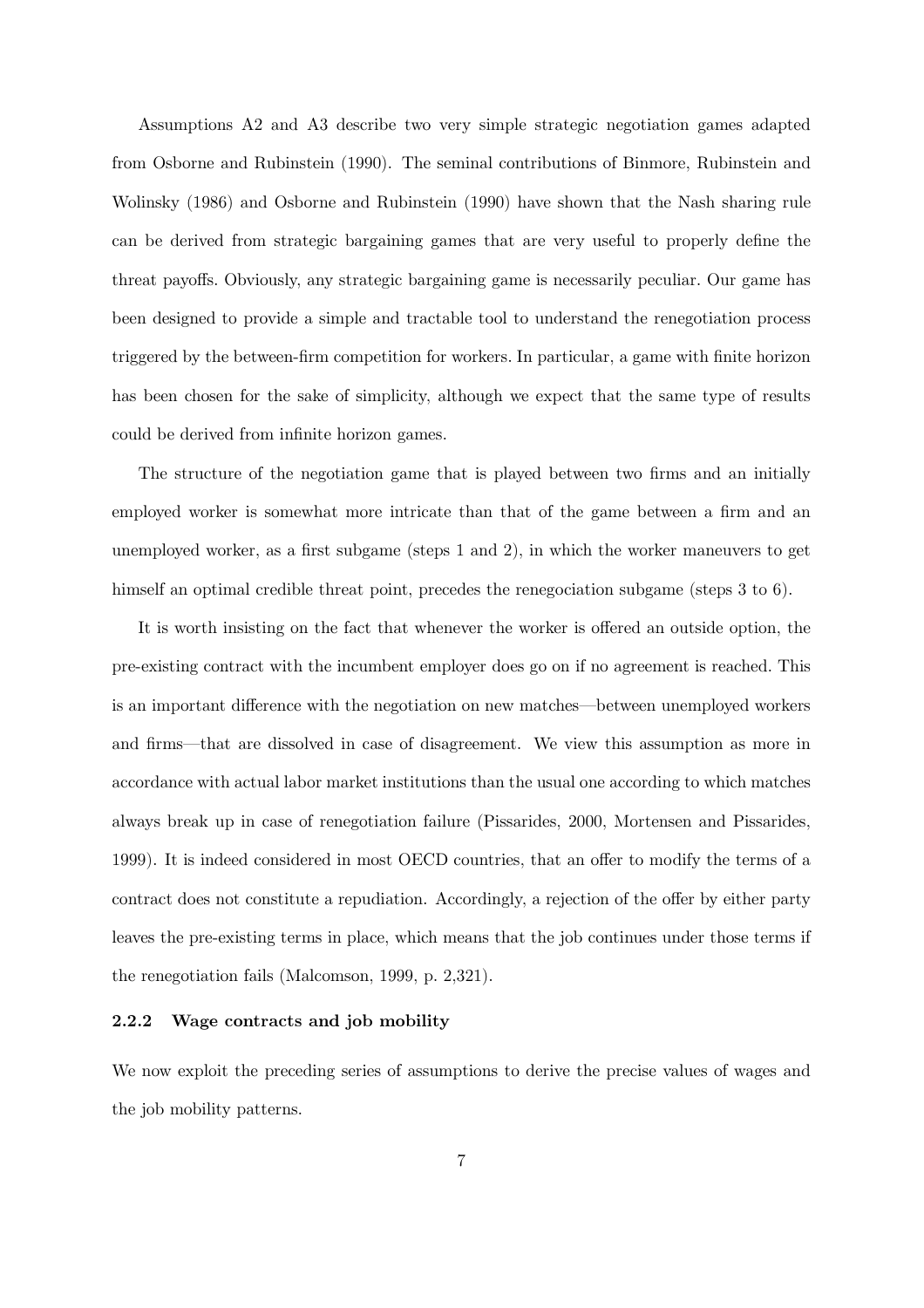The subgame perfect equilibria of the two bargaining games described above are characterized in Appendix A.1. In both games the worker receives a share  $\beta$  of the match rent. The rent of a match between a type- $\varepsilon$  unemployed worker and a type-p job amounts to  $V(\varepsilon, \varepsilon p, p) - V_0(\varepsilon)$ . Accordingly, the wage bargained on a match between a type- $\varepsilon$  unemployed worker and a type- $p$ firm, denoted by  $\phi_0(\varepsilon, p)$ , solves:

$$
V(\varepsilon, \phi_0(\varepsilon, p), p) = V_0(\varepsilon) + \beta \left[ V(\varepsilon, \varepsilon p, p) - V_0(\varepsilon) \right]. \tag{1}
$$

This equation merely states that a type- $\varepsilon$  unemployed worker matched with a type-p firm gets his reservation utility,  $V_0(\varepsilon)$ , plus a share  $\beta$  of the rent accruing to the job.

The assumption of long term contracts, renegotiated by mutual agreement only, implies that wages can be renegotiated only if employees receive new job offers. Moreover, an employee paid a wage w in a type-p firm and who receives an outside offer from a type-p' firm is willing to trigger a renegotiation only if firm  $p'$  is competitive enough:

If  $p' \leq p$ , the worker stays at the type-p firm, because the match with the type-p' firm is associated with a lower rent. However, the employee can get wage increases if  $p'$  is sufficiently high in regard of his/her current wage,  $w$ . If the employee triggers a renegotiation (by accepting the poacher's first offer at step 2), he eventually stays at his initial firm (the type  $p$  firm) with a new wage  $\phi(\varepsilon, p', p)$  as defined by equation (2) below

$$
V(\varepsilon, \phi(\varepsilon, p', p), p) = V(\varepsilon, \varepsilon p', p') + \beta \left[ V(\varepsilon, \varepsilon p, p) - V(\varepsilon, \varepsilon p', p') \right]. \tag{2}
$$

Obviously, the employee decides to trigger a renegotiation only if it is a way to get a wage increase, i.e. if the productivity parameter of the new match,  $p'$ , exceeds a threshold value, denoted by  $q(\varepsilon, w, p)$ , that satisfies:

$$
\phi(\varepsilon, q(\varepsilon, w, p), p) = w.
$$
\n(3)

Let us insist a bit on the role played by the game structure at this point. Note that

$$
V(\varepsilon, \varepsilon q(\varepsilon, w, p), q(\varepsilon, w, p)) = V(\varepsilon, w, p) - \frac{\beta}{1 - \beta} [V(\varepsilon, \varepsilon p, p) - V(\varepsilon, w, p)]
$$
  

$$
\leq V(\varepsilon, w, p)
$$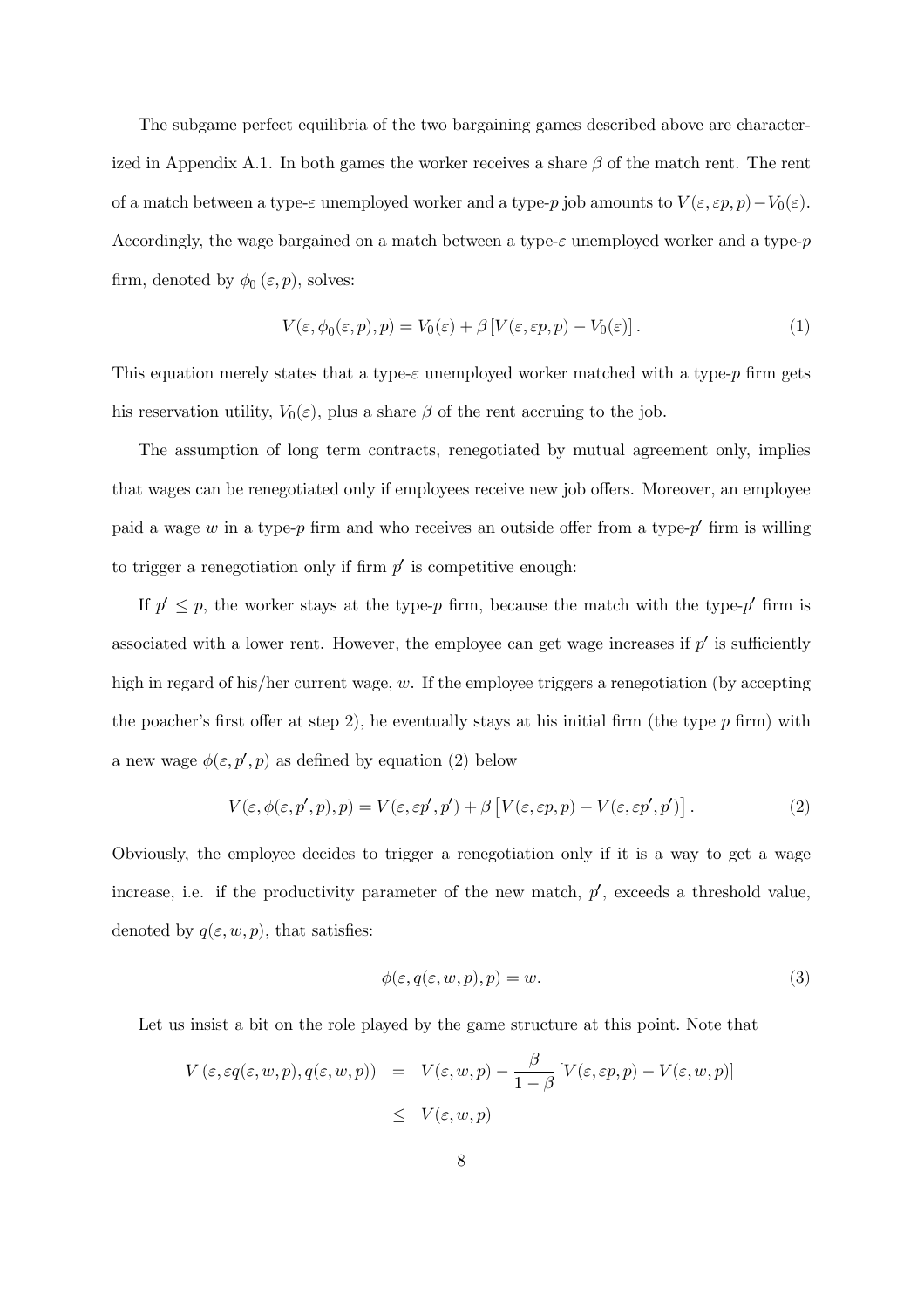(with strict inequality if  $w < p$ ). The attentive reader will thus have noticed that an outside offer from a type p' firm can result in a wage increase even when  $V(\varepsilon, \varepsilon p', p') < V(w, p)$ , i.e. even when the poacher's productivity is so low that it can't even afford to compensate the worker for his/her pre-existing value  $V(\varepsilon, w, p)$ . This result from the existence of steps 3 to 6, which ensure that the worker can credibly threaten to accept the weaker firm's offer at step 2, even in cases where that offer is lower than what (s) he worker would have gotten at status quo. In other words, in order to force his/her incumbent employer to renegotiate, the worker is willing to "take the chance" of accepting a very unattractive offer from the poacher because he knows that it is then in the interest of his/her incumbent employer to attract him back with a wage increase at later stages of the renegotiation game.

If  $p' > p$ , the outside offer creates a rent equal to  $V(\varepsilon, \varepsilon p', p') - V(\varepsilon, \varepsilon p, p)$ . The renegotiation game thus implies that the worker moves to the type-p' job, where he gets a wage  $\phi(\varepsilon, p, p')$ that solves:

$$
V(\varepsilon, \phi(\varepsilon, p, p'), p') = V(\varepsilon, \varepsilon p, p) + \beta \left[ V(\varepsilon, \varepsilon p', p') - V(\varepsilon, \varepsilon p, p) \right]. \tag{4}
$$

It can be seen that an employee who moves from a type- $p$  to a type- $p'$  firm gets a value equal to the maximum that (s) he could get from staying at the type-p firm, plus a share  $\beta$  of the new match rent. Note that the wage  $\phi(\varepsilon, p, p')$  obtained in the new firm can be smaller than the wage w paid in the previous job, because the worker expects larger wage raises in firms with higher productivity.

To sum-up, one of the following three situations may arise when a type- $\varepsilon$  worker, paid a wage w by a type-p firm, receives a type-p' job offer:

- (i)  $p' \leq q(\varepsilon, w, p)$ , and nothing changes.
- (ii)  $p \ge p' > q(\varepsilon, w, p)$ , and the worker obtains a wage raise  $\phi(\varepsilon, p', p) w > 0$  from his current employer.
- (iii)  $p' > p$ , and the worker moves to firm p' for a wage  $\phi(\varepsilon, p, p')$  that may be greater or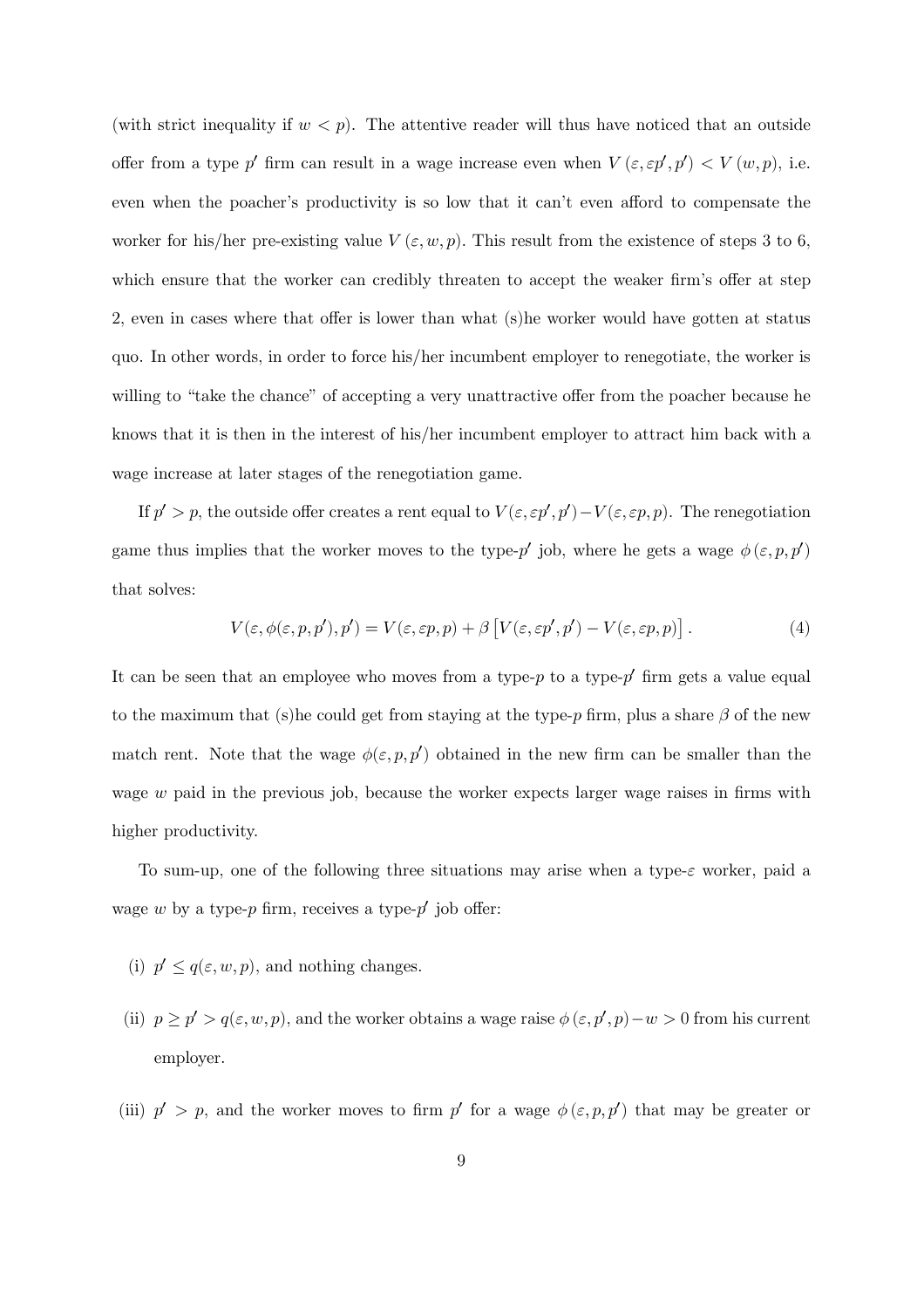smaller than  $w$ .

Before we go any further, we should note that Dev and Flinn (2000) have reached similar sharing rules to those just derived in a similar framework by applying the Nash bargaining solution. Our contribution shows that this result can be derived from a precisely defined strategic bargaining game compatible with job continuation when renegotiations fail. Moreover, Dev and Flinn focus on the renegotiation issue in a more complex framework with mutidimensional employment contracts stipulating wages and health insurance provisions. Due to this added complexity, they are unable to come up with closed-form expression for wages and wage distributions.

The precise form of wages can be here obtained from the expressions of lifetime utilities (see Appendix A.2 for the corresponding algebra). The wage  $\phi(\varepsilon, p', p)$  of a type- $\varepsilon$  worker, currently working at a type-p firm and whose last job offer was made by a type-p' firm, is defined by:

$$
\phi\left(\varepsilon, p', p\right) = \varepsilon \cdot \left(p - (1 - \beta) \int_{p'}^{p} \frac{\rho + \delta + \lambda_1 \overline{F}(x)}{\rho + \delta + \lambda_1 \beta \overline{F}(x)} dx\right). \tag{5}
$$

This expression shows that the returns to on-the-job search depend on the bargaining power parameter  $\beta$ . It can be seen that outside offers trigger wage increases within the firm only if employers have some bargaining power. In the limiting case where  $\beta = 1$ , the worker appropriates all the surplus up-front and gets a wage equal to  $\varepsilon p$ , whether or not (s) he searches on the job. In the opposite extreme case, where  $\beta = 0$ , the wage increases as outside offers come since all offers from firms of type  $p'\in(q(\varepsilon,w,p),p]$  provoke within-firm wage raises.

The wage  $\phi_0(\varepsilon, p)$ , obtained by a type- $\varepsilon$  unemployed workers when matched with a type-p firm, writes as:

$$
\phi_0(\varepsilon, p) = \varepsilon \cdot \left( p_{\inf} - (1 - \beta) \int_{p_{\inf}}^p \frac{\rho + \delta + \lambda_1 \overline{F}(x)}{\rho + \delta + \lambda_1 \beta \overline{F}(x)} dx \right),\tag{6}
$$

where  $p_{\text{inf}}$  is the lowest viable marginal productivity of labor. The latter is defined as the productivity value that is just sufficient to compensate an unemployed worker for his forgone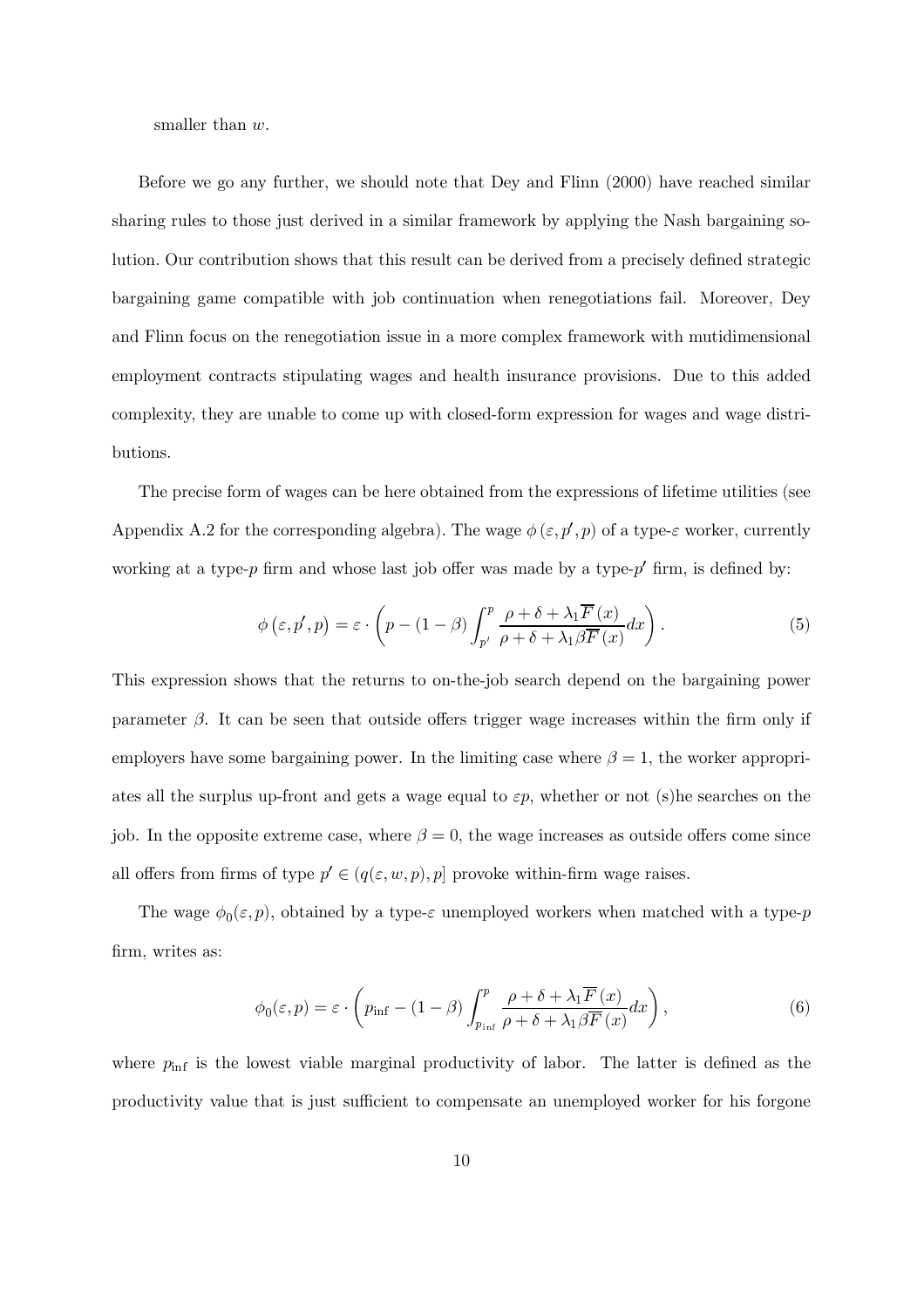value of unemployment, given that he would be paid his marginal productivity, thus letting the firm with zero profits. Analytically:

$$
V\left(\varepsilon,\varepsilon p_{\inf},p_{\inf}\right)=V_{0}\left(\varepsilon\right)
$$

It appears that  $p_{\text{inf}}$  differs from the unemployment income if workers have positive bargaining power. For instance,  $\varepsilon p_{\text{inf}}$  is greater than the unemployment income flow  $\varepsilon b$  if the arrival rate of job offers to unemployed workers  $\lambda_0$  is larger than the arrival rate to employees,  $\lambda_1$ . In that case, accepting a job reduces the efficiency of future job search. The worker needs to be compensated for this loss through a wage higher than his unemployment income. Operating firms thus have to be able to afford wages at least equal to  $p_{\text{inf}}$ , which imposes the obvious condition that they be at least as productive as  $p_{\text{inf}}$ . It is worth noting that the lower support of *observed* marginal productivities, that we denote by  $p_{\min}$ , can be strictly larger than the lower support of *viable* productivities  $p_{\text{inf}}$ , for instance if free entry is not guaranteed on the search market.

The definition (6) of  $\phi_0(\varepsilon, p)$  together with the latter equation defining  $p_{\text{inf}}$  shows that entry wages, received by individuals who exit from unemployment, are not necessarily higher than the unemployment income. It actually appears that those wages are always smaller than the unemployment income if workers have no bargaining power, because accepting a job is a means to obtain future wage raises. Entry wages obviously increase with the bargaining power parameter  $\beta$ .

### 2.3 Steady-state equilibrium

We know from what precedes that a type  $\varepsilon$  employee of a type p firm is currently paid a wage w that is either equal to  $\phi_0(\varepsilon, p) = \phi(\varepsilon, p_{\text{inf}}, p)$ , if w is the first wage after unemployment, or is equal to  $\phi(\varepsilon, q, p)$ , with  $p_{\text{inf}} \leq p_{\text{min}} < q \leq p$ , if the last wage mobility is the outcome of a bargain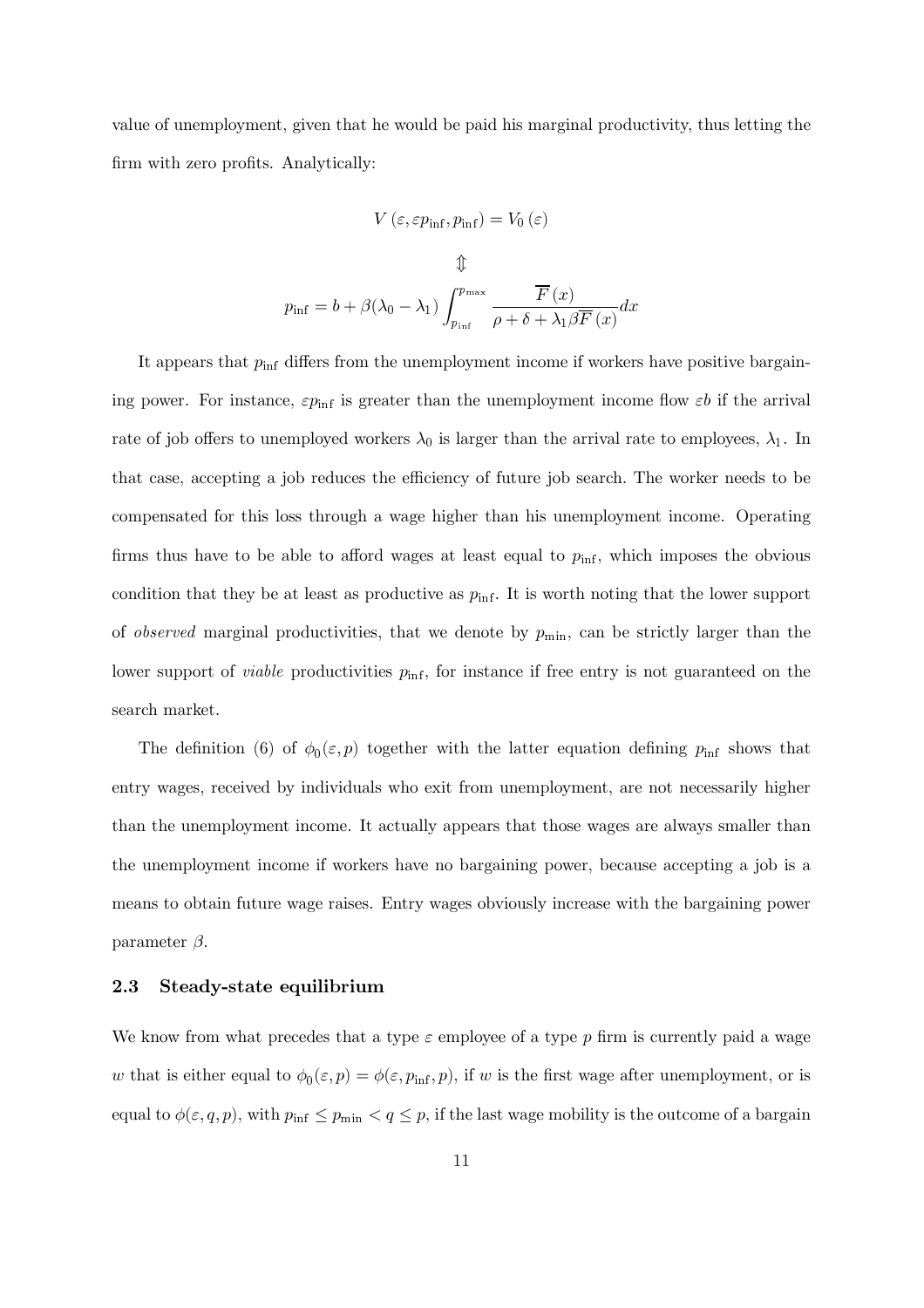between the worker, the incumbent employer and another firm of type  $q$ . The cross-sectional distribution of wages therefore has three components: a worker fixed effect  $(\varepsilon)$ , an employer fixed effect  $(p)$  and a random effect  $(q)$  that characterizes the most recent wage mobility. In of this section we determine the joint distribution of these three components.

In a steady state a fraction u of workers is unemployed and a density  $\ell(\varepsilon, p)$  of type- $\varepsilon$  workers is employed at type-p firms. Let  $\ell(p) = \int_{\varepsilon_{\min}}^{\varepsilon_{\max}} \ell(\varepsilon, p) d\varepsilon$  be the density of employees working at type-p firms. The average size of a firm of type p is then equal to  $M\ell(p)/\gamma(p)$ . We denote the corresponding cdfs with capital letters  $L(\varepsilon, p)$  and  $L(p)$ , and we denote as  $G(w|\varepsilon, p)$  the cdf of the (not absolutely continuous, as we shall see) conditional distribution of wages within the set of workers of ability  $\varepsilon$  within type-p firms.

We now proceed to the derivation of these different distributional parameters by increasing order of complexity. The steady state assumption implies that inflows must balance outflows for all stocks of workers defined by a status (unemployed or employed), a personal type  $\varepsilon$ , a wage  $w$ , an employer type p. The relevant flow-balance equations are spelled out in Appendix A.3. They lead to the following series of definitions/results:

 $\bullet$  Unemployment rate:

$$
u = \frac{\delta}{\delta + \lambda_0}.\tag{7}
$$

• Distribution of firm types across employed workers: The fraction of workers employed at a firm with mpl less than  $p$  is

$$
L(p) = \frac{F(p)}{1 + \kappa_1 \overline{F}(p)},
$$
\n(8)

with  $\kappa_1 = \frac{\lambda_1}{\delta}$ , and the density of workers in firms of type p follows from differentiation as

$$
\ell(p) = \frac{1 + \kappa_1}{\left[1 + \kappa_1 \overline{F}(p)\right]^2} f(p).
$$
\n(9)

• Distribution of matches: The density of matches  $(\varepsilon, p)$  is

$$
\ell(\varepsilon, p) = h(\varepsilon)\ell(p). \tag{10}
$$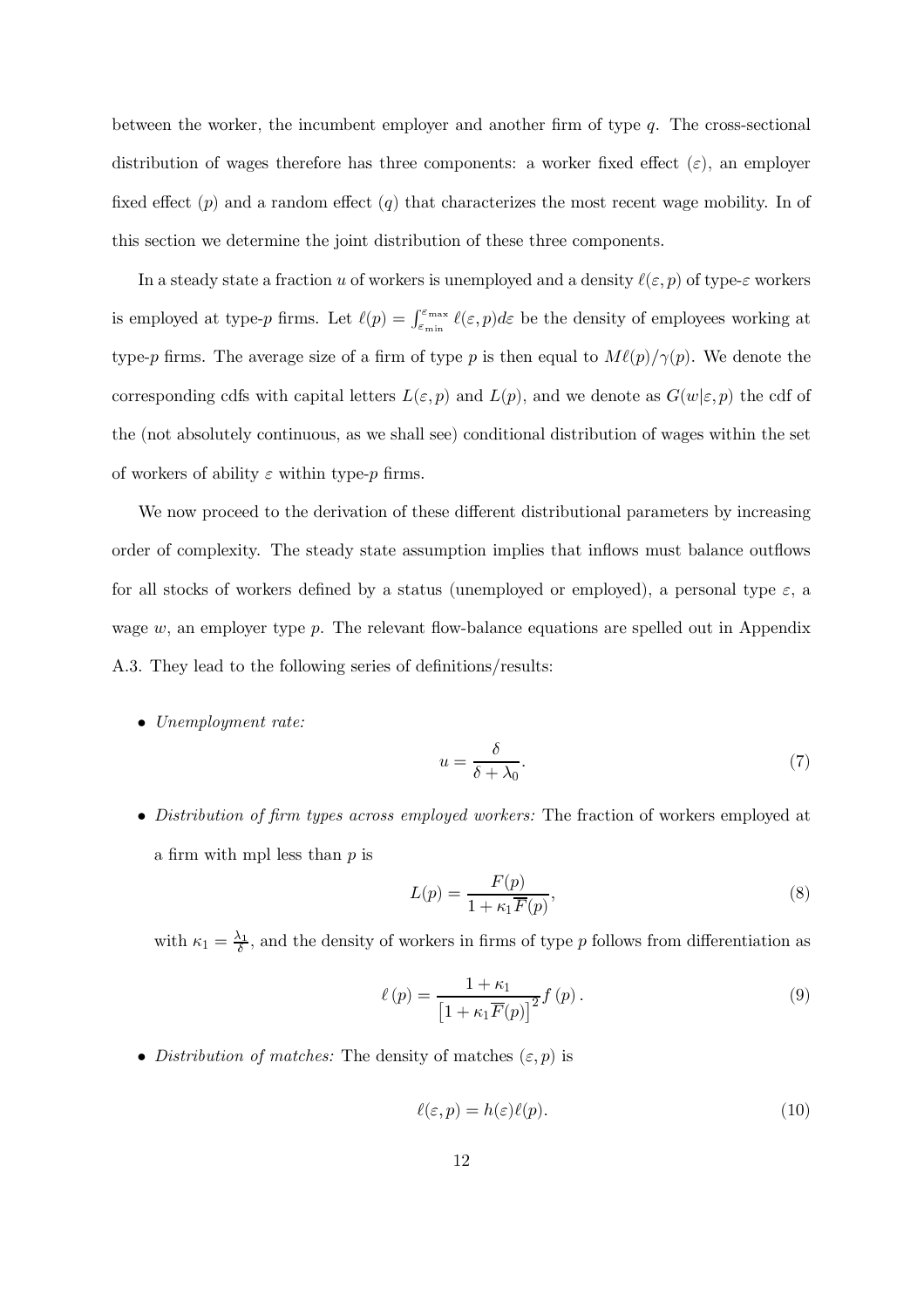• Within-firm distribution of wages: The fraction of employees of ability  $\varepsilon$  in firms with mpl  $p$  is

$$
G(w|\varepsilon, p) = \left(\frac{1 + \kappa_1 \overline{F}(p)}{1 + \kappa_1 \overline{F}[q(\varepsilon, w, p)]}\right)^2 = \left(\frac{1 + \kappa_1 L[q(\varepsilon, w, p)]}{1 + \kappa_1 L(p)}\right)^2.
$$
 (11)

Equation (7) is standard in equilibrium search models (see BM) and merely relates the unemployment rate to unemployment in- and outflows.

Equation (8) is a particularly important empirical relationship as it will allow us to back out the sampling distribution  $F$  from its empirical counterpart  $L^3$ .

Equation (10) implies that, under the model's assumptions, the within-firm distribution of individual heterogeneity is independent of firm types. Nothing thus prevents the formation of highly dissimilar pairs (low  $\varepsilon$ , high p, or low p, high  $\varepsilon$ ) if profitable to both the firm and the worker. This results from the assumptions of constant returns to scale, scalar heterogeneity and undirected search.

Finally, equation (11) expresses the conditional cdf of wages in the population of type  $\varepsilon$ workers hired by a type  $p$  firm. What the pair of equations (10,11) shows is that a random draw from the steady-state equilibrium distribution of wages is a value  $\phi(\varepsilon, q, p)$  where  $(\varepsilon, p, q)$ are three random variables such that

- (i)  $\varepsilon$  is independent of  $(p,q)$ ,
- (ii) the cdf of the marginal distribution of  $\varepsilon$  is H over  $[\varepsilon_{\min}, \varepsilon_{\max}]$ ,
- (iii) the cdf of the marginal distribution of p is L over  $[p_{\min}, p_{\max}]$ , and
- (iv) the cdf of the conditional distribution of q given p is  $\widetilde{G}(\cdot|p)$  over  $\{p_{\text{inf}}\}\cup[p_{\text{min}},p]$  such that

$$
\begin{array}{rcl} \tilde{G}(q|p) & = & G\left(\phi(\varepsilon, q, p)|\varepsilon, p\right) \\ & = & \frac{\left[1 + \kappa_1 \overline{F}(p)\right]^2}{\left[1 + \kappa_1 \overline{F}(q)\right]^2} \end{array}
$$

 ${}^{3}$ It is exactly the same equilibrium relationship as between the distribution of wage offers and the distribution of earnings in the BM model.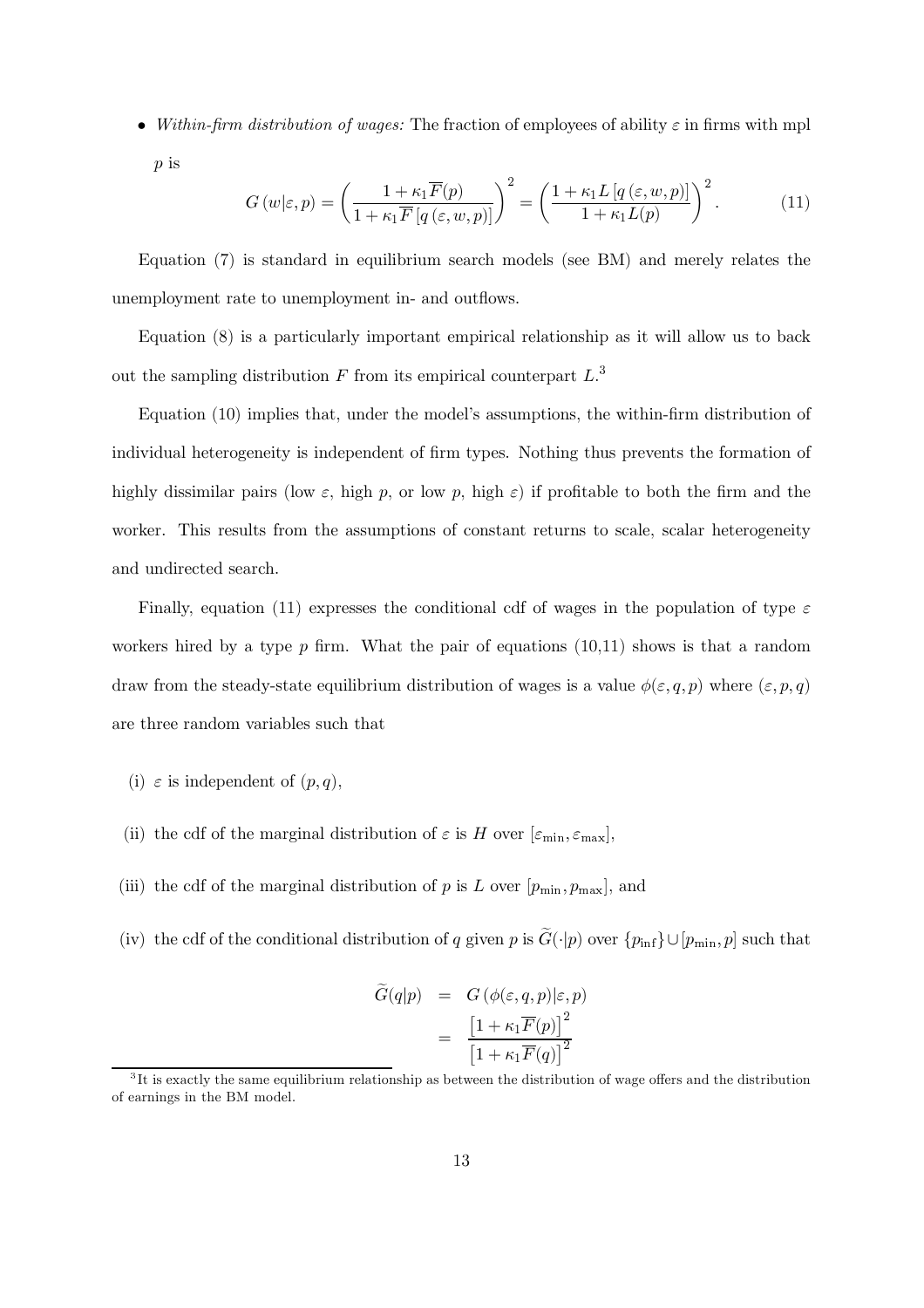for all  $q \in \{p_{\text{inf}}\}\cup [p_{\text{min}}, p]$ . The latter distribution has a mass point at  $p_{\text{inf}}$  and is otherwise continuous over the interval  $[p_{\min}, p]$ .

### 3 **Empirical implementation**

### 3.1 Data

We use the dataset constructed by Crépon and Desplatz (2002). This dataset covers the period 1993-1997 and contains the accounting information (total compensation costs, value added, current operating surplus, gross productive assets, ..., and an Auerbach-type measure of the user cost of capital) of the BRN firm-data source ("Bénéfices Réels Normaux"), collected by the French National Statistical Institute (INSEE) and supposedly exhaustive of all private entreprises (not establishments) with a sales turnover of more than 3.5 million FRF (about 530,000) Euros) and liable to profit tax.<sup>4</sup> Note that the necessary "cleaning" of this administrative data source (mainly outlier detection and construction of the capital cost variable) let them retain only about 30% of all the firms present in the original sample  $(87,371 \text{ firms})$ . In addition, Crépon and Desplatz used the DADS worker data source ("Déclarations Annuelles de Données *Sociales*") to compute labor costs and employment, at the enterprise level, for different worker categories (skill, age, sex). The DADS data are based on mandatory employer (establishments) reports of the earnings of each salaried employee of the private sector subject to French payroll taxes over one given year. This very large dataset was thus "collapsed" by enterprise and skill category and then merged with the BRN dataset.<sup>5</sup>

Aggregating worker wages and labor into two skill categories ("skilled" and "unskilled")<sup>6</sup> we have formed four panels of firm data on value-added, employment by skill and average wage by skill, covering the period 1993-1997 and corresponding to the following eleven distinct

<sup>&</sup>lt;sup>4</sup>The BRN is a subset of a larger firm sample, the BIC, "Bénéfices Industriels et Commerciaux".

<sup>&</sup>lt;sup>5</sup>For more information on these datasets, we refer to the paper by Crépon and Desplatz and to Abowd, Kramarz and Margolis (1999) for another very precise description of the same data sources and others.

 ${}^6$ The unskilled category comprises unskilled manual workers and trade employees. The skilled category comprises skilled manual workers, administrative employees (secretaries, ...), engineers, and all employees with some managerial function in the firm.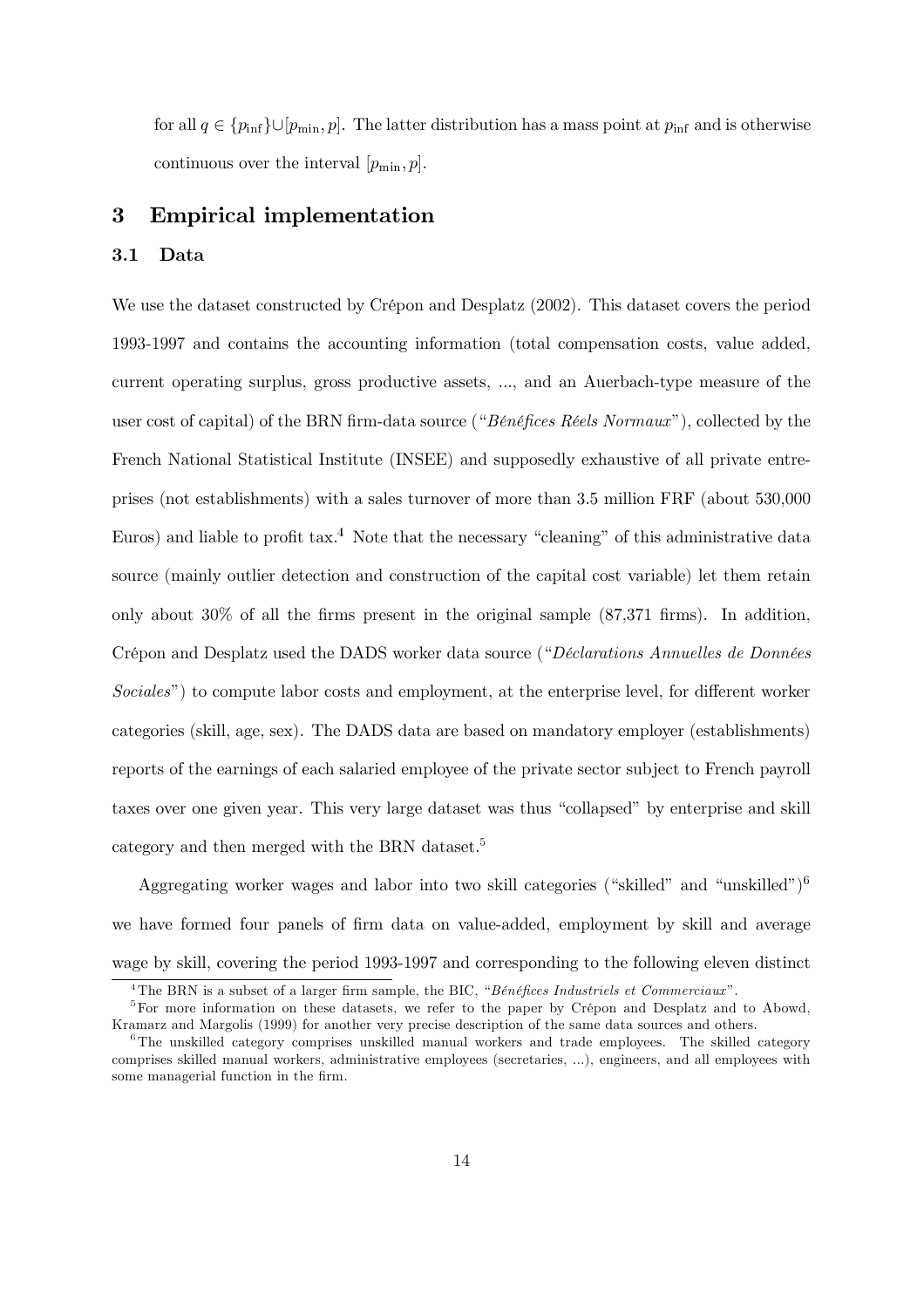industries:

| 1. Intermediate goods                                                                |               |
|--------------------------------------------------------------------------------------|---------------|
| 2. Investment goods<br>3. Consumption goods                                          | Manufacturing |
| 4. Construction<br>5. Transportation                                                 |               |
| 6. Wholesale, food<br>7. Wholesale, nonfood<br>8. Retail, food<br>9. Retail, nonfood |               |
| 10. Hotels $\&$ catering<br>11. Personal services                                    | $\{$ Services |

Table 1 contains some descriptive statistics for selected variables. Comments here.

### $\langle$  Table 1 about here.  $\rangle$

Finally, estimating the model requires data on worker mobility. We use the French Labor Force Survey ("Enquête Emploi") which is a three-year rotating panel of individual professional trajectories similar to the American CPS ("Current Population Survey"). We prefer to use the LFS panel instead of the larger DADS panel as the latter is known to be affected by large attrition biases. Moreover, the LFS is precisely designed to study unemployment and worker mobility.

### 3.2 **Productivity estimates**

The values and distribution of firms' marginal productivities  $p$  are crucial determinants of wages in the structural model. Since these marginal productivities are not directly observable in the data, their construction is a key step in the estimation procedure. A central principle that we want to stick with in the design of this procedure is that the productivity parameters  $p$  should not be constructed to a priori fit the wage data, but should rather be identified from valueadded data alone. This, we believe, is the only way to get credible estimates of the bargaining power  $\beta$ , which in turn will be identified by the connection that exists in the data between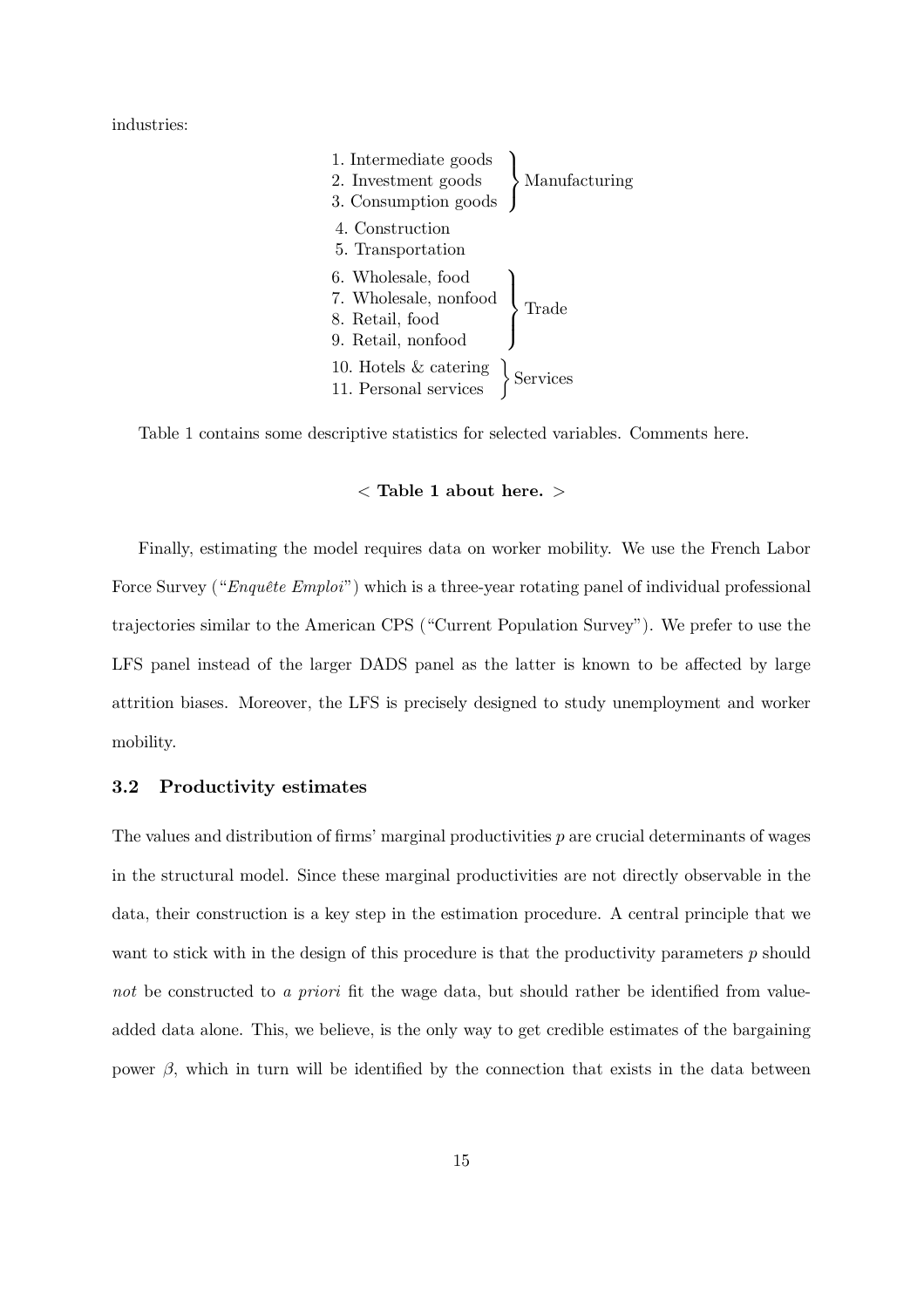wages and productivity.<sup>7</sup>

The construction of the  $p$ 's and their distributions for each labor category from value-added data requires some additional structure on the production technology.

**Further assumptions on the production technology.** The population of workers is clustered into two statistical categories called "skilled" and "unskilled". We assume that each category of workers faces the same transition rate values denoted as  $\delta_s, \lambda_{0s}, \lambda_{1s}$  (resp.  $\delta_u, \lambda_{0u}, \lambda_{1u}$ ) for, respectively, skilled and unskilled workers. Idem for the values of non market time  $b_s$  and  $b_u.$ 

Moreover, the observed skill type does not necessarily capture all the productive heterogeneity of workers. Specifically, there are  $M = M_s + M_u$  workers (unskilled + skilled) in the economy and  $h(\varepsilon) = \frac{M_s}{M} h_s(\varepsilon) + \frac{M_u}{M} h_u(\varepsilon)$  is the density of workers with "true" professional ability  $\varepsilon$ , some of them belong to the so-called skilled category (the density of abilities being  $h_s(\varepsilon)$  in that category). Some belong to the unskilled category (with a corresponding density  $h_u(\varepsilon)$  of unobserved ability types).<sup>8</sup>

Firms use labor and capital as inputs to a constant-returns to scale technology. The labor input is an aggregate of skilled and unskilled labor constructed as follows. Let  $M_j = M_{sj} + M_{uj}$ be the size of some firm j, comprising  $M_{sj}$  observationally skilled workers and  $M_{uj}$  observationally unskilled. Denoting the density of type- $\varepsilon$  skilled (resp. unskilled) workers employed by some firm j by  $h_{sj}(\varepsilon)$  (resp.  $h_{uj}(\varepsilon)$ ), the total amount of efficient labor employed by this firm is

$$
L_j = M_{sj} \int \varepsilon h_{sj} \left( \varepsilon \right) d\varepsilon + M_{uj} \int \varepsilon h_{uj} \left( \varepsilon \right) d\varepsilon. \tag{12}
$$

Finally designating capital by  $K_j$ , we specify firm j's total per-period output (value-added) as:

$$
Y_j = A_j K_j^{\chi} L_j^{1-\chi},\tag{13}
$$

 ${}^{7}$ It is therefore essential that our dataset contain information on both individual wages and value-added. In the absence of the latter, Postel-Vinay and Robin (2002) had to rely on the sole wage data to construct the p's using the structural relationship implied by the model between p and the conditional mean wage  $E(w|p)$ .

<sup>&</sup>lt;sup>8</sup>Both densities may have different supports, meaning  $h_u(\varepsilon) \cdot h_s(\varepsilon) = 0$  for all  $\varepsilon$ , in which case the observable skill variable would indeed allow to partially sort workers by effective ability  $\varepsilon$ .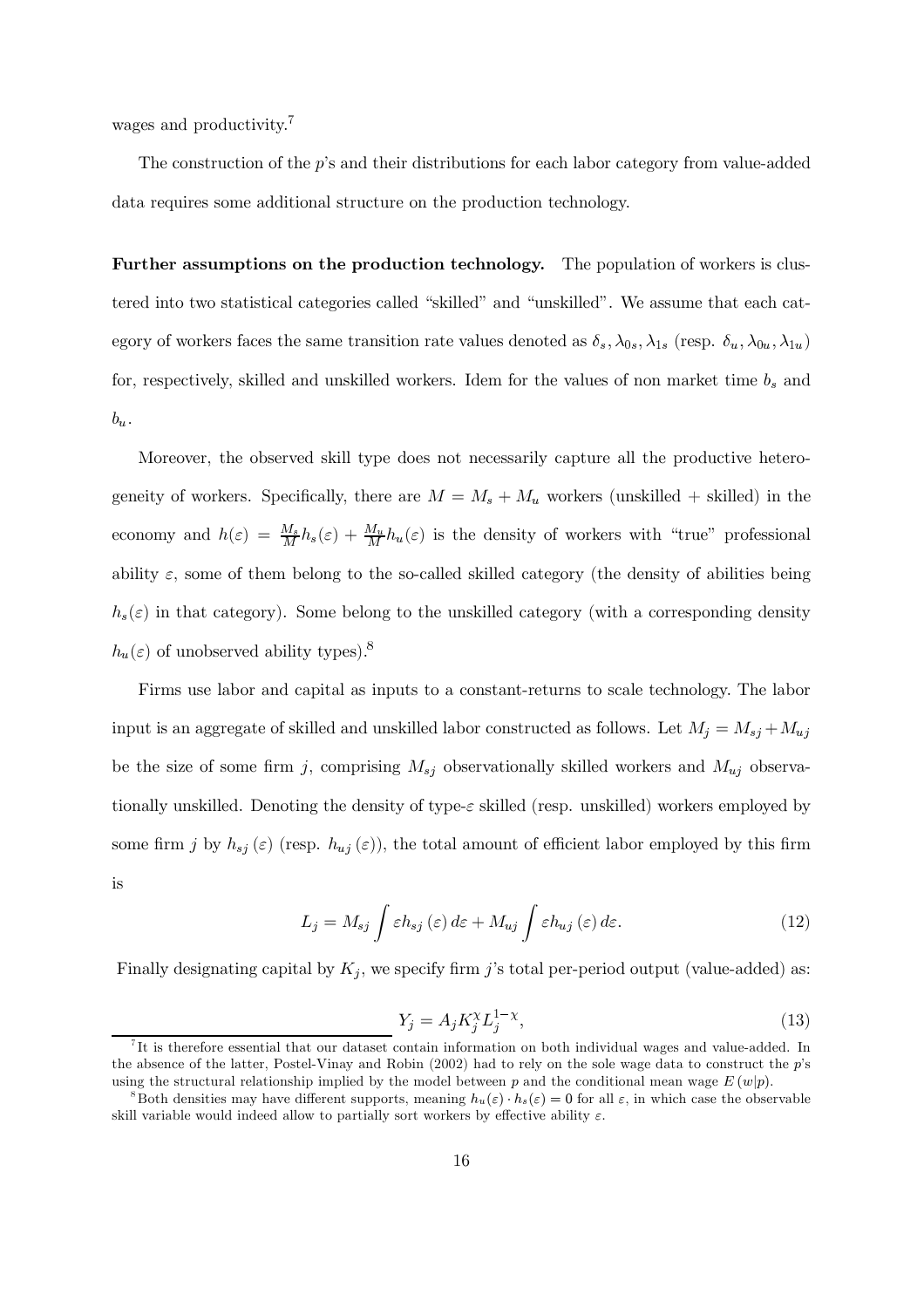where  $A_j$  is a firm-specific productivity parameter, and  $\chi$  is between 0 and 1 and is also common to all firms.

Capital has a (possibly firm-specific) real user cost  $c_j$  and can be adjusted instantly and at no cost. The condition defining the optimal capital stock is therefore satisfied at all times:

$$
\chi \frac{Y_j}{K_j} = c_j. \tag{14}
$$

Plugging this back into  $(13)$ , we get a reduced-form expression of our production function:

$$
Y_j = \theta_j L_j, \qquad \text{where } \theta_j = A_j^{\frac{1}{1-\chi}} \left(\frac{\chi}{c_j}\right)^{\frac{\chi}{1-\chi}}.
$$
 (15)

Costless and immediate adjustement of capital also solves the well-known appropriation—or "hold-up"—problem: productivity gains from investment cannot be appropriated by workers through the wage bargain, as investment is assumed to be fully reversible. As a consequence, what is really shared in the bargain is value added *net of capital costs*, i.e.  $Y_j - c_j K_j$ . With our specification:

$$
Y_j - c_j K_j = (1 - \chi) Y_j = (1 - \chi) \theta_j L_j.
$$
\n(16)

It is evident from equation (16) that the marginal value to firm j of a worker with ability  $\varepsilon$ is  $p_j \varepsilon \equiv (1 - \chi) \theta_j \varepsilon$ , irrespective of his/her observed skill type. Of course one expects that the statistical skill category is correlated with the true ability and that

$$
\int \varepsilon h_u(\varepsilon) d\varepsilon \le \int \varepsilon h_s(\varepsilon) d\varepsilon. \tag{17}
$$

The assumptions of constant returns to scale, of costless and immediate adjustment of capital and of perfect substitutability of workers thus imply that the markets for observationally skilled and unskilled workers are perfectly segmented and that, according to the theory laid out in the preceding section, there is no sorting within each observationally homogeneous category of workers:

$$
h_{sj}(\varepsilon) = h_s(\varepsilon) \quad \text{and} \quad h_{uj}(\varepsilon) = h_u(\varepsilon). \tag{18}
$$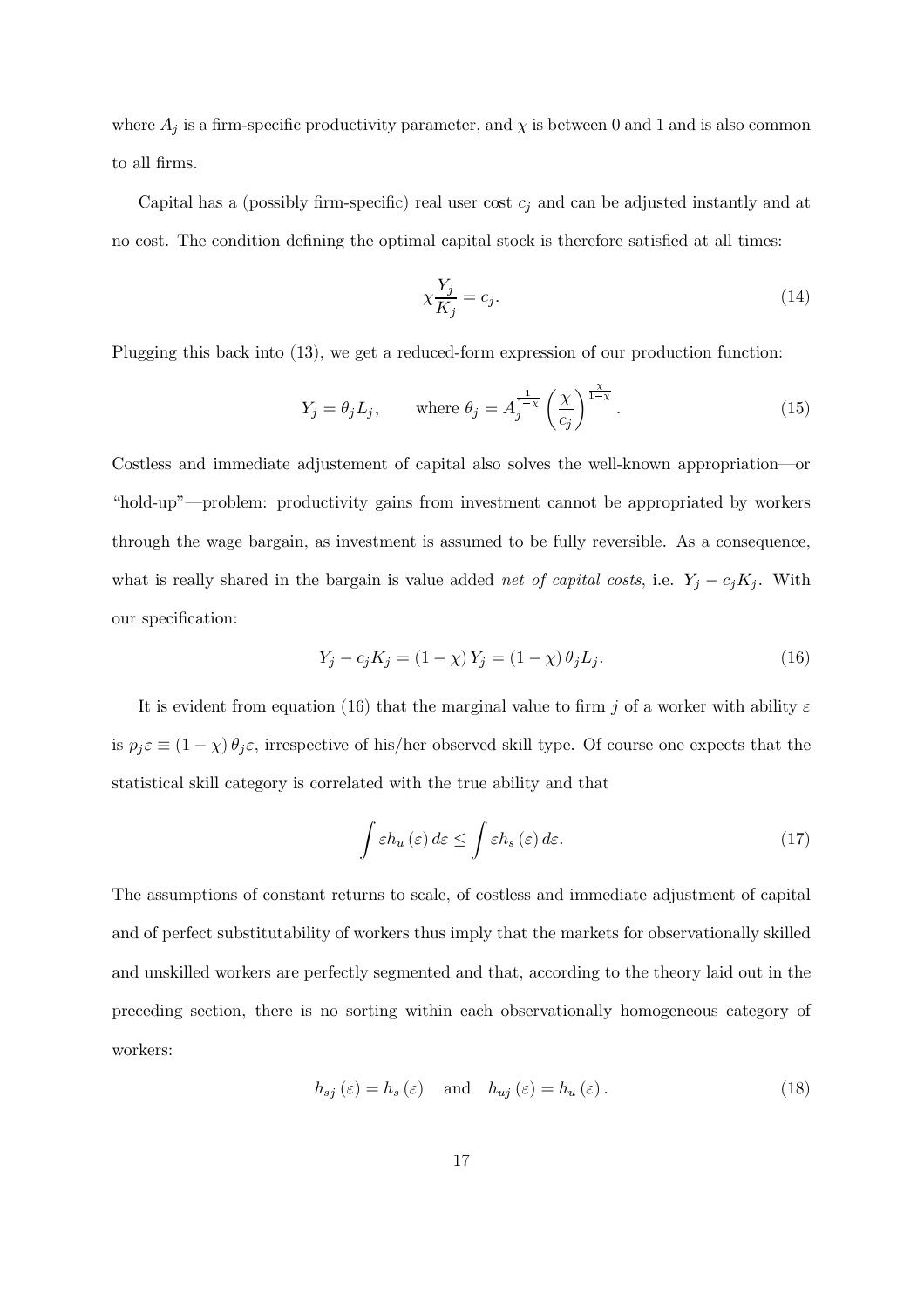Moreover, equation  $(9)$  in Section 2.3 gives the following expression for firm sizes:

$$
M_{kj} = \frac{1 + \kappa_{1k}}{\left[1 + \kappa_{1k}\overline{F}_k(p_j)\right]^2} \cdot \frac{f_k(p_j)}{\gamma(p_j)} \qquad \text{for } k = s \text{ or } u,
$$
\n(19)

where  $\kappa_{1k} = \lambda_{1k}/\delta_k$ , where  $F_s(p)$  (resp.  $F_u(p)$ ) are the sampling distributions of  $p_j$ 's in the populations of skilled and unskilled workers, respectively, and where  $\gamma(p)$  (resp.  $\Gamma(p)$ ) is the density (resp. cdf) of  $p_j$ 's in the population of firms, that is the distribution of

$$
p_j = (1 - \chi) \theta_j
$$
  
=  $(1 - \chi) A_j^{\frac{1}{1 - \chi}} \left(\frac{\chi}{c_j}\right)^{\frac{\chi}{1 - \chi}}$ 

induced by the distribution of  $(A_j, c_j)$  across firms. Because one can multiply  $\varepsilon$  by any constant and divide  $A_j$  by this constant indifferently we shall normalize the distribution of  $p_j$  so that the mean of  $\ln \theta_j$  in the population of firms equal zero.

**Estimation of the production technology.** The production equation that we take to the data is the following logged version of  $(15)$ :

$$
y_{jt} = \ln \theta_j + \ln \left( M_{ujt} + \alpha M_{sjt} \right) + \eta_{jt},\tag{20}
$$

where  $y_{jt}$  is the log value-added of firm j at date t,  $M_{ujt}$  (resp.  $M_{sjt}$ ) is the number of unskilled (resp. skilled) workers employed by firm j at date t, and  $\eta_{it}$  is an error term independent of the fixed effect  $\ln \theta_i$ . Note that the mean value of  $\varepsilon$  among unskilled workers was normalized to 1. (While  $\alpha = \int \varepsilon h_s(\varepsilon) d\varepsilon$  denotes the same mean value among skilled workers. One thus expects  $\alpha > 1$ .)

We also posit the following empirical relationship between date- $t$  employment and its steadystate counterpart:

$$
\ln M_{kjt} = \ln M_{kj} + \omega_{kjt},\tag{21}
$$

with  $\omega_{kjt}$  an error term independent of  $\theta_j$ . This last equation points at two potential sources of endogeneity of  $M_{kjt}$  in (20): one is the correlation between  $M_{kj}$  and  $\theta_j$ , and the other is the possible correlation between  $\eta_{jt}$  and  $\omega_{kjt}$ .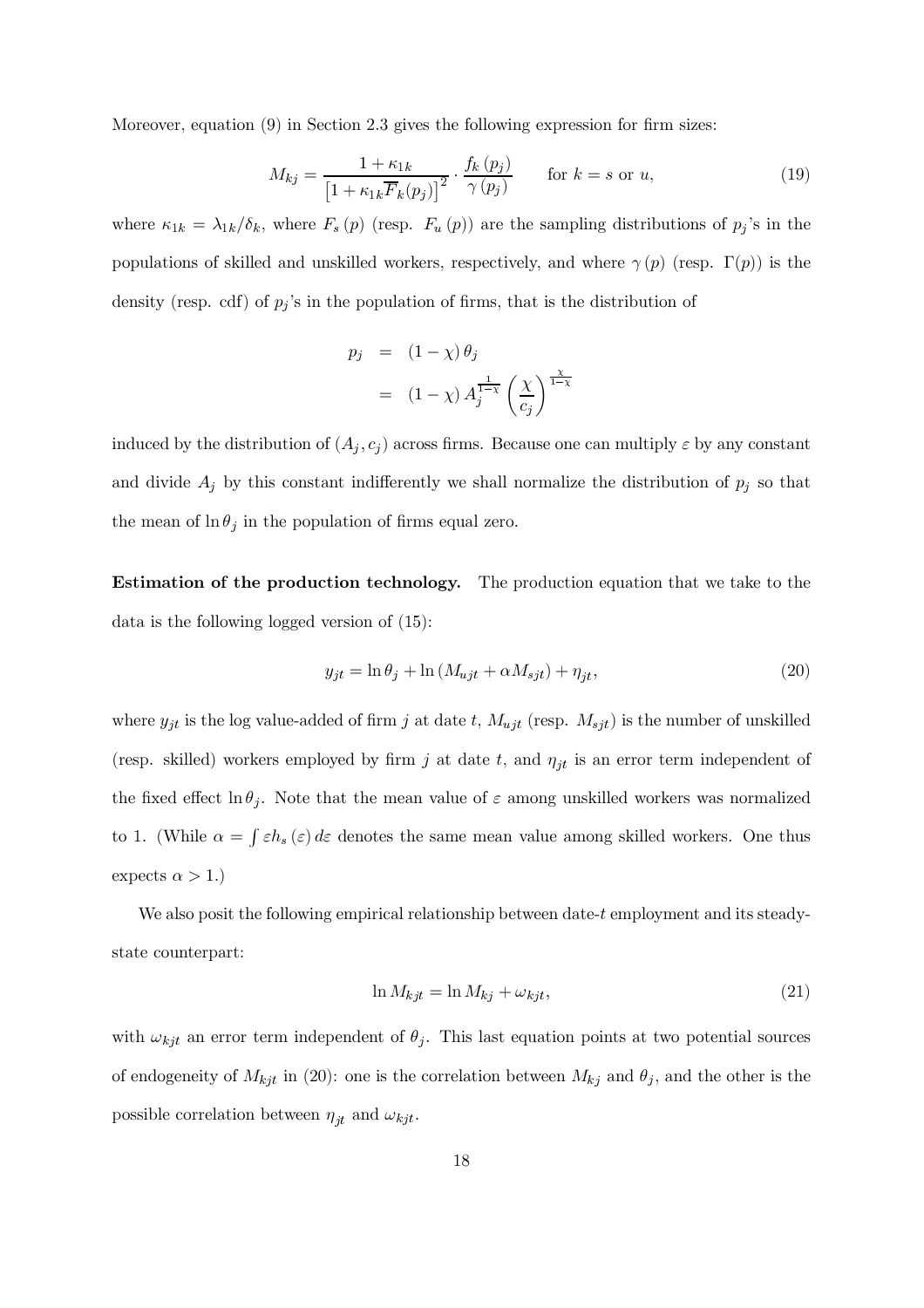We estimate equation  $(20)$  by GMM, considering the following sets of moment restrictions:

 $\bullet$  ABN3:

$$
\Delta \eta_{jt} \perp \left\{ \ln M_{kjt-4} ; (\ln M_{kjt-4})^2 ; \ln M_{sjt-4} \cdot \ln M_{ujt-4} \right\}, \ t = 5;
$$

 $\bullet$  ABN2 equals (ABN3) plus:

$$
\Delta \eta_{jt} \perp \left\{ \ln M_{kjt-3} ; (\ln M_{kjt-3})^2 ; \ln M_{sjt-3} \cdot \ln M_{ujt-3} \right\}, \ t = 5, 4;
$$

 $\bullet$  ABV3 equals (ABN3) plus:

$$
\left(\ln \theta_j + \eta_{jt}\right) \perp \left\{\Delta \ln M_{kjt-3}; \left(\Delta \ln M_{kjt-3}\right)^2; \Delta \ln M_{sjt-3} \cdot \Delta \ln M_{ujt-3}\right\}, \ t=5;
$$

 $\bullet$  ABV2 equals (ABV3) plus:

$$
\left(\ln \theta_j + \eta_{jt}\right) \perp \left\{\Delta \ln M_{kjt-2}; \left(\Delta \ln M_{kjt-2}\right)^2; \Delta \ln M_{sjt-2} \cdot \Delta \ln M_{ujt-2}\right\}, \ t=4,5.
$$

The sets (ABN3) and (ABN2) of moment restrictions correspond to the estimation of the first-differenced model instrumented by lagged values of the RHS variables dated at least  $t - \ell$ ,  $\ell = 4,3$ . It is implicitly assuming that  $\eta_{jt}$  is orthogonal to the past of  $\omega_{kj,t-\ell+1}$ . The sets  $(ABV3)$  and  $(ABV2)$  are nested in sets  $(ABN3)$  and  $(ABN2)$  and add the restrictions which validates the estimation of the model in levels instrumented by lagged values of first-differenced RHS variables. $9$ 

The share of capital in value-added,  $\chi$ , is simply estimated by the sample mean of  $c_j K_j / Y_j$ .

# 3.3 Worker mobility

Another key determinant of wages is the parameter  $\kappa_1 = \frac{\lambda_1}{\delta}$ , which measures the average number of outside job offers a worker receives between two unemployment spells. Since outside job offers are the source of wage increases in the model, we expect that more "mobile" workers (those

<sup>&</sup>lt;sup>9</sup>The justification of the validity of these estimation procedures, inspired from Arellano and Bond (1991) and Arellano and Bover (1995) and applied to the non-linear model (20), can be found in Chamberlain (1992). Chamberlain shows how a polynomial expansion of the set of instrumental variables (or via any  $L_2$ -complete sequence of functions) provides a sequence of estimators approximately attaining the information bound.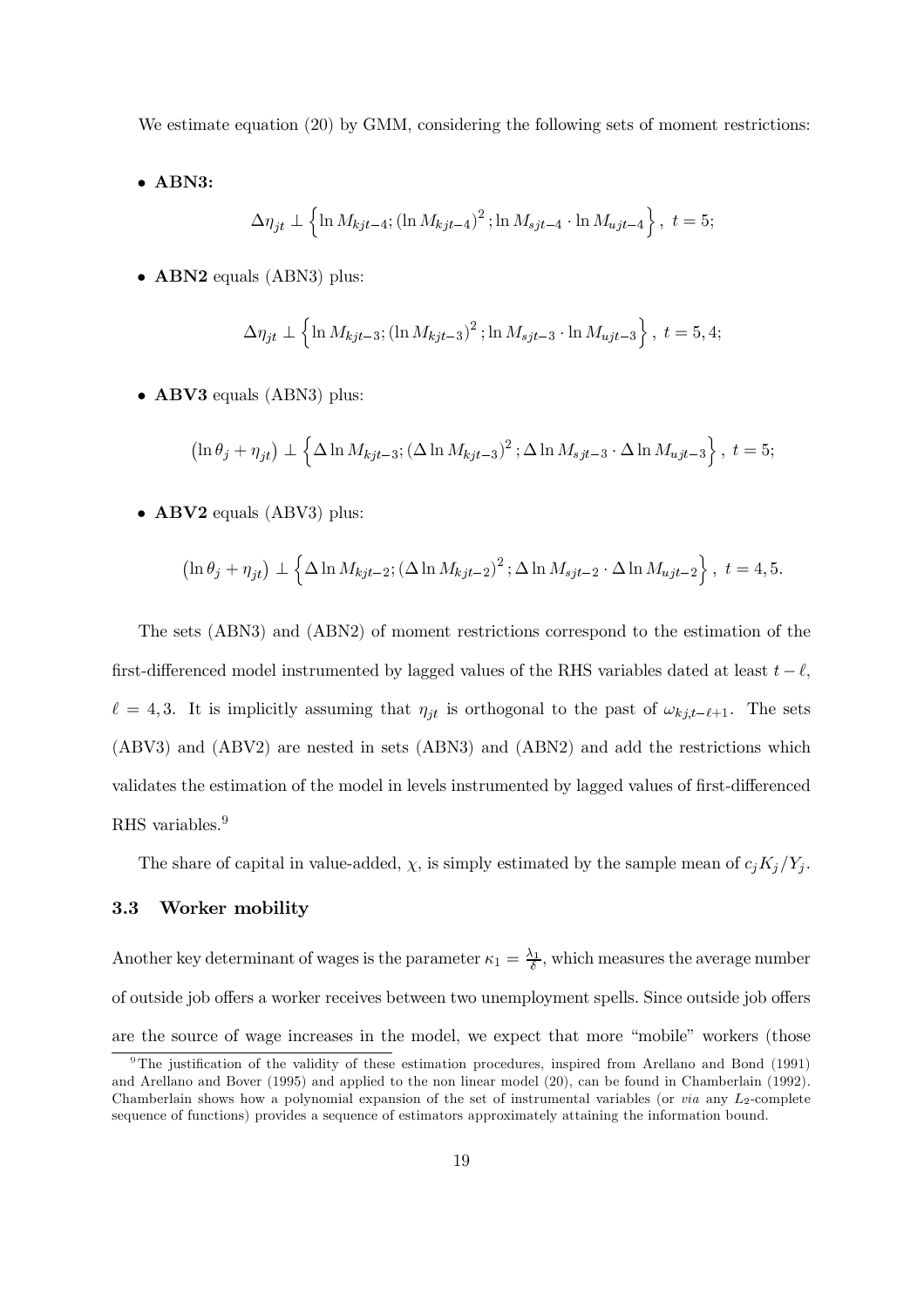with higher values of  $\kappa_1$ ) should on average exhibit steeper wage-tenure profiles. However, what  $\kappa_1$  essentially determines is the duration of job spells. Thus again, we want  $\kappa_1$  to be identified from job duration data rather than wage data.

As all job transition processes are Poisson, all corresponding durations are exponentially distributed. In this Section we are interested in the distribution of job spell durations  $t$ , which have the following density, conditional on  $p$ :

$$
\mathcal{L}\left(t|p\right) = \left[\delta + \lambda_1 \overline{F}\left(p\right)\right] \cdot e^{-\left[\delta + \lambda_1 \overline{F}\left(p\right)\right]t},\tag{22}
$$

where we know from equation (9) that  $p$  is distributed in the population of employed workers according to the density:

$$
\ell(p) = \frac{1 + \kappa_1}{\left[1 + \kappa_1 \overline{F}(p)\right]^2} f(p).
$$

Because it is impossible to match the LFS worker data with the BRN firm data, we shall treat p as an unobserved heterogeneity variable, that is: we integrate out p from the joint likelihood of p and t,  $\ell(p) \mathcal{L}(t|p)$ , and maximize the unconditional likelihood,  $\mathcal{L}(t) = \int_{p_{\min}}^{p_{\max}} \ell(p) \mathcal{L}(t|p) dp$ , to get an estimate of  $\delta$  and  $\kappa_1$ .<sup>10</sup> This method of unconditional inference applied to labor market transition parameters was first explored by van den Berg and Ridder (2000). It has the additional advantage of yielding estimates of the transition rate parameters that are robust to any specification error in the estimation of the productivity parameters  $\theta_j$  for all firms j.

### 3.4 The wage equation

We now turn to the last step of our estimation procedure, in which we combine the wage data with our productivity parameter estimates from step 1 to estimate a wage equation, which will identify the workers' bargaining power  $\beta$ .

Given our knowledge of wage determination (equation (5)) and the (conditional) wage distribution (equation (11)), we can derive the conditional mean wage  $E(w|p)$  for each skill category

 $10$ In practice we have to take into account the fact that the panel covers a fixed number of periods so that some job durations are censored. It is easy to account for such right censoring. Moreover, the unconstrained likelihood can be analytically developed into simple functions of exponentials and exponential-integral functions.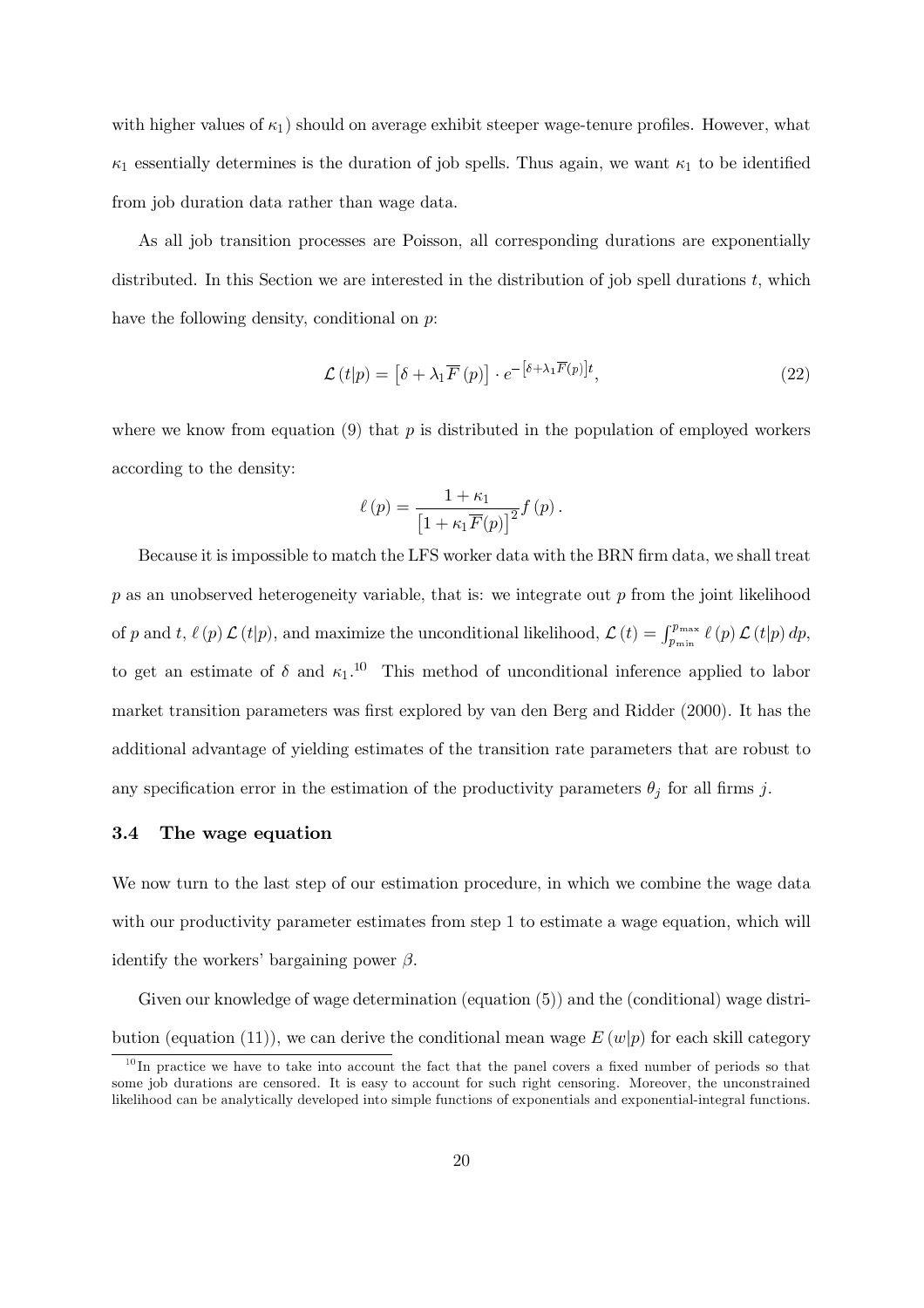(skilled and unskilled),<sup>11</sup> the empirical counterpart of which is the firm-level average wage. Equation  $(A17)$  in the Appendix shows that:

$$
E(w|p) = E(\varepsilon) \cdot \left[ p - \frac{\left[1 + \kappa_1 \overline{F}(p)\right]^2}{\left(1 + \kappa_1\right)^2} \int_{\varepsilon_{\min}}^{\varepsilon_{\max}} \left[ \phi\left(\varepsilon, p_{\min}, p\right) - \phi\left(\varepsilon, p_{\inf}, p\right) \right] h(\varepsilon) d\varepsilon - \left[1 + \kappa_1 \overline{F}(p)\right]^2 \int_{p_{\min}}^p \frac{E(\varepsilon)(1 - \beta) \left[1 + (1 - \sigma)\kappa_1 \overline{F}(q)\right]}{\left[1 + (1 - \sigma)\kappa_1 \beta \overline{F}(q)\right] \left[1 + \kappa_1 \overline{F}(q)\right]^2} dq \right].
$$

This expression can be further simplified. First, we should take account of the fact that  $E(\varepsilon) = \alpha$  $(\alpha_s \text{ or } \alpha_u)$  depending on which skill category we consider) is estimated in step 1 together with  $p_j$  for all firms. Second, we can notice that if  $p_{\text{inf}} = p_{\text{min}}$  (which amounts to assuming free entry and exit of firms on the search market), then the second term in the right hand side vanishes. We shall henceforth adopt this assumption.<sup>12</sup> We thus now have:

$$
E(w|p) = \alpha \left[ p - \left[ 1 + \kappa_1 \overline{F}(p) \right]^2 \int_{p_{\min}}^p \frac{(1-\beta) \left[ 1 + (1-\sigma)\kappa_1 \overline{F}(q) \right]}{\left[ 1 + (1-\sigma)\kappa_1 \beta \overline{F}(q) \right] \left[ 1 + \kappa_1 \overline{F}(q) \right]^2} dq \right].
$$
 (23)

Equation (9) implying that  $F(p) = \frac{(1+\kappa_1)L(p)}{1+\kappa_1L(p)}$ , our knowledge of  $\kappa_1$  and of the value of p for each firm let us construct  $F(p)$  using the empirical cdf of  $p_j$ 's in the population of workers to estimate  $L(p)$ .

Denoting the observed firm-level mean wage of labor category  $k (= s \text{ or } u)$ , at date t, in firm j, by  $\overline{w}_{kji}$ , we will obtain a value of  $\beta_k$  (the bargaining power of workers of category k) by fitting the theoretical mean wage  $E\left(w|\hat{p}_j;\hat{F}_k,\hat{\alpha}_k,\hat{\kappa}_{1k},\beta_k\right)$  that one computes using (23) to  $\overline{w}_{kjt}$  using (weighted) nonlinear GLS.<sup>13</sup>

### $3.4.1$ Results

**The production function.** The GMM estimation results of equation  $(20)$  are gathered for our eleven sectors in Table 2. Given the lack of precision of the results obtained with the Arellano-Bond-type estimators (ABN2 and ABN3), we only report those obtained from the

<sup>&</sup>lt;sup>11</sup>To simplify the notation, we shall omit in this section the skill index "s" or "u".

<sup>&</sup>lt;sup>12</sup>Unconstrained estimations always lead to the conclusion that  $p_{\text{inf}}$  ideed equals  $p_{\text{min}}$ .

<sup>&</sup>lt;sup>13</sup>We also need a value for the discount rate  $\rho$  which appears in  $\sigma = \rho/(\rho + \delta)$ . We normalize it for everyone to an annual value of 0.15.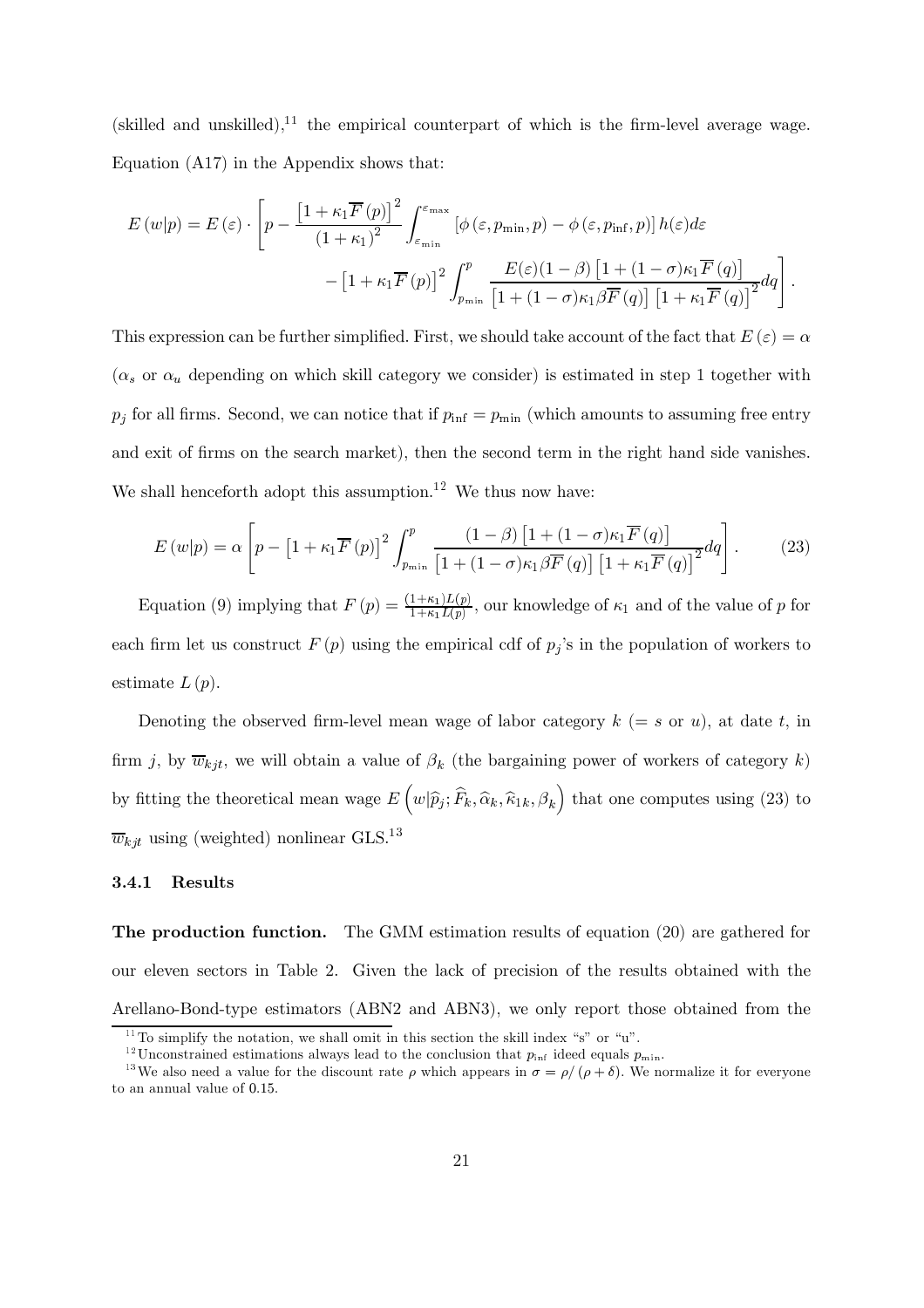Arellano-Bover-type estimator ABV2, which is the most precise (results from the ABV3 estimator are very close to those obtained with ABV2).

## $<$  Table 2 about here.  $>$

The first thing we notice is that  $\alpha$  is always significantly greater than 1: skilled workers are everywhere more productive than unskilled workers. The ratio of skilled to unskilled productivity  $(\alpha)$  is highest in Manufacturing and Transportation, closely followed by Trade and Personal services. This ratio is somewhat lower in Construction and Hotels. The taxonomy that seems to emerge from a look taken at  $\alpha$  roughly parallels the one that is suggested by wage ratios (see Table 1 and the discussion of it).

**Worker mobility.** The ML estimates of  $\delta$ ,  $\lambda_1$  and, most importantly,  $\kappa_1$  are reported in Table 3. Since those estimates were obtained from LFS data, the relatively small number of observations forced us to aggregate our eleven sectors into five "broader" industries: Manufacturing, Construction, Transportation, Trade, and Services.

In terms of  $\kappa_1$ , i.e. the average number of outside contacts that a worker gets over a period out of unemployment, skilled workers are always more mobile than unskilled workers. Now looking at the sheer frequency of such contacts, which is measured by  $\lambda_1$ , again we find that skilled workers get more frequent outside offers than unskilled workers, except in Services and Transportation where the difference between the two labor categories is in favor of the unskilled (although probably not significantly so in the Service sector). Finally, the rate of job termination  $\delta$  is everywhere higher for the unskilled than for the skilled.

## $\langle$  Table 3 about here.  $>$

The average duration of an employment spell (i.e. the average duration between two unemployment spells),  $1/\delta$ , ranges from 10 to 36 years, while the average waiting time between two outside offers,  $1/\lambda_1$ , lies between 3.3 and 17 years. Workers are relatively less mobile in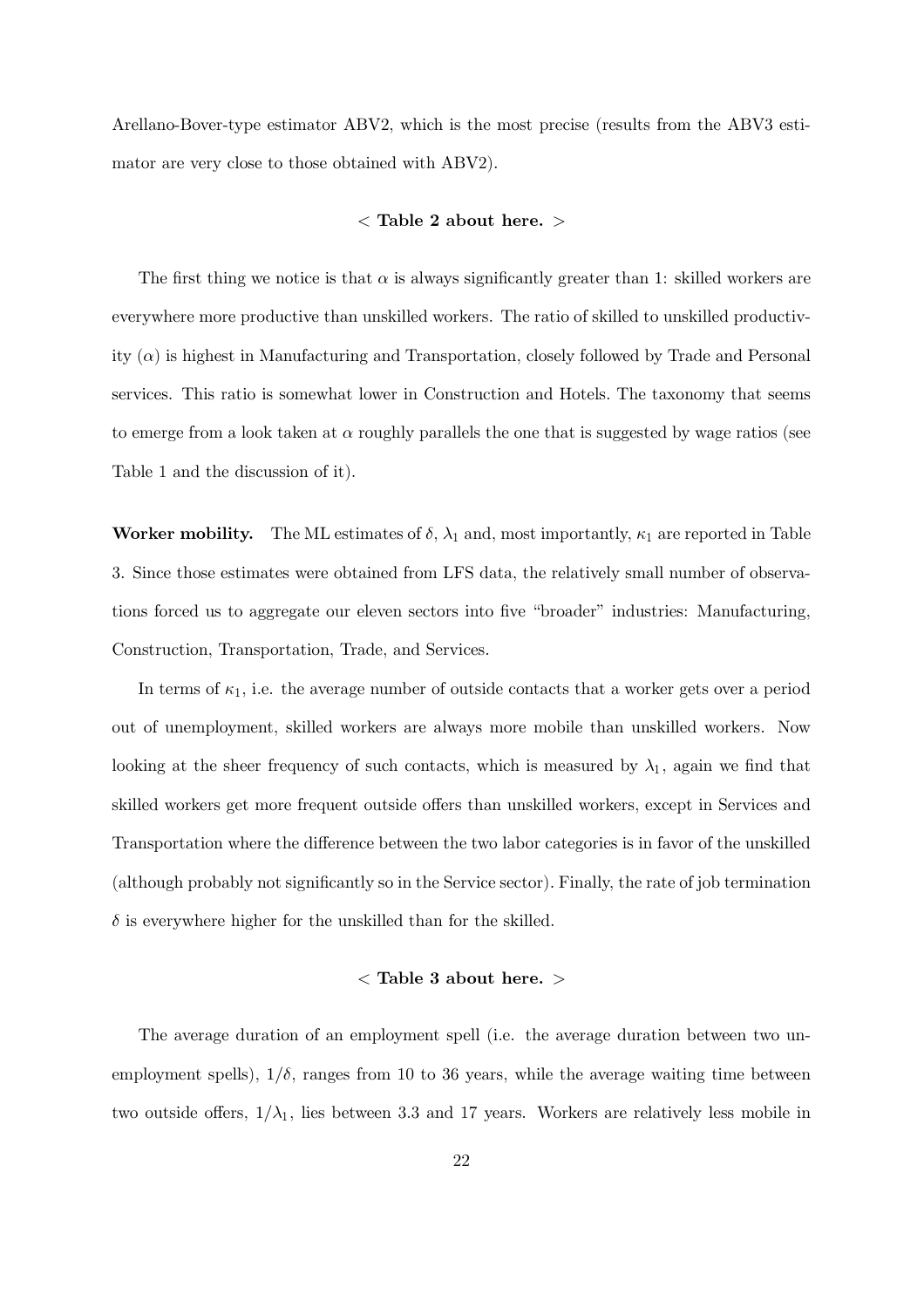Manufacturing and Transportation than elsewhere, where they tend to have both lower job separation and job-switching rates. Concerning the Transportation sector, the relatively large share of State-owned companies in this industry may explain that result. Unskilled worker turnover is remarkably high in the Service sector, probably due to the relatively more frequent use of fixed-duration contracts in that sector. $^{14}$ 

**Bargaining power.** The first two columns in Table 4 displays the estimated values of  $\beta$  for each category of labor. Also, the top two panels in Figure 1 plot the predicted and observed wages against the empirical cdf  $\Gamma(p)$  for one of the 11 sectors under consideration (we took the first sector in the list—the Intermediate goods industry—as our example). A glance at those Figures shows that the model is remarkably good at predicting wages, given the fact that we only had one free parameter  $(\beta)$  to fit wage data.

# $\langle$  Table 4 about here.  $>$  $\langle$  Figure 1 about here.  $>$

Concerning the values of  $\beta$  reported in Table 4, one can make the following general comments. The bargaining power of workers is generally relatively high in Manufacturing and in Transportation (especially for unskilled workers), and relatively low in Trade. Even though Hotels are classified as part of the Service sector, they are closer (as far as  $\beta$ 's go) to the pattern observed in Trade with their relatively low  $\beta$ 's. Personal services are somewhere in between. Finally, Construction is a bit atypical with zero bargaining power for unskilled workers and the highest value of  $\beta$  for skilled workers.

Even though there is no such thing as a Trade Union in our theoretical model, which assumes individual bargaining, it is interesting to look at Table 4 in the light of studies on union density in France (e.g. Furjot, 2000). Manufacturing and Transporation are industries where

<sup>&</sup>lt;sup>14</sup>The average stock percentage of fixed-duration contracts in our LFS sample is 4.6% in Construction, 5.5% in Trade,  $4.3\%$  in Manufacturing, and as high as  $16.3\%$  in Services.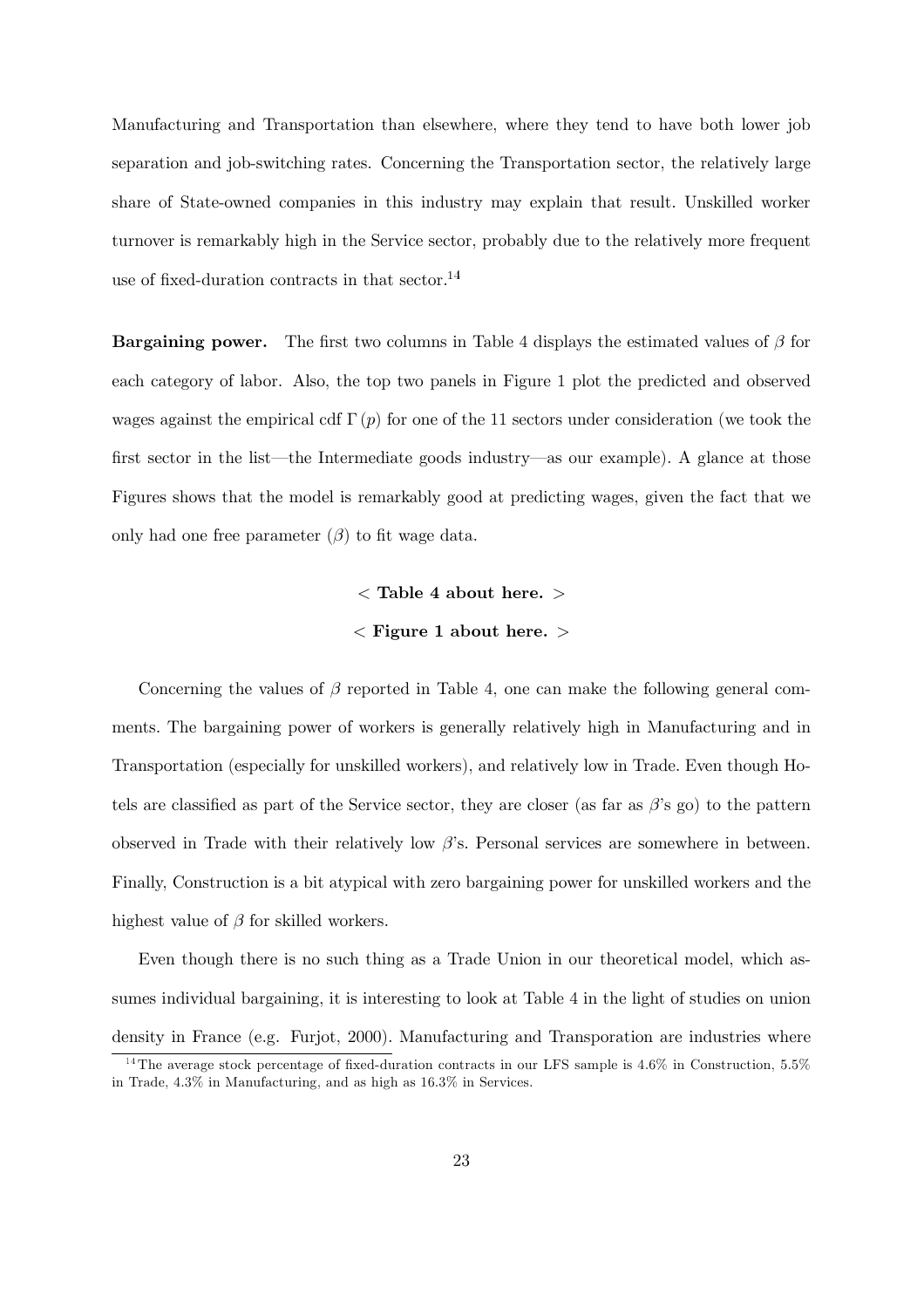firms are larger on average (see also Table 1) and older, with a well established unionist tradition. Conversely, Trade and Personal services are industries where unions density is weakest. The special case of Construction is a bit more problematic. Construction is among the least unionized industries in France. Looking at Table 1, one sees that it is also a sector with relatively small firms, and a very unskilled labor intensive technology. We might add that Construction is also a sector where the proportion of immigrant workers (or workers of non-French origin) is highest (12.5% versus 4.4% on average in other sectors, in 1999). All this might help explain the contrast between the very low bargaining power of unskilled workers and the very high  $\beta$ of skilled workers in that sector.

More comments.

### $\overline{4}$ **Discussion**

The importance of job-to-job mobility. As we argued in the Introduction, the conventional approach to evaluating the workers' bargaining power ignores job-to-job mobility. Our model offers a simple way of assessing the bias in the estimation of  $\beta$  resulting from this simplification. Ignoring job-to-job mobility indeed amount to forcing  $\kappa_1 = 0$  in the wage equations (23) and (??). The former takes a particularly simple form if one imposes  $\kappa_1 = 0$ :

$$
E(w|p, \kappa_1 = 0) = \beta \alpha p + (1 - \beta) \alpha p_{\min}.
$$
\n(24)

we will obtain a value of  $\beta_k$  (the bargaining power of workers of category k)

We thus obtain an estimator of the bargaining power in the absence of on-the-job search (which we denote by  $\beta_0$ ) by fitting the theoretical mean wage computed using (24) to  $\overline{w}_{kit}$ , again using (weighted) nonlinear  $GLS<sup>15</sup>$  The results are gathered in the last two columns of Table 4. Comparison of the first and last two columns in Table 4 reveals two things. First, the bargaining power is always overestimated when one ignores job-to-job mobility. The extent

 $15$ Note that using this regression is roughly equivalent to simply computing the share of wages in marginal products, i.e. to divide the sectoral mean wage of category k from Table 1 by the relevant  $\alpha_k$ . Both methods yield very similar results.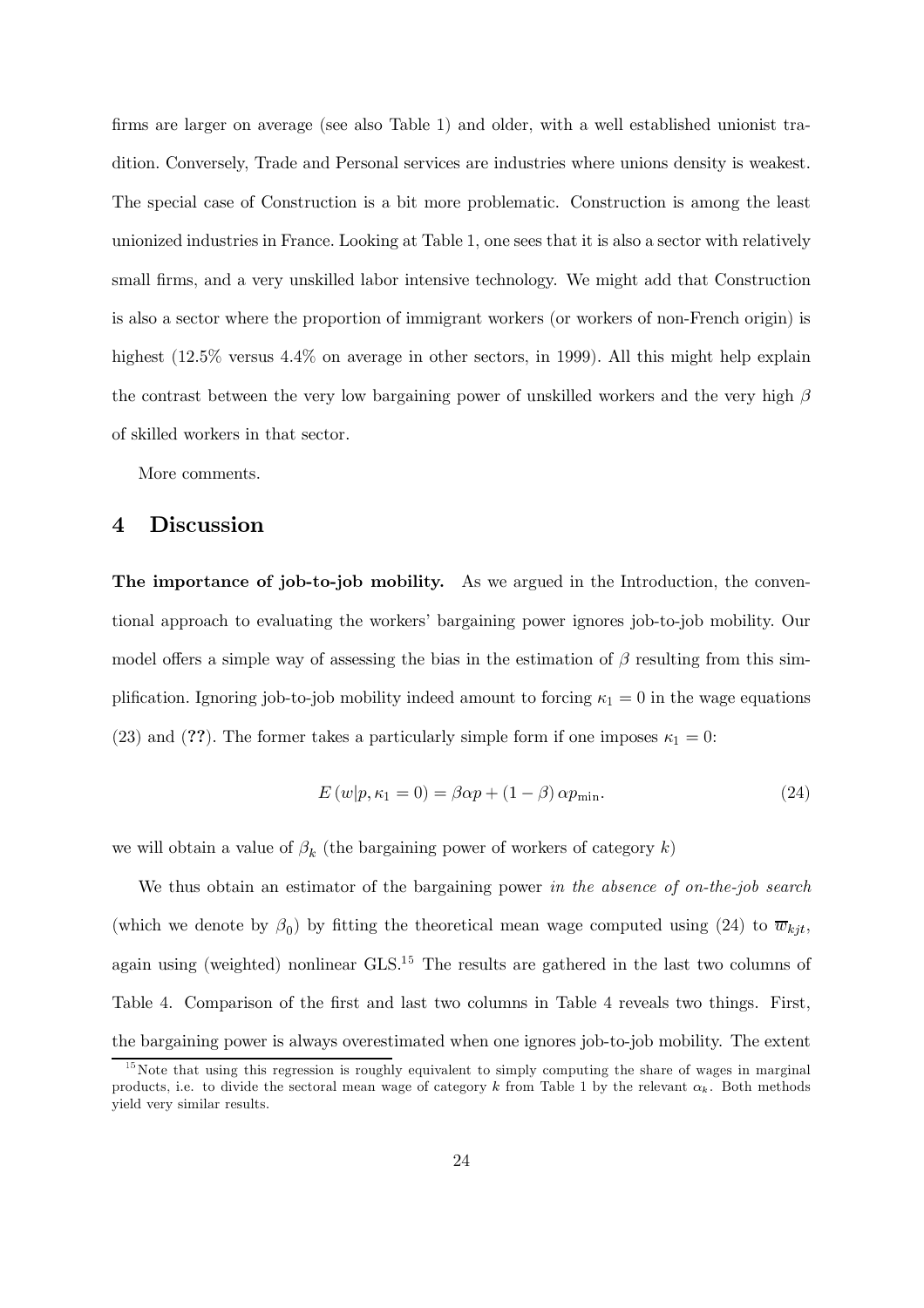of this upward bias varies across skill groups and sectors, but the bias always seems to be there. This was expected as on-the-job search is a means by which an employee can force his/her employer to renegotiate his/her wage upward. Neglecting on-the-job search biases the workers' bargaining power upward to make it fit the actual share of compensation costs in value-added. Second, however, we note that, notwithstanding this upward bias, the ranking of industries/labor categories by increasing order of bargaining power is preserved when one ignores on-the-job search.

Inter-industry wage differences. Going back to the theoretical model, one can derive the market-average (real) wage by simply integrating the conditional mean wage (23) with respect to the distribution of workers across firms  $(9)$ :

$$
E(w|\theta; F, \alpha, \chi, \kappa_1, \sigma, \beta) = \alpha (1 - \chi) \theta_{\min}
$$
  
+  $\alpha (1 - \chi) (1 + \kappa_1) \int_{\theta_{\min}}^{\theta_{\max}} \frac{\overline{F}(x)}{1 + \kappa_1 \overline{F}(x)} \cdot \left(1 - \frac{(1 - \beta) [1 + \kappa_1 (1 - \sigma) \overline{F}(x)]}{[1 + \beta \kappa_1 (1 - \sigma) \overline{F}(x)] [1 + \kappa_1 \overline{F}(x)]}\right) dx.$  (25)

This obviously depends on the entire set of structural parameters, which are specific to each sector and labor categories. According to our structural model, inter-sectoral differences in mean wages reflect differences in this set of structural parameters, which of course includes the workers' bargaining power  $\beta$ , but also worker mobility parameters ( $\kappa_1$  and  $\delta$ ), and "productivity effects" (worker productivity parameters  $\alpha_u$  and  $\alpha_s$ , the share of capital  $\chi$ , and the distributions of firm fixed-effects  $\theta_i$ ). A natural question to ask is then which parameters in that set are most important in determining inter-sectoral wage differences.

There is no unique or straightforward way to answer this question. Here we propose two types of experiments that we think are informative on this issue. The first experiment is simply to look at the "sensitivity" of the predicted mean wage to changes in a series of structural parameters. Specifically, we consider shifting three distinct parameters: the bargaining power  $\beta$ , the "worker mobility" parameter  $\kappa_1$ —which can be interpreted as a measure of how far away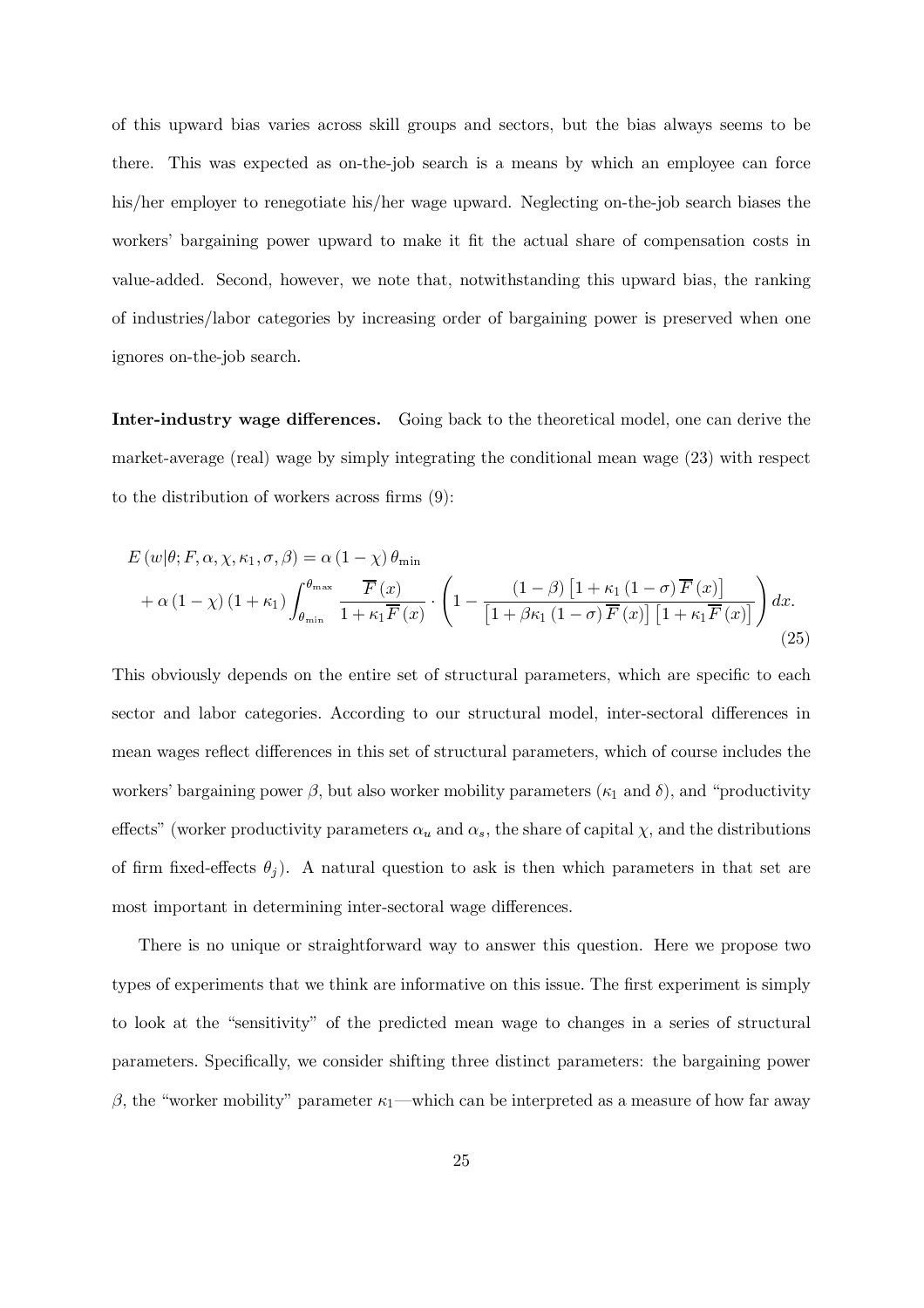our labor market is from the Walrasian paradigm—, and a "productivity" parameter  $\alpha (1 - \chi)$  a 1 percent increase of which amounts to 1 percent upward productivity shock imposed on all firms present on the maket.<sup>16</sup> We then proceed to the computation of the predicted log average wage for each sector/skill category:

$$
\ln \widehat{\overline{w}}_k = \ln E\left(w|\widehat{\theta}_j; \widehat{F}_k, \widehat{\alpha}_k, \widehat{\chi}_k, \widehat{\kappa}_{1k}, \widehat{\sigma}_k, \widehat{\beta}_k\right)
$$

using equation  $(25)$ , and look at the following three numbers:

1. The elasticity of  $\ln \widehat{\overline{w}}_k$  with respect to  $\alpha (1 - \chi)$ :

$$
\frac{\partial \ln \widehat{\overline{w}}_k}{\partial \ln \left[ \alpha \left( 1 - \chi \right) \right]}.
$$
\n(26)

From equation (25), this obviously equals one for all sectors and skill levels. Again, this measures the percentage increase in mean wages caused by a 1 percent increase in the productivity of all firms.

2. The following partial derivative:

$$
\frac{\partial \ln \widehat{w}_k}{\partial \beta}.
$$
\n(27)

This measures the percentage increase in  $\ln \widehat{\overline{w}}_k$  caused by a unit increase in the bargaining power. (Thus, raising  $\beta$  by, say, 0.1 entails a percentage increase in the average wage  $\hat{\overline{w}}_k$ of 1/10 times the above number.) Since  $\beta$  is comprised in [0, 1], we believe that this partial derivative is more meaningful than the corresponding elasticity.

3. And finally:

$$
\frac{\partial \ln \widehat{\overline{w}}_k}{\partial \kappa_1}.
$$
\n(28)

Similarly, this measures the percentage increase in  $\ln \widehat{w}_k$  caused by a unit increase in  $\kappa_1$ . We also think this is a natural number to look at (rather than the corresponding

<sup>&</sup>lt;sup>16</sup>We thus do not consider changes in the sampling distribution  $F(\cdot)$  of firm fixed effects. The mean of  $\ln \theta$  is normalized at zero for all sectors, and the general "shape" of  $F(\cdot)$  is not very different from one market to the other.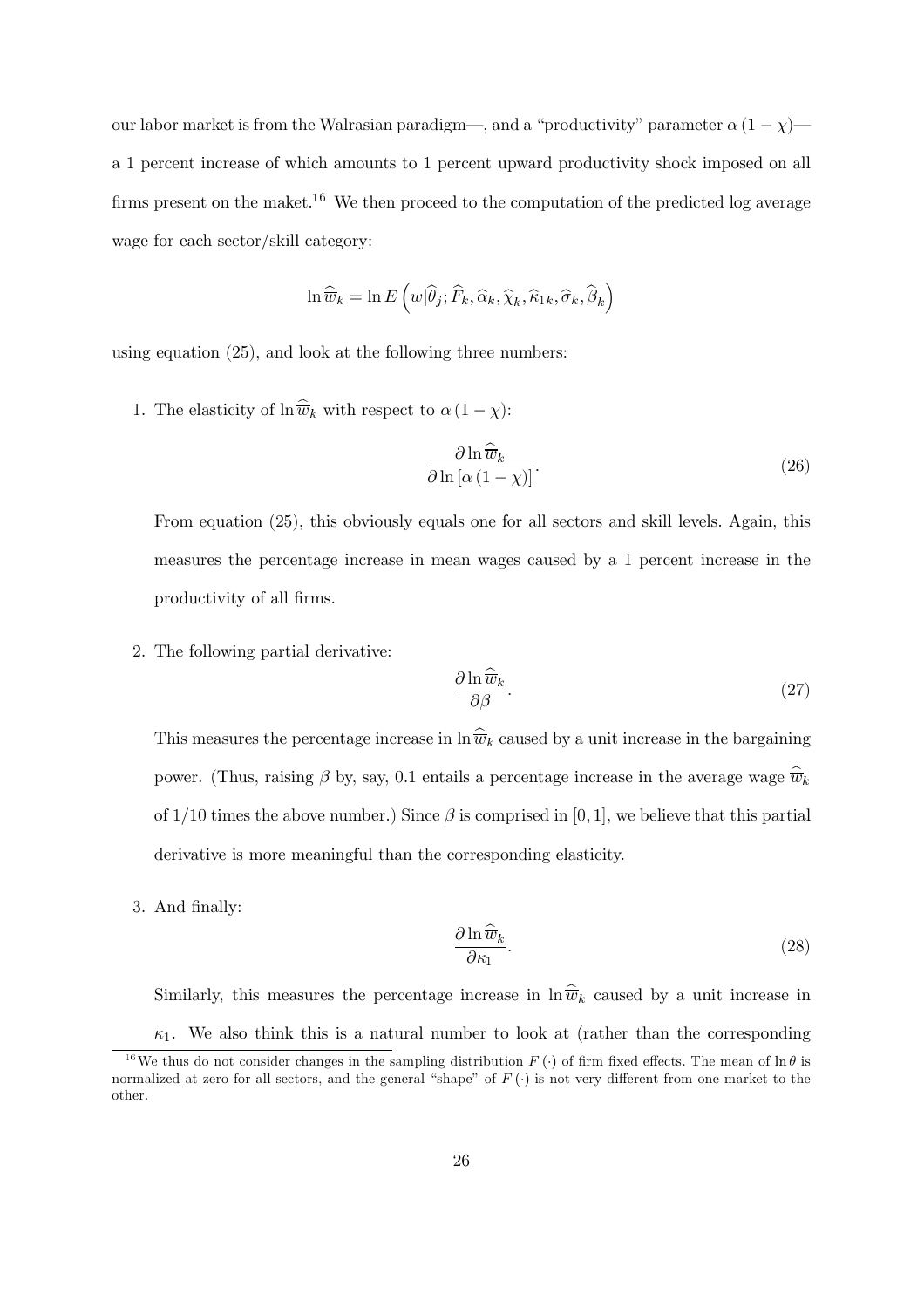elasticity), since what  $\kappa_1$  measures is the average number of contacts with an outside potential employer that a worker makes between two unemployment spells (i.e., according to Table 3, over a typical period of  $1/\delta \simeq 20$  years). The above number therefore tells the percentage increase in  $\widehat{\overline{w}}_k$  that one should expect if workers were to get one extra outside offer on average every  $1/\delta$  years.

Table 5 contains the corresponding numbers for each of our four sectors. The first column in that Table reports the empirical log average wage  $\ln \overline{w}$ . The second column shows the log average wage  $\ln \widehat{\overline{w}}$  predicted by equation (25) and the parameter estimates obtained earlier. Column 3 reports the prediction error. The following three columns contain our three numbers of interest  $(26)$ ,  $(27)$  and  $(28)$  computed using our set of estimates.<sup>17</sup> Finally, the last two columns show the values taken by  $(27)$  and  $(28)$  under the assumption of no on-the-job search, i.e. with  $\kappa_1 = 0$  and  $\beta$  taking the values from the last two columns of Table 4. We now comment on the figures contained in Table 5.

## $\langle$  Table 5 about here.  $>$

First, the fourth column in Table 5 repeats that mean wages are proportional to any scale factor of the production function. Hence, raising the productivity of all firms (by increasing  $1-\chi$ ) or raising the productivity of the average worker (by increasing  $\alpha$ ) by one percentage point raises the market mean wage—in fact, it raises all firm-level mean wages—by one percentage point. Note that a crucial assumption for this result is that the efficiency of job search (as measured by  $\lambda_1$ ) be independent of the firms' types, which wouldn't generically be the case if one were to endogenize e.g. the workers' search efforts (see Christensen et al, 2001).

Column 5 in Table 5 contains a measure of the sensitivity of average wages to changes in the bargaining power of workers. What those numbers tell us is that if one were to increase the bargaining power of all workers by, say, 0.1, then average wages would be increased by roughly 2

<sup>&</sup>lt;sup>17</sup>The theoretical formulae for (26), (27) and (28) are not reported in the paper. They are available upon request.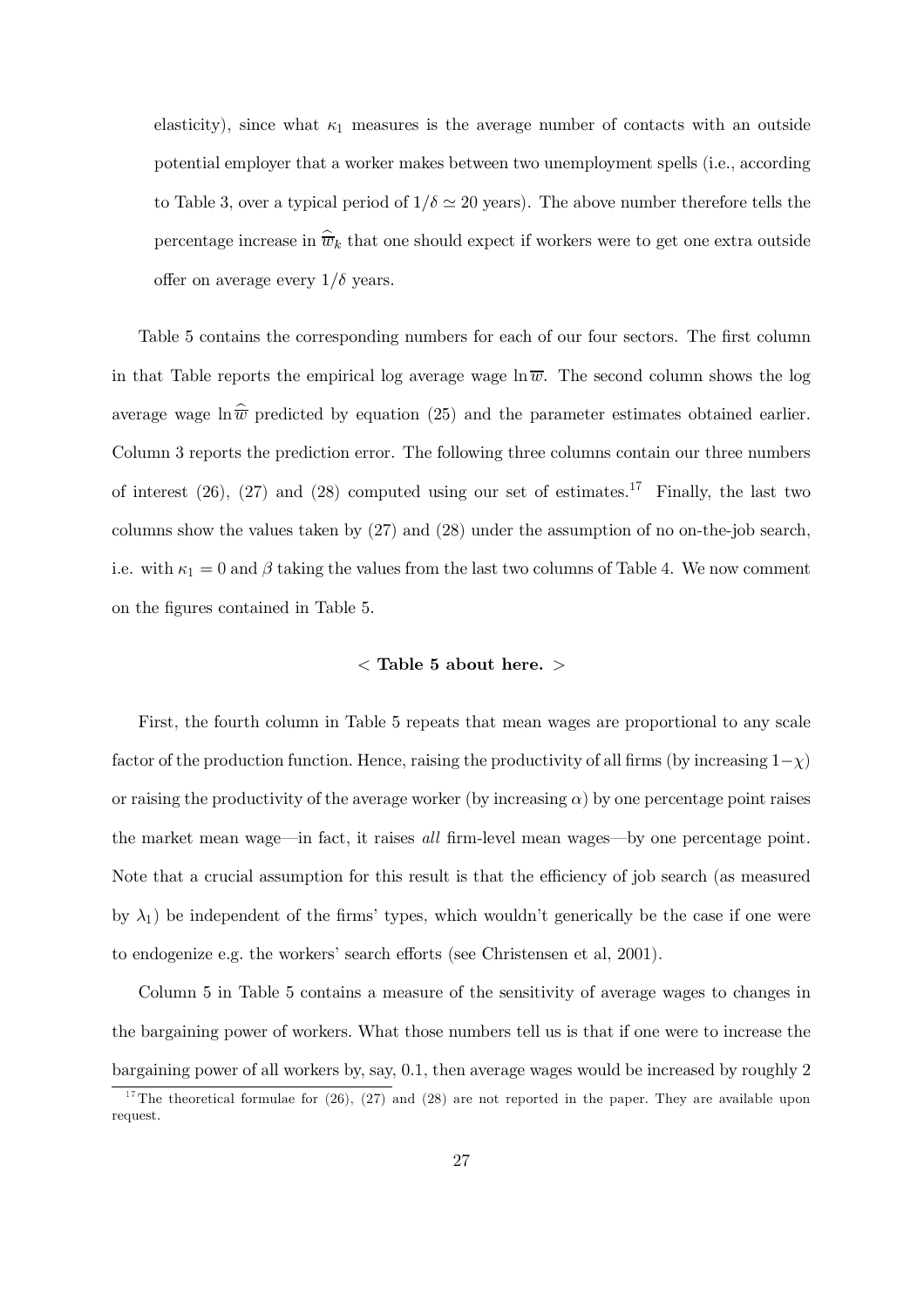to 6 percentage points, depending on the sector and worker category. Also, as can be seen from a comparison of columns 7 and 5 of Table 5, ignoring on-the-job search doesn't seem to affect much the sensitivity of  $\ln \widehat{\overline{w}}$  to changes in  $\beta$ : wages are only slightly more sensitive without on-the-job search (with values of  $(27)$  ranging from 4.0 to 7.7 percent).

Finally, the impact of changes in  $\kappa_1$  is measured in column 6 of Table 5. Giving the workers one extra outside offer on average per employment spell (i.e. increasing  $\kappa_1$  by 1) entails a (modest) average wage increase of 2 to 11 percentage points. What is most interesting is to look at what happens if one ignores employed job search. Supposing that workers don't search on-the-job (i.e.  $\kappa_1 = 0$ ), what happens to wages if one allows them to get one outside offer per employment spell? The rightmost column in Table 5 tells us that the impact on wages would then be a 13 to 35 percent increase! Our sensitivity measure of predicted mean wages to changes in  $\kappa_1$  is an order of magnitude larger at  $\kappa_1 = 0$  than at  $\kappa_1 =$  its estimated value. The dependence of  $\ln \widehat{\overline{w}}$  on  $\kappa_1$  is thus highly nonlinear: for fixed values of all other structural parameters, using an error-ridden value of  $\kappa_1$  to predict the market average wage has little consequence so long as that value is in the correct order of magnitude (let's say between 2 and 5, from Table 3). But completely ignoring on-the-job search (i.e. using  $\kappa_1 = 0$ ) causes a severe underestimation of the average wage.

This set of comparative statics calculations is informative about *how* the predicted (log) average wage depends on various parameters of interest, but it has little to say about the *relative* importance of those parameters in explaining inter-group wage differences. It is meaningless indeed to "compare", e.g. a one percent increase in productivity with a increase of 0.1 in the level of the bargaining power. A complementary approach to the problem of inter-group wage differences is to consider the series of counterfactual experiments gathered in Tables 6 and 7.

## $\langle$  Tables 6 and 7 about here.  $>$

We begin by looking at Table 6. The column labelled "Predicted  $\ln \widehat{\overline{w}}$ " reports the predicted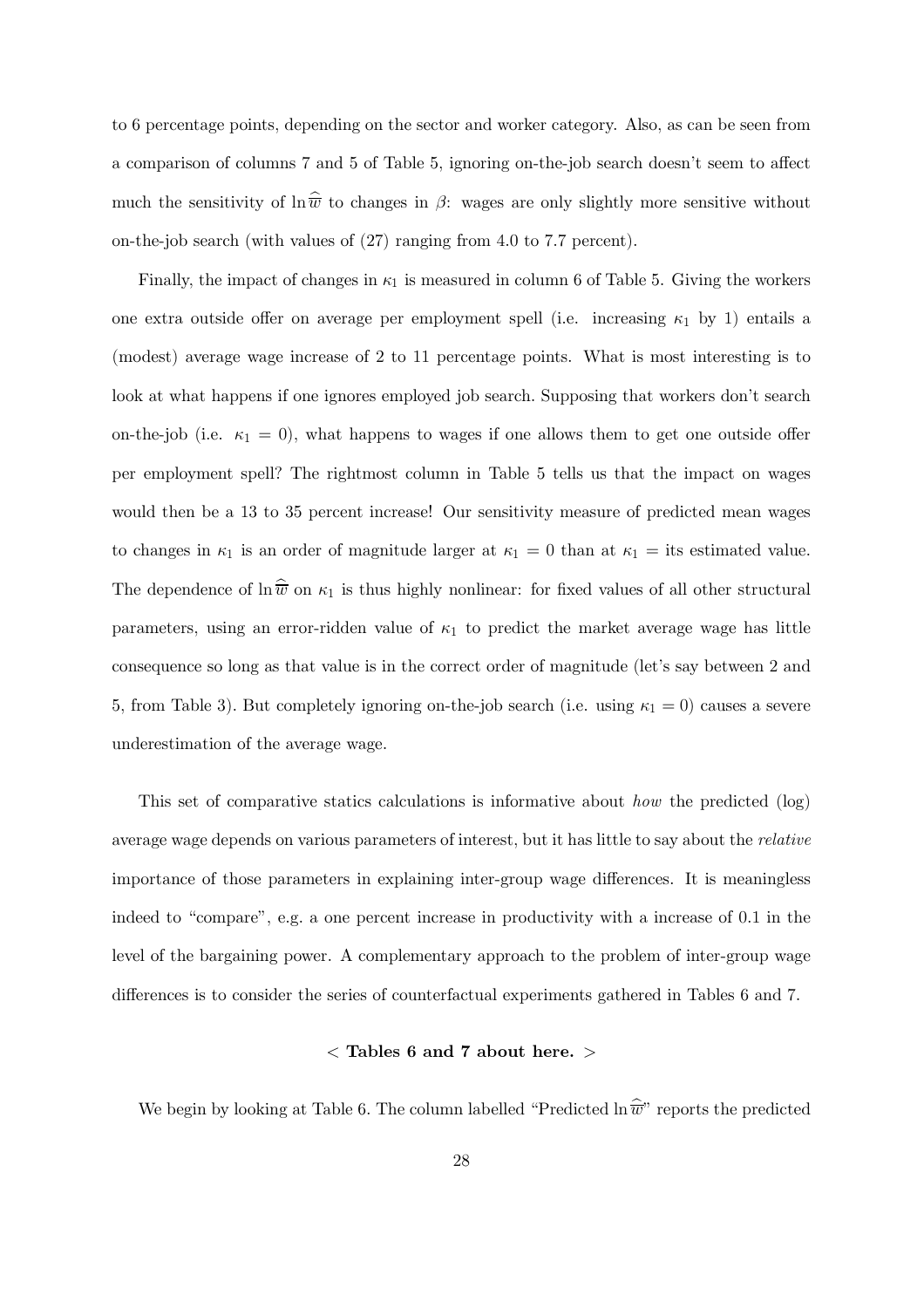value of the log average wage for all sectors and labor categories. The number in parentheses in that same column is the percentage gap between the predicted sectoral average wage and the predicted average wage in the Intermediate goods sector (which we take as our reference), proxied by the log-difference  $\left(\ln \widehat{\overline{w}} - \ln \widehat{\overline{w}}_{ref.}\right)$ . For instance, looking leftmost cell of the "Investment" goods" row, we see that the predicted average unskilled wage for the Investment goods sector is  $\exp(4.55)$ , and is 19.8% higher than the predicted average unskilled wage in the Intermediate goods sector (which equals  $\exp(4.36)$ , as reported on the first row of the Table).

The four "Couterfactual" columns are constructed in the same way, with the difference that some parameters are given the value estimated for Manufacturing. For instance, the second row cell in the " $p = p_{ref}$ ;  $\alpha = \alpha_{ref}$ " column indicates that, if the value of  $\alpha$  and the values and distributions of  $p$  (i.e. the productivity parameters) were the same for unskilled workers in the Investment goods sector as in the Intermediate goods sector—all other structural parameters keeping their estimated values—, then the average unskilled wage in the Investment goods sector would be  $\exp(4.39)$ , which is 3.4% more than the average unskilled wage in the Intermediate goods sector. The remaining three "Counterfactual" columns repeat the same experiment with the bargaining power parameter  $\beta$ , the job-to-job mobility parameter  $\kappa_1$ , and finally the bargaining power and the productivity parameters together. In sum, what these counterfactual experiments are supposed to answer is the question "How much of the distance between the mean wage in sector  $S$  and the mean wage in the Intermediate goods sector do we cover if we give such parameter of sector  $S$  the value that it takes in the Intermediate goods sector?"

The numbers in Table 6 indeed give a striking answer to this question: practically all the action is shared between productivity and the bargaining power. Otherwise stated, crosssectoral differences in job-to-job mobility are of little help to explain cross-sectoral differences in average wages. To see this, we just have to compare the "Predicted  $\ln \hat{\vec{w}}$ " column and the last "Counterfactual" column, where the productivity scale parameters  $(\alpha$  and p) and the bargaining power  $(\beta)$  are given their values from the Intermediate goods sector. By doing so, we practically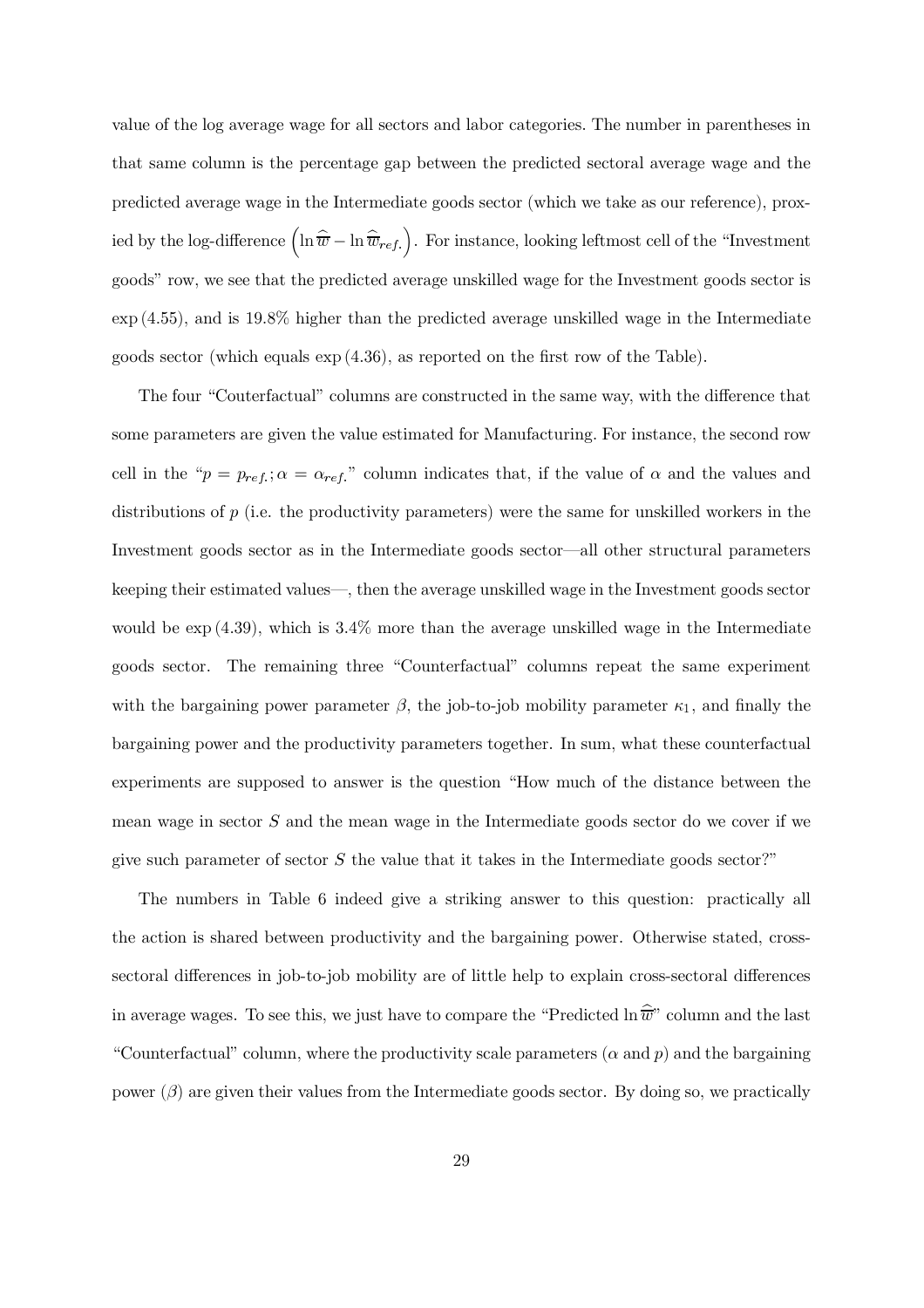fill all the wage gap between the Intermediate goods sector and all other industries. Note that this is consistent with the conclusion we drew from Table 5: using an erroneous value of  $\kappa_1$ to predict log mean wages doesn't matter too much if that value is far enough from zero. Of course there are cross-sector differences in worker mobility (see Table 3), but the estimates of  $\kappa_1$  are sufficiently positive in all sectors that those differences don't matter much (as far as wages  $go...$ )

Finally, Table 7 uses the same protocol to study inter-skill wage differences (i.e. the skill premia). Again, we see that cross-skill differences in mobility are not very powerful as an explanation of the differences between skilled and unskilled wages. Again, we see that the triple  $(\alpha, p, \beta)$  does most of the job.

### $\mathbf{5}$ **Conluding remarks**

 $\ldots$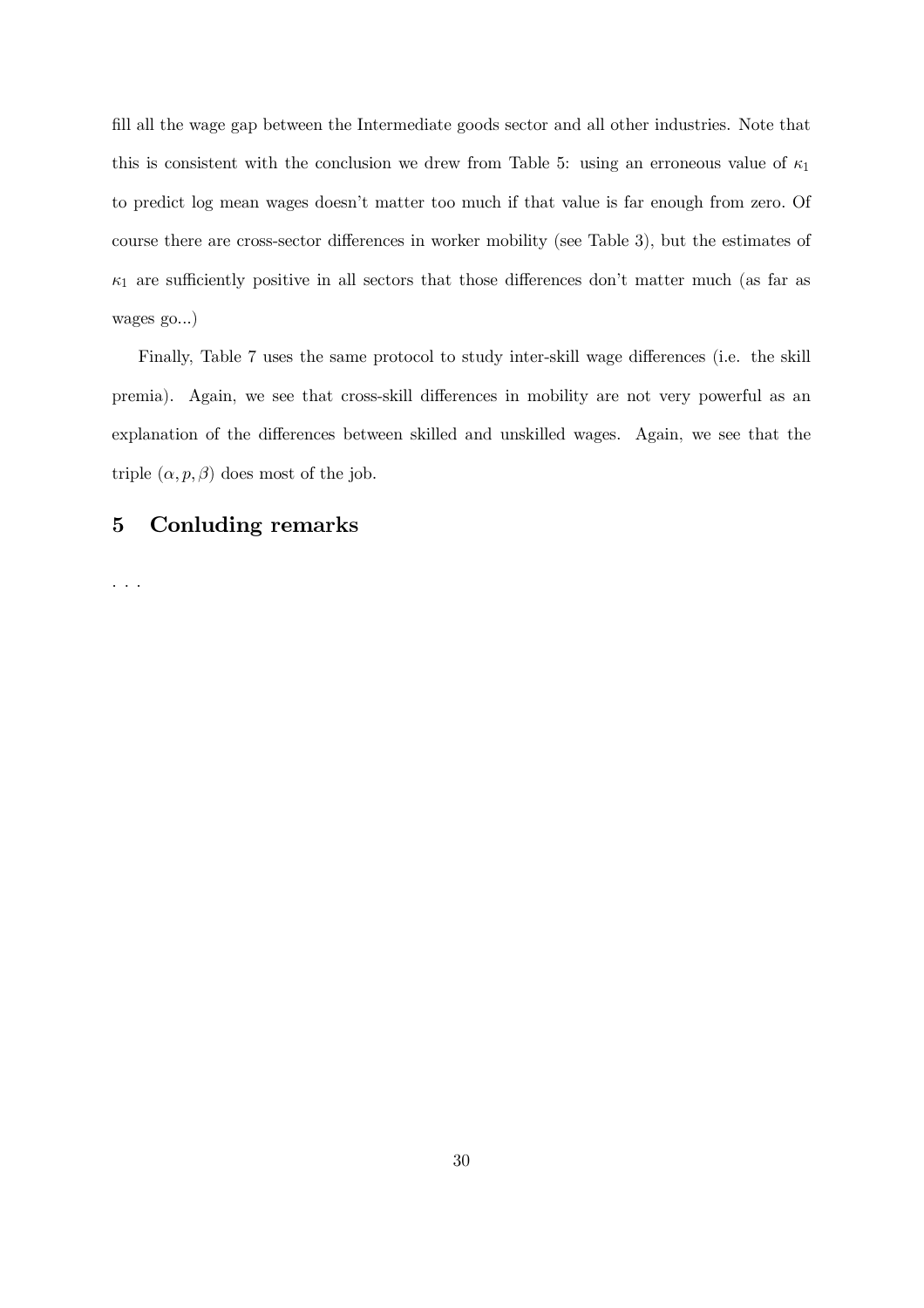## Appendix

### Details of some theoretical results  $\mathbf{A}$

### $A.1$ Wage bargaining

#### $A.1.1$ Bargaining with unemployed workers

The subgame perfect equilibrium of the strategic negotiation game on matches with an unemployed worker is obtained by backward induction. For the sake of simplicity, it is assumed that the value of a vacant job,  $\Pi_0$  is always zero. In step 4, the type-p firm accepts any offer w such that  $w \leq \varepsilon p$ , and the type- $\varepsilon$  worker accepts any offer w yielding  $V(\varepsilon, w, p) \geq V_0(\varepsilon)$ . Therefore, at step 3, the worker offers  $w = \varepsilon p$ , and the employer offers w such that  $V(\varepsilon, w, p) = V_0(\varepsilon)$ . At step 2, the worker refuses any offer that leaves him with less than his expected discounted utility, which amounts to  $e^{-\rho \Delta} \cdot [\beta V(\varepsilon, \varepsilon p, p) + (1 - \beta)V_0(\varepsilon)],$ where  $\Delta \rightarrow 0$  denotes the delay between steps 2 and 3. At step 1, the employer offers the lowest possible wage  $\phi_0(\varepsilon, p)$  that the worker will accept, which satisfies:

$$
V(\varepsilon, \phi_0(\varepsilon, p), p) = \beta V(\varepsilon, \varepsilon p, p) + (1 - \beta)V_0(\varepsilon).
$$
 (A1)

The worker accepts the wage  $\phi_0(\varepsilon, p)$  in step 2 because he prefers to secure this offer rather than going on a process that does not raise his expected utility. Notice that it is the existence of a short delay between steps 2 and 3 that ensures existence and uniqueness of this subgame perfect equilibrium with instantaneous agreement in step 2 (see Osborne and Rubinstein, 1990).

#### $A.1.2$ Renegotiations

Renegotiations on continuing jobs occur when employees receive job offers and use them to claim wage increases. The renegotiation game is also solved by backward induction. Let us consider a situation in which a type- $\varepsilon$  employee on a type-p job and earning a wage w receives a job offer from a type- $p'$ employer. Let us denote as  $w'_1$  the wage offer made by firm p' at step 1, and  $w_3$  and  $w'_3$  the wage offers made by firms p and p' at step 3. We assume that if the worker receives two offers yielding the same value, (s) he chooses to stay with the incumbent employer.

**Step 6.** Decisions at step 6 are straightforward: firms accept any offer increasing their profits, and the worker accepts any offer increasing his/her contract values, in comparison to their fallback payoffs.

**Step 5.** At step 5, the worker makes offers with probability  $\beta$ , and the firms make simultaneous offers with probability  $1 - \beta$ .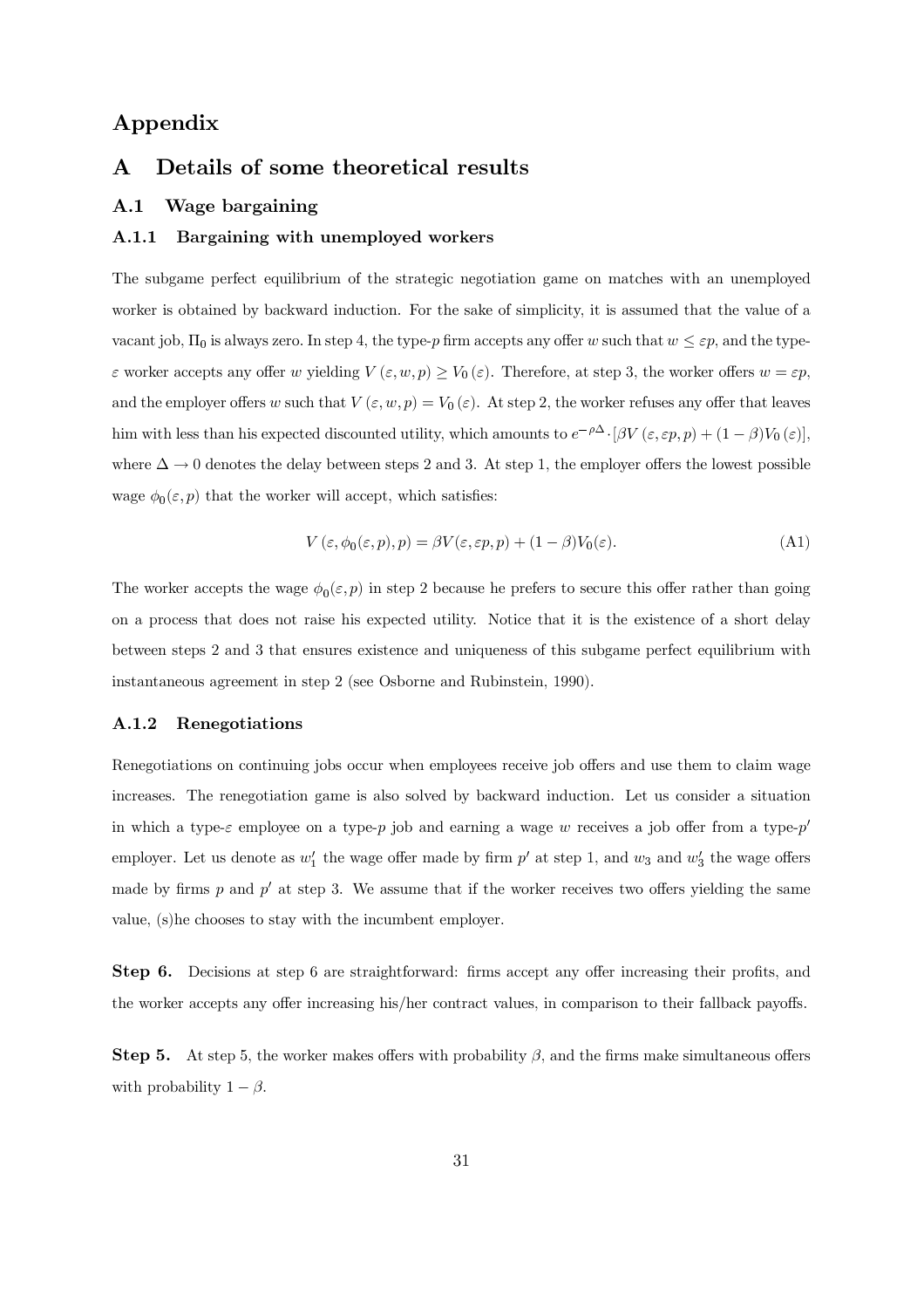**Claim 1** If the worker makes the offers, (s) he moves to or stays at the firm with highest mpl,  $\max(p, p')$ , and obtains a contract value depending on his/her decision at step 2 as in the following table

The worker offers  $V(\varepsilon, \varepsilon p, p)$  to the type-p firm and  $V(\varepsilon, \varepsilon p', p')$  to the Proof of this claim. type-p' firm. The firm with highest market power  $(\max(p, p'))$  eventually wins the worker as  $p < p'$ implies  $V(\varepsilon, \varepsilon p, p) < V(\varepsilon, p', p').$ 

As to the value of the resulting contract, one can derive it as follows: If  $p' > p$ , p' accepts the wage  $\varepsilon p'$  offered by the worker only if, at step 3, the worker has not already signed with firm  $p'$  a contract  $w'_1$  such that  $V(\varepsilon, \varepsilon p, p) \leq V(\varepsilon, w'_1, p')$ . In such a case, if p' rejects the worker's offer at step 6, the employee still prefers to stay at  $p'$  with wage  $w'_1$ . Conversely, if  $p' < p$ , a wage  $\varepsilon p'$  is effectively signed with firm p only if, at step 3, the worker has not rejected the offer  $w'_1$  made by firm p'. In which case, if firm p rejects the worker's offer at step 6, the employee still prefers to stays at firm p with wage  $w$  if  $V(\varepsilon, w, p) \ge V(\varepsilon, \varepsilon p', p').$ 

**Claim 2** If firms make offers, they enter a Bertrand game won by the firm with highest mpl,  $\max(p, p')$ , at the end of which the worker obtains the contract value depending on his/her decision at step 2 as in the following table

|             |                                                                                                                                                                                                                                                                                                                           | Worker's decision at step 2:                                                                                                                                                                                                                                                            |
|-------------|---------------------------------------------------------------------------------------------------------------------------------------------------------------------------------------------------------------------------------------------------------------------------------------------------------------------------|-----------------------------------------------------------------------------------------------------------------------------------------------------------------------------------------------------------------------------------------------------------------------------------------|
|             | Accepts $V(\varepsilon, w'_1, p')$                                                                                                                                                                                                                                                                                        | <i>Keeps</i> $V(\varepsilon, w, p)$                                                                                                                                                                                                                                                     |
| $p \geq p'$ | $p' > p \left[ \begin{array}{cc} V(\varepsilon, \varepsilon p, p) & \overline{if} \ V(\varepsilon, \varepsilon p, p) > V(\varepsilon, w_1', p') \\ V(\varepsilon, w_1', p') & \overline{if} \ V(\varepsilon, \varepsilon p, p) \leq V(\varepsilon, w_1', p') \end{array} \right]$<br>$V(\varepsilon, \varepsilon p', p')$ | $V(\varepsilon, \varepsilon p, p)$<br>$\left\{\begin{array}{ll} V(\varepsilon,\varepsilon p',p') & \textit{if } V(\varepsilon,\varepsilon p',p') > V(\varepsilon,w,p) \\ V(\varepsilon,w,p) & \textit{if } V(\varepsilon,\varepsilon p',p') \leq V(\varepsilon,w,p) \end{array}\right.$ |
|             |                                                                                                                                                                                                                                                                                                                           |                                                                                                                                                                                                                                                                                         |

**Proof of this claim.** Let us first consider this game when  $p' > p$ . Since it is willing to extract a positive marginal profit from every match, the best the type- $p$  firm can do to keep its employee is to offer him a wage exactly equal to  $\varepsilon p$  yielding the value  $V(\varepsilon, \varepsilon p, p)$  the worker. Accordingly, the employee accepts to move to (or to stay at) firm p' if firm p' offers at least  $V(\varepsilon, \varepsilon p, p)$  (or  $\max[V(\varepsilon, \varepsilon p, p), V(\varepsilon, w_1', p')].$ 

Now consider the case  $p' \leq p$ . The type-p firm can keep its employee by offering max  $[V(\varepsilon, \varepsilon p', p'), V(w, p)]$ and can attract him/her back, if (s)he moved to firm  $p'$  at step 2, by offering  $V(\varepsilon, \varepsilon p', p')$ .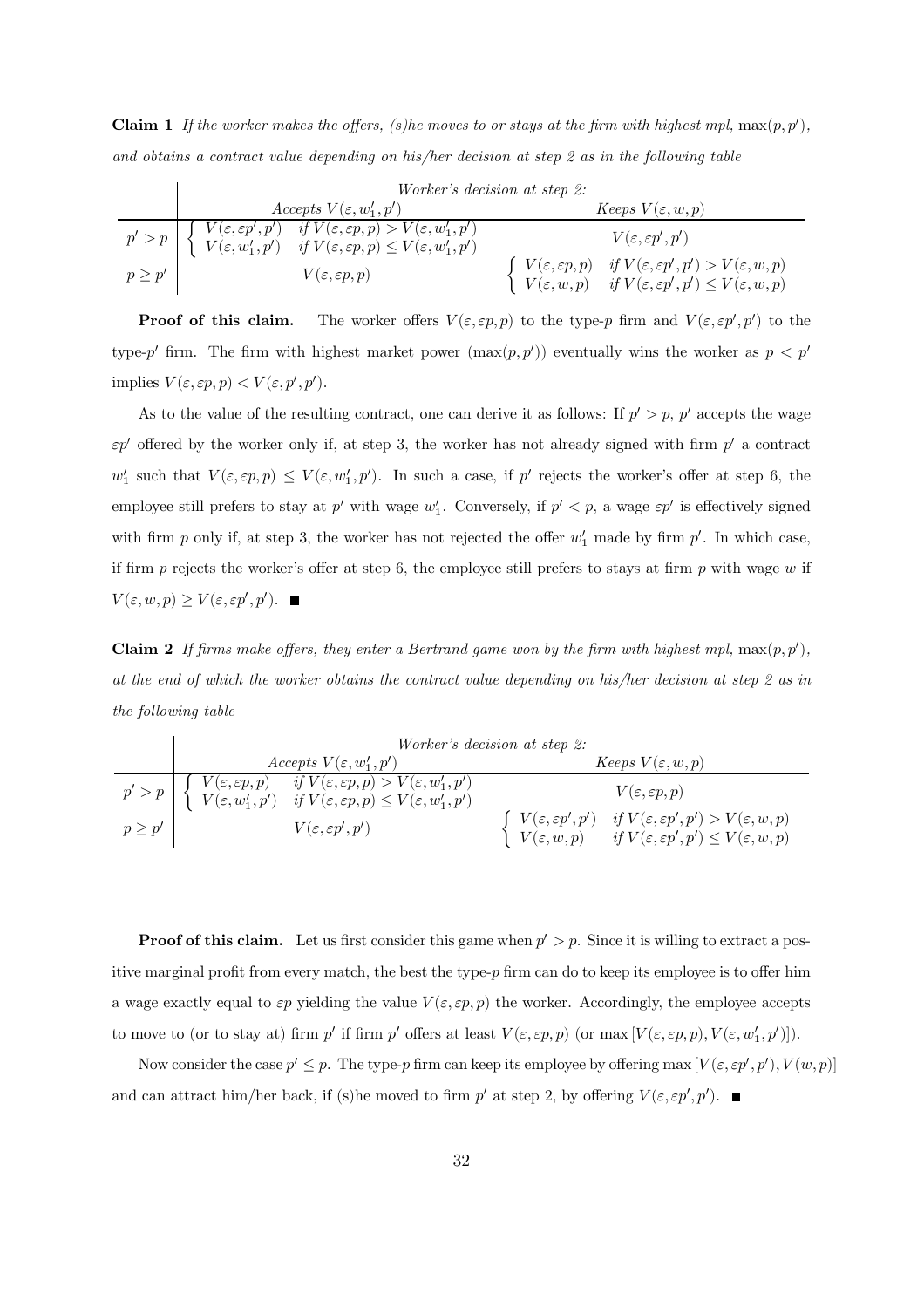**Step 4.** At step 4, the worker rejects any offer that yields less than the expected utility that (s) he can get by waiting until step 6. Therefore, (s) he rejects any offer that yields less than the value  $EV$  as in the following table:

|             |                                                                                                                                                                                                                                                                                       | Worker's decision at step 2:                                                                                                                                                                                                                                       |
|-------------|---------------------------------------------------------------------------------------------------------------------------------------------------------------------------------------------------------------------------------------------------------------------------------------|--------------------------------------------------------------------------------------------------------------------------------------------------------------------------------------------------------------------------------------------------------------------|
|             | Accepts $V(\varepsilon, w'_1, p')$                                                                                                                                                                                                                                                    | Keeps $V(\varepsilon, w, p)$                                                                                                                                                                                                                                       |
|             | $\overline{EV} = \beta V(\varepsilon, \varepsilon p', p') + (1 - \beta)V(\varepsilon, \varepsilon p, p)$<br>if $V(\varepsilon, \varepsilon p, p) > V(\varepsilon, w'_1, p')$<br>$EV = V(\varepsilon, w'_1, p')$<br>if $V(\varepsilon, \varepsilon p, p) \le V(\varepsilon, w'_1, p')$ | $EV = \beta V(\varepsilon, \varepsilon p', p') + (1 - \beta)V(\varepsilon, \varepsilon p, p)$                                                                                                                                                                      |
| $p \geq p'$ | $EV=\beta V(\varepsilon,\varepsilon p,p)+(1-\beta)V(\varepsilon,\varepsilon p',p')$                                                                                                                                                                                                   | $EV = \beta V(\varepsilon, \varepsilon p, p) + (1 - \beta)V(\varepsilon, \varepsilon p', p')$<br>if $V(\varepsilon, \varepsilon p', p') > V(\varepsilon, w, p)$<br>$EV = V(\varepsilon, w, p)$<br>if $V(\varepsilon, \varepsilon p', p') \le V(\varepsilon, w, p)$ |

**Step 3.** At step 3, employers make simultaneous offers. Both employers offer the lowest possible wage that attracts the worker (and still yields nonnegative profits). If  $p' > p$ , the preceding table of expected outcomes implies that the worker goes to the firm with productivity  $p'$ , and gets a wage  $w'_3$  that solves:

$$
V(\varepsilon, w_3', p') = \beta V(\varepsilon, \varepsilon p', p') + (1 - \beta)V(\varepsilon, \varepsilon p, p)
$$

if the worker has rejected (at step 2) the offer made by firm  $p'$  at step 1 or if (s) he has accepted it but  $V(\varepsilon, \varepsilon p, p) > V(\varepsilon, w'_1, p')$ . Otherwise, firm p' offers the ongoing contract  $w'_3 = w'_1$  if the worker's decision at step 2 was to move to firm  $p'$  with wage  $w'_1$  and if  $V(\varepsilon, \varepsilon p, p) \le V(\varepsilon, w'_1, p').$ 

Things are symmetric when  $p' \leq p$ : The worker accepts p's offer and gets a wage  $w_3$  that solves:

$$
V(\varepsilon, w_3, p) = \beta V(\varepsilon, \varepsilon p, p) + (1 - \beta)V(\varepsilon, \varepsilon p', p')
$$

if (s)he has accepted (at step 2) the offer made by firm  $p'$  at step 1 or if (s)he has rejected it but  $V(\varepsilon, \varepsilon p', p') > V(\varepsilon, w, p)$ , and firm p offers the ongoing contract,  $w_3 = w$ , if the worker's decision at step 2 was to stay at firm p with wage w and if  $V(\varepsilon, \varepsilon p', p') \le V(\varepsilon, w, p)$ .

**Step 2.** At step 2, the worker accepts any wage offer  $w'_1$  from  $p'$  such that continuing the negotiation game with  $(w'_1, p')$  as a threat point is preferable to continuing the negotiation game with  $(w, p)$  as a threat point. From the preceding paragraph, we see that (s) he accepts  $(w'_1, p')$  in either one of the following two cases:

\n- 1. 
$$
p' > p
$$
 and  $V(\varepsilon, w_1', p') > \beta V(\varepsilon, \varepsilon p', p') + (1 - \beta)V(\varepsilon, \varepsilon p, p)$ , or
\n- 2.  $p' \leq p$  and  $V(\varepsilon, w, p) < \beta V(\varepsilon, \varepsilon p, p) + (1 - \beta)V(\varepsilon, \varepsilon p', p')$ .
\n

The worker chooses to reject  $p''s$  offer in all other cases.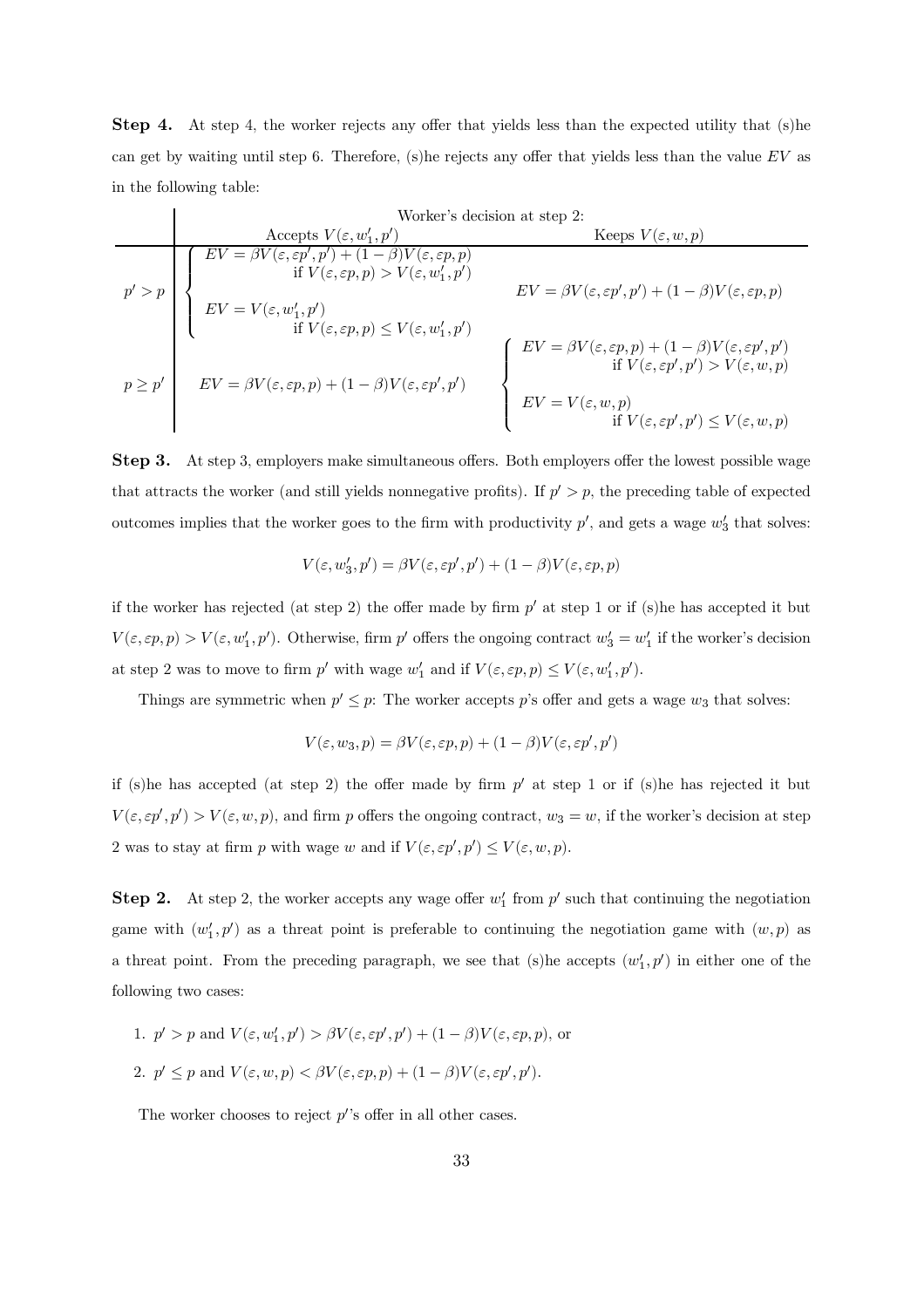### Step 1.

• If  $p' > p$ , to avoid a waste of time in unecessary negotiation, firm  $p'$  offers a wage  $w'_1 = \phi(\varepsilon, p, p')$ , that the worker accepts and that solves:

$$
V(\varepsilon, \phi(\varepsilon, p, p'), p') = \beta V(\varepsilon, \varepsilon p', p') + (1 - \beta)V(\varepsilon, \varepsilon p, p). \tag{A2}
$$

• If  $p' < p$  and  $V(\varepsilon, w, p) < \beta V(\varepsilon, \varepsilon p, p) + (1 - \beta)V(\varepsilon, \varepsilon p', p')$  (case 2 above), the worker accepts any wage offer from firm p'. At step 3, firm p gets the worker back by offering a wage  $w_3 = \phi(\varepsilon, p', p)$ such that

$$
V(\varepsilon, \phi(\varepsilon, p', p), p) = \beta V(\varepsilon, \varepsilon p, p) + (1 - \beta)V(\varepsilon, \varepsilon p', p').
$$
\n(A3)

• Finally, if p' is so low that  $V(\varepsilon, w, p) \ge \beta V(\varepsilon, \varepsilon p, p) + (1 - \beta)V(\varepsilon, \varepsilon p', p')$ , the worker always rejects p's offer at step 2 and eventually (i.e. after step 3 has been played) stays at firm p under his/her pre-existing contract  $w$ .

This completes the characterization of the subgame perfect equilibrium of our bargaining game. It is worth introducing some extra notation at this point (for later use): we see that the minimal value of  $p'$ for which "something happens" (i.e. either causing a wage increase or an employer change) is  $q(\varepsilon, w, p)$ such that

$$
V(\varepsilon, w, p) = \beta V(\varepsilon, \varepsilon p, p) + (1 - \beta)V(\varepsilon, \varepsilon q(\varepsilon, w, p), q(\varepsilon, w, p)).
$$
\n(A4)

Note that

$$
V(\varepsilon, \varepsilon q(\varepsilon, w, p), q(\varepsilon, w, p)) = V(\varepsilon, w, p) - \frac{\beta}{1 - \beta} \left[ V(\varepsilon, \varepsilon p, p) - V(\varepsilon, w, p) \right]
$$
  
< 
$$
< V(\varepsilon, w, p)
$$

whenever  $w < p$ .

### Equilibrium wage determination  $A.2$

Here we derive the precise closed-form of equilibrium wages  $\phi_0(\varepsilon, p)$  and  $\phi(\varepsilon, p, p')$  defined in equations (A1) and (A2) respectively. The first step is to derive the value functions  $V_0(\cdot)$  and  $V(\cdot)$ . Time is discounted at rate  $\rho$ . Since offers accrue to unemployed workers at rate  $\lambda_0$ ,  $V_0(\varepsilon)$  solves the following Bellman equation:

$$
(\rho + \lambda_0) V_0(\varepsilon) = \varepsilon b + \lambda_0 E_F \left\{ \max \left[ V(\varepsilon, \phi_0(\varepsilon, X), X), V_0 \right] \right\},\tag{A5}
$$

where  $E_F$  is the expectation operator with respect to a variable X, which has distribution F. Using the definition (A1) to replace  $V(\varepsilon, \phi_0(\varepsilon, p), p)$  by  $\beta V(\varepsilon, p, p) + (1 - \beta)V_0(\varepsilon)$  in the latter equation, we then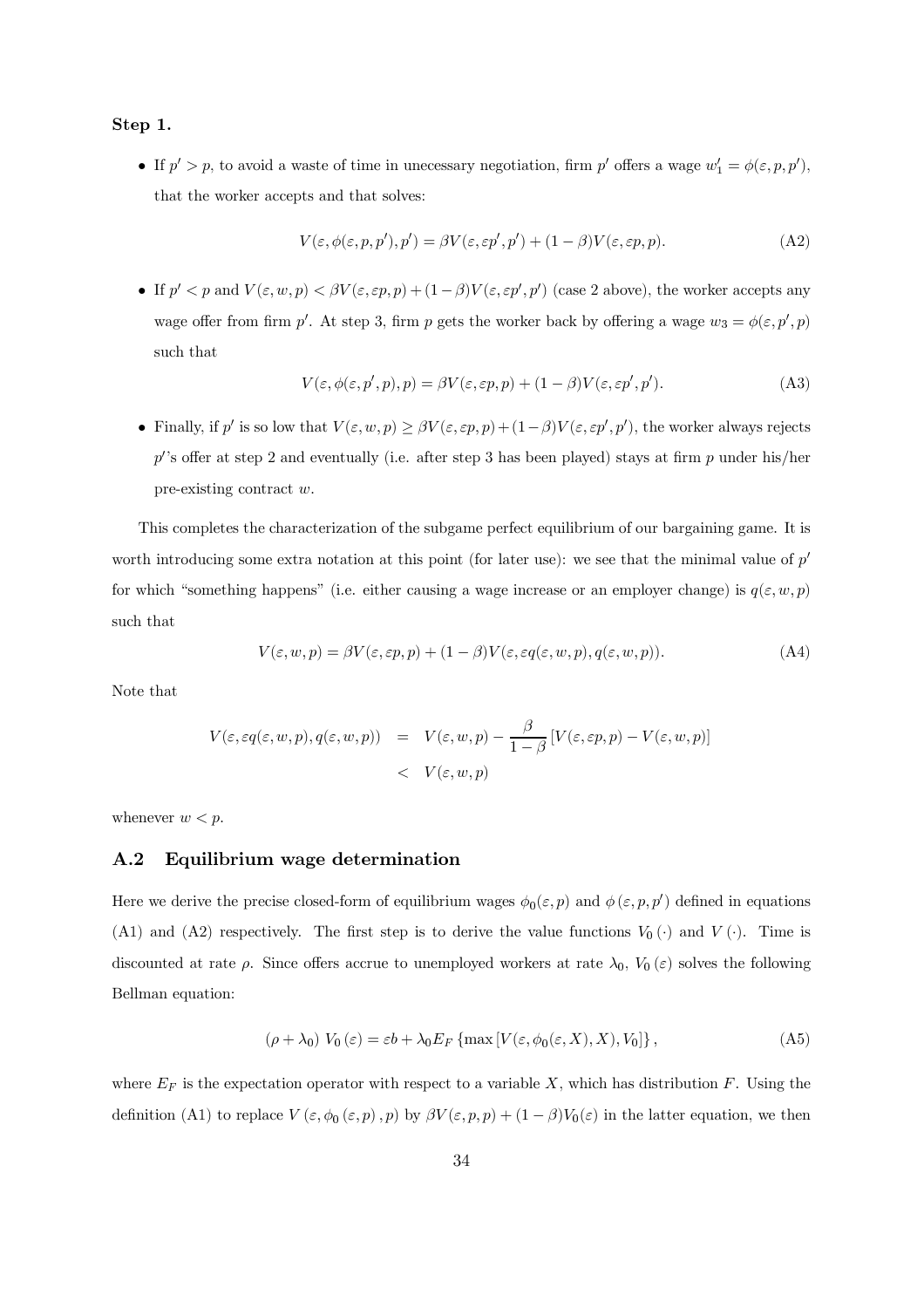show that:

$$
\rho V_0(\varepsilon) = \varepsilon b + \lambda_0 E_F \left\{ \max \left( \beta \left[ V(\varepsilon, \phi_0(\varepsilon, X), X) - V_0(\varepsilon) \right], 0 \right) \right\}. \tag{A6}
$$

We thus find that an unemployed worker's expected lifetime utility depends on his personal ability  $\varepsilon$ through the amount of output he produces when engaged in home production,  $\varepsilon b$ , but also on labor market parameters such as the distribution of jobs and his bargaining power  $\beta$ .

Now turning to employed workers, consider a type- $\varepsilon$  worker employed at a type- $p$  firm. Since layoffs occur at rates  $\delta$ , we may now write the Bellman equation solved by the value function  $V(\varepsilon, w, p)$ :

$$
[\rho + \delta + \lambda_1 \overline{F}(q(\varepsilon, w, p))] V(\varepsilon, w, p) = w
$$
  
+  $\lambda_1 [F(p) - F(q(\varepsilon, w, p))] E_F \{V(\varepsilon, \phi(\varepsilon, X, p), X) | q(\varepsilon, w, p) \le X \le p\}$   
+  $\lambda_1 \overline{F}(p) E_F \{V(\varepsilon, \phi(\varepsilon, p, X), X) | p \le X\} + \delta V_0(\varepsilon).$  (A7)

Let us denote by  $p_{\text{max}}$  the upper support of p. Equations (A4) and (A7), totgether with the bargaining rule  $(A2)$  allow us to rewrite  $(A7)$  as follows:

$$
\left[\rho + \delta + \lambda_1 \overline{F} \left( q \left( \varepsilon, w, p \right) \right) \right] V \left( \varepsilon, w, p \right) = w + \delta V_0 \left( \varepsilon \right) +
$$
\n
$$
\lambda_1 \int_{q \left( \varepsilon, w, p \right)}^p \left[ (1 - \beta) V(\varepsilon, \varepsilon x, x) + \beta V(\varepsilon, \varepsilon p, p) \right] dF(x) +
$$
\n
$$
\lambda_1 \int_p^{p_{\text{max}}} \left[ (1 - \beta) V(\varepsilon, \varepsilon p, p) + \beta V(\varepsilon, \varepsilon x, x) \right] dF(x). \tag{A8}
$$

Imposing  $w = \varepsilon p$  in (A8), taking the derivative, and noticing that the definition (A4) of  $q(\varepsilon, w, p)$  implies that  $q(\varepsilon, \varepsilon p, p) = p$ , one gets:

$$
\frac{dV(\varepsilon, \varepsilon p, p)}{dp} = \frac{\varepsilon}{\rho + \delta + \lambda_1 \beta \overline{F}(p)}.
$$
\n(A9)

Then, integrating by parts in equation  $($ A8):

$$
(\rho + \delta)V(\varepsilon, w, p) = w + \delta V_0(\varepsilon) + \beta \lambda_1 \varepsilon \int_p^{p_{\text{max}}} \frac{\overline{F}(x)}{\rho + \delta + \lambda_1 \beta \overline{F}(x)} dx + (1 - \beta) \lambda_1 \varepsilon \int_{q(\varepsilon, w, p)}^p \frac{\overline{F}(x)}{\rho + \delta + \lambda_1 \beta \overline{F}(x)} dx.
$$
 (A10)

Again imposing  $w = \varepsilon p$ , the last equation in turn implies that

$$
(\rho + \delta)V(\varepsilon, \varepsilon p, p) = \varepsilon p + \delta V_0(\varepsilon) + \beta \lambda_1 \varepsilon \int_p^{p_{\text{max}}} \frac{\overline{F}(x)}{\rho + \delta + \lambda_1 \beta \overline{F}(x)} dx.
$$
 (A11)

Noticing that  $q(\varepsilon, \phi(\varepsilon, p', p), p) = p'$ , an expression of  $V(\varepsilon, \phi(\varepsilon, p', p), p)$  can be obtained from (A10):

$$
(\rho + \delta) V(\varepsilon, \phi(\varepsilon, p', p), p) = \phi(\varepsilon, p', p) + \delta V_0(\varepsilon) + \beta \lambda_1 \varepsilon \int_p^{p_{\text{max}}} \frac{\overline{F}(x)}{\rho + \delta + \lambda_1 \beta \overline{F}(x)} dx + (1 - \beta) \lambda_1 \varepsilon \int_{p'}^p \frac{\overline{F}(x)}{\rho + \delta + \lambda_1 \beta \overline{F}(x)} dx.
$$
 (A12)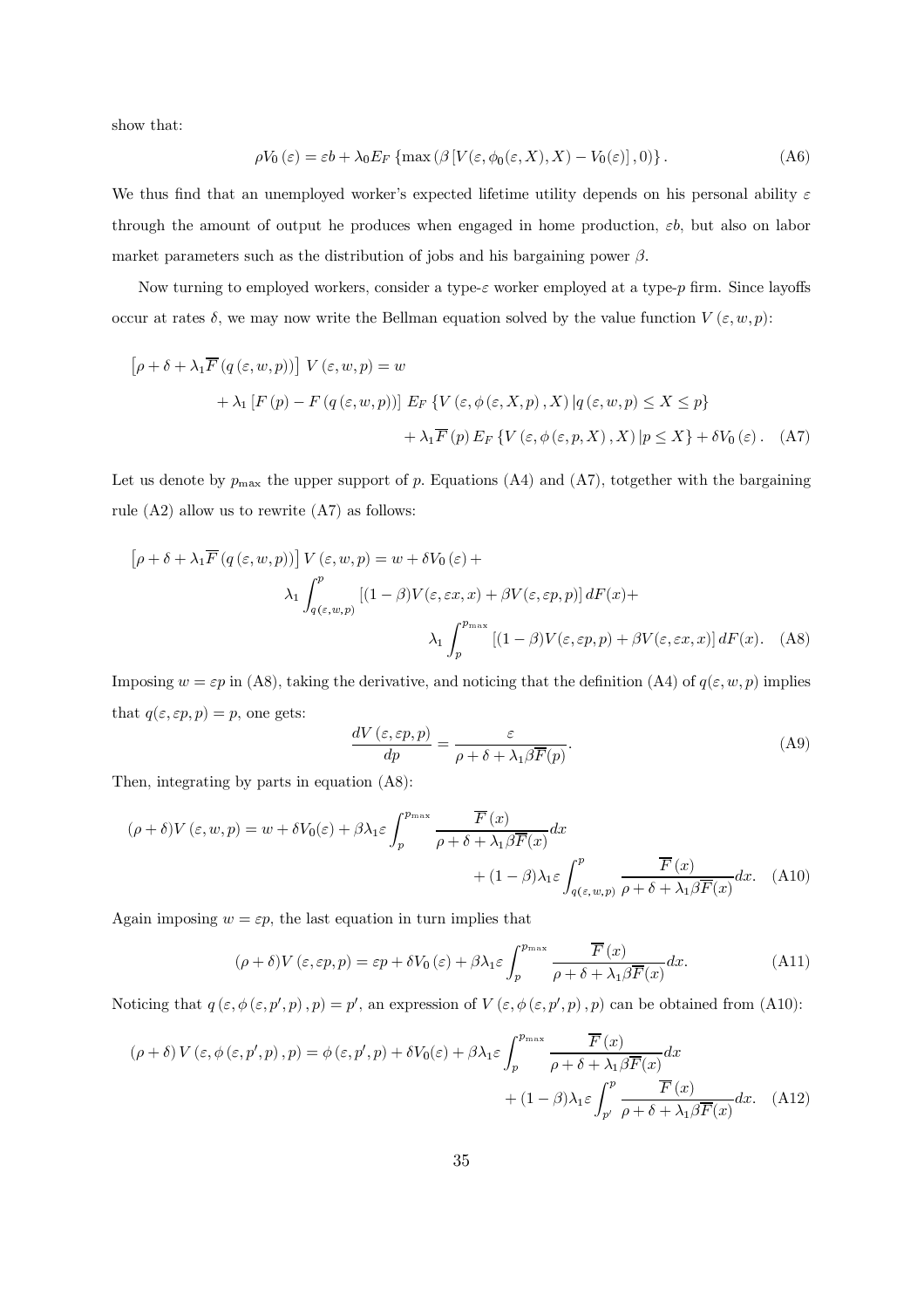But, following the bargaining rule (A2),  $(\rho + \delta) V(\varepsilon, \phi(\varepsilon, p', p), p)$  should also equal

$$
(\rho + \delta) [\beta V(\varepsilon, \varepsilon p, p) + (1 - \beta)V(\varepsilon, \varepsilon p', p')]
$$

which, using  $(A11)$ , writes as:

$$
\beta \varepsilon p + (1 - \beta) \varepsilon p' + \delta V_0(\varepsilon) + \beta^2 \lambda_1 \varepsilon \int_p^{p_{\text{max}}} \frac{\overline{F}(x)}{\rho + \delta + \lambda_1 \beta \overline{F}(x)} dx + \beta (1 - \beta) \lambda_1 \varepsilon \int_{p'}^{p_{\text{max}}} \frac{\overline{F}(x)}{\rho + \delta + \lambda_1 \beta \overline{F}(x)} dx.
$$

Equating this expression with the right hand side of equation  $(A12)$ , one gets the following expression for the wage  $\phi(\varepsilon, p', p)$ :

$$
\phi(\varepsilon, p', p) = \beta \varepsilon p + (1 - \beta)\varepsilon p' - (1 - \beta)^2 \lambda_1 \int_{p'}^p \frac{\varepsilon \overline{F}(x)}{\rho + \delta + \lambda_1 \beta \overline{F}(x)} dx.
$$
 (A13)

The lower support of the distribution of marginal productivities,  $p_{\min}$ , cannot fall short of the value  $p_{\inf}$ such that  $V(\varepsilon, \varepsilon p_{\text{inf}}, p_{\text{inf}}) = V_0(\varepsilon)$ . Using the definitions (A6), of  $V_0(\varepsilon)$ , and (A10), of  $V(\varepsilon, w, p)$ , this identity yields:

$$
p_{\inf} = b + \beta(\lambda_0 - \lambda_1) \int_{p_{\inf}}^{p_{\max}} \frac{\overline{F}(x)}{\rho + \delta + \lambda_1 \beta \overline{F}(x)} dx.
$$
 (A14)

(Note that the value of  $p_{\text{inf}}$  is independent of  $\varepsilon$ . This result holds true for any homogeneous specification of the utility function.) Finally, as the bargaining outcome implies (A13), the identity  $V(\varepsilon, \varepsilon p_{\text{inf}}, p_{\text{inf}}) =$  $V_0(\varepsilon)$  implies the following alternative definition of  $\phi_0(\varepsilon, p)$ :

$$
\phi_0(\varepsilon, p) = \phi(\varepsilon, p_{\inf}, p) = \beta \varepsilon p + (1 - \beta) \varepsilon p_{\inf} - (1 - \beta)^2 \lambda_1 \int_{p_{\inf}}^p \frac{\varepsilon \overline{F}(x)}{\rho + \delta + \lambda_1 \beta \overline{F}(x)} dx.
$$
 (A15)

### $A.3$ Equilibrium wage distributions

The  $G(w|\varepsilon, p)$   $\ell(\varepsilon, p)$   $(1-u)M$  workers of type  $\varepsilon$ , employed at firms of type p, and paid less than  $w \in [\phi_0(\varepsilon, p), \varepsilon p]$  leave this category either because they are laid off (rate  $\delta$ ), or because they retire (rate  $\mu$ ), or finally because they receive an offer from a firm with mpl  $p \ge q(\varepsilon, w, p)$  which grants them a wage increase or induces them to leave their current firm (rate  $\lambda_1 \overline{F} [q(\varepsilon, w, p)]$ ). On the inflow side, workers entering the category (ability  $\varepsilon$ , wage  $\leq w$ , mpl p) come from two distinct sources. Either they are hired away from a firm less productive than  $q(\varepsilon, w, p)$ , or they come from unemployment. The steady-state equality between flows into and out of the stocks  $G(w|\varepsilon, p) \ell(\varepsilon, p)$  thus takes the form:

$$
\begin{aligned}\n\{\delta + \lambda_1 \overline{F} \left[ q \left( \varepsilon, w, p \right) \right] \} G \left( w | \varepsilon, p \right) \ell \left( \varepsilon, p \right) (1 - u) M \\
= \left\{ \lambda_0 u M h \left( \varepsilon \right) + \lambda_1 (1 - u) M \int_{p_{\min}}^{q \left( \varepsilon, w, p \right)} \ell(\varepsilon, x) dx \right\} f(p) \\
= \left\{ \delta h \left( \varepsilon \right) + \lambda_1 \int_{p_{\min}}^{q \left( \varepsilon, w, p \right)} \ell(\varepsilon, x) dx \right\} (1 - u) M f(p),\n\end{aligned} \tag{A16}
$$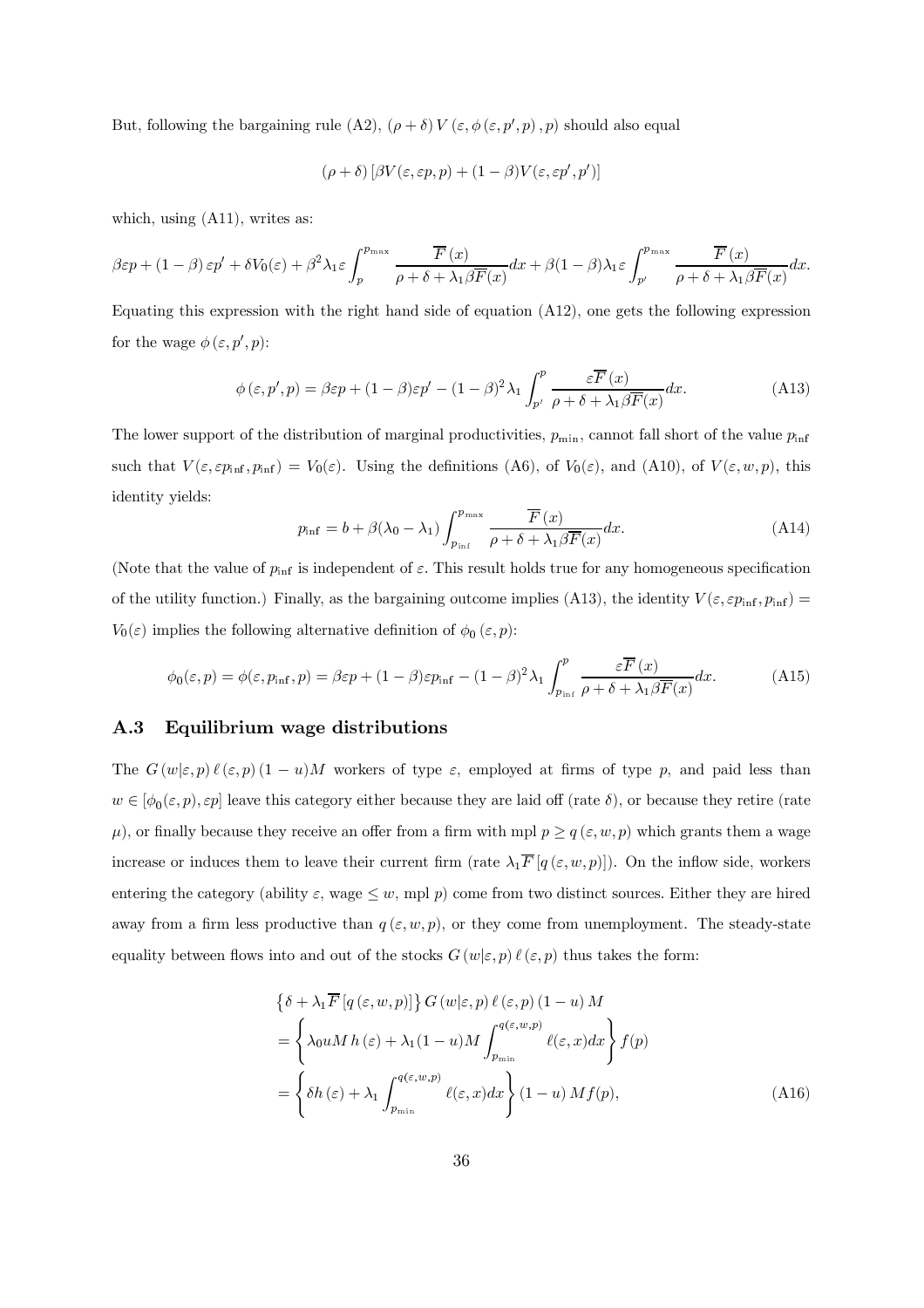since  $\lambda_0 u = \delta(1-u)$ . Applying this indentity for  $w = \varepsilon p$  (which has the property that  $G(\varepsilon p | \varepsilon, p) = 1$ and  $q(\varepsilon, \varepsilon p, p) = p$ , we get:

$$
\left\{\delta + \lambda_1 \overline{F}(p)\right\} \ell\left(\varepsilon, p\right) = \left\{\delta h\left(\varepsilon\right) + \lambda_1 \int_{p_{\min}}^p \ell\left(\varepsilon, x\right) dx\right\} f(p),
$$

which solves as

$$
\ell(\varepsilon, p) = \frac{1 + \kappa_1}{\left[1 + \kappa_1 \overline{F}(p)\right]^2} h(\varepsilon) f(p).
$$

This shows that  $\ell(\varepsilon, p)$  has the form  $h(\varepsilon) \ell(p)$  (absence of sorting), and gives the expression of  $\ell(p)$ . Hence the equations (9) and (10). Equation (9) can be integrated between  $p_{\min}$  and p to obtain (8). Substituting  $(8)$ ,  $(9)$  and  $(10)$  into  $(A16)$  finally yields equation  $(11)$ .

### Derivation of  $E[T(w)|p]$  for any integrable function  $T(w)$  $A.4$

The lowest paid type- $\varepsilon$  worker in a type-p firm is one that has just been hired, therefore earning  $\phi_0(\varepsilon, p)$  =  $\phi(\varepsilon, p_{\inf}, p)$ , while the highest-paid type- $\varepsilon$  worker in that firm earns his marginal productivity  $\varepsilon p$ . Thus, the support of the within-firm earnings distribution of type  $\varepsilon$  workers for any type-p firm belongs to the interval  $[p_{\text{inf}}, p]$ . Noticing that  $\tilde{G}(q|p) = G(\phi(\varepsilon, q, p)|\varepsilon, p)$  has a mass point at  $p_{\text{inf}}$  and is otherwise continuous over the interval  $[p_{\min}, p]$ , we can readily show that for any integrable function  $T(w)$ ,

$$
E\left[T(w)|p\right] = \int_{\varepsilon_{\min}}^{\varepsilon_{\max}} \left( \int_{\phi(\varepsilon, p_{\min}, p)}^{\varepsilon_p} T(w) G\left(dw|\varepsilon, p\right) + T\left(\phi_0(\varepsilon, p)\right) G\left(\phi_0(\varepsilon, p)|\varepsilon, p\right) \right) h(\varepsilon) d\varepsilon
$$
  
\n
$$
= \left[1 + \kappa_1 \overline{F}(p)\right]^2 \left\{ \frac{1}{\left(1 + \kappa_1\right)^2} \int_{\varepsilon_{\min}}^{\varepsilon_{\max}} T\left(\phi_0(\varepsilon, p)\right) h(\varepsilon) d\varepsilon + \int_{p_{\min}}^p \left[ \int_{\varepsilon_{\min}}^{\varepsilon_{\max}} T\left(\phi(\varepsilon, q, p)\right) h(\varepsilon) d\varepsilon \right] \frac{2\kappa_1 f(q)}{\left[1 + \kappa_1 \overline{F}(q)\right]^3} dq \right\}
$$
  
\n
$$
= \int_{\varepsilon_{\min}}^{\varepsilon_{\max}} T(\varepsilon_p) h(\varepsilon) d\varepsilon + \frac{\left[1 + \kappa_1 \overline{F}(p)\right]^2}{\left[1 + \kappa_1\right]^2} \int_{\varepsilon_{\min}}^{\varepsilon_{\max}} \left[ T\left(\phi_0(\varepsilon, p)\right) - T\left(\phi(\varepsilon, p_{\min}, p)\right) \right] h(\varepsilon) d\varepsilon
$$
  
\n
$$
- \left[1 + \kappa_1 \overline{F}(p)\right]^2 \int_{p_{\min}}^p \left[ \int_{\varepsilon_{\min}}^{\varepsilon_{\max}} T'\left(\phi(\varepsilon, q, p)\right) \varepsilon h(\varepsilon) d\varepsilon \right] \frac{\left(1 - \beta\right) \left[1 + \left(1 - \sigma\right) \kappa_1 \overline{F}(q)\right]}{\left[1 + \left(1 - \sigma\right) \kappa_1 \overline{\beta F}(q)\right] \left[1 + \kappa_1 \overline{F}(q)\right]^2} dq. \tag{A17}
$$

The first equality follows from the definition of  $G(w|\varepsilon, p)$  as

$$
G(w|\varepsilon, p) = \frac{\left[1 + \kappa_1 \overline{F}(p)\right]^2}{\left[1 + \kappa_1 \overline{F}(q(\varepsilon, w, p))\right]^2}
$$

yielding

$$
G'(w|\varepsilon,p) = \left[1 + \kappa_1 \overline{F}(p)\right]^2 h(\varepsilon) \frac{2\kappa_1 f(q)}{\left[1 + \kappa_1 \overline{F}(q)\right]^3} \cdot \frac{\partial q(\varepsilon, w, p)}{\partial w} dw.
$$

The second equality is obtained with an integration by parts, deriving the partial derivative of  $\phi(\varepsilon, q, p)$ with respect to  $q$  from (A13) as

$$
\frac{\partial \phi\left(\varepsilon, q, p\right)}{\partial q} = (1 - \beta)\varepsilon \cdot \frac{1 + (1 - \sigma)\kappa_1 \overline{F}\left(q\right)}{1 + (1 - \sigma)\kappa_1 \beta \overline{F}\left(q\right)}
$$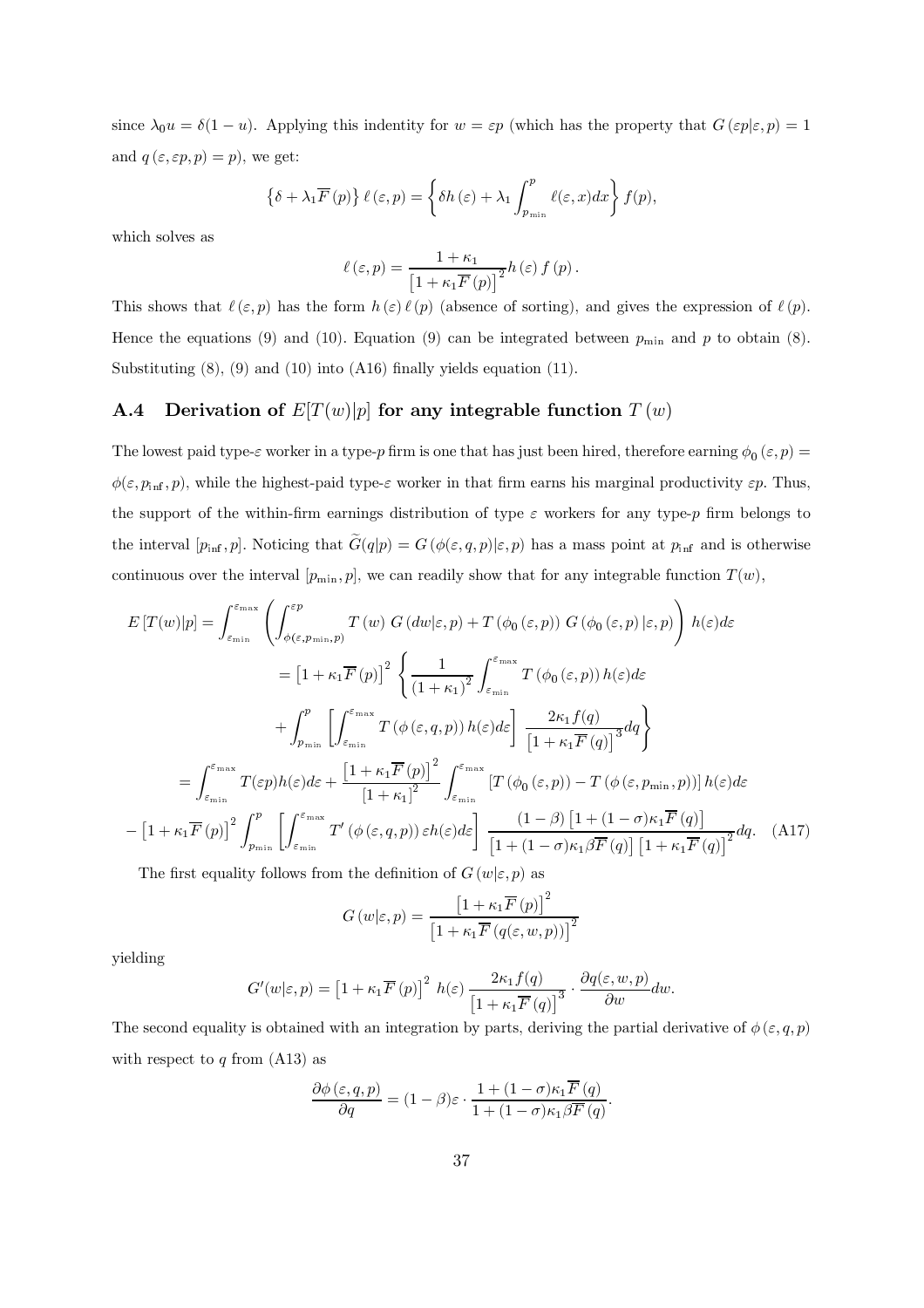## **References**

- [1] Arellano, M. and S. R. Bond (1991), "Some Tests of Specification for Panel Data: Monte Carlo Evidence and an Application to Employment Equations". Review of Economic Studies, 58, 277-97.
- [2] Arellano, M. and O. Bover (1995), "Another Look at the Instrumental-Variable Estimation of Error-Components Models", *Journal of Econometrics*, 68, 29-52.
- [3] Binmore, K., A. Rubinstein and A. Wolinsky (1986), "The Nash Solution in Economic Modelling". Rand Journal of Economics, 17, pp. 176-88.
- [4] Blanchflower, D., A. Oswald and P. Sanfrey (1996), "Wages, Profits and Rent Sharing", *Quarterly*  $Journal of Economics, 111(1), pp. 227-251.$
- [5] Burdett, K, and D, T, Mortensen (1998), "Wage Differentials, Employer Size and Unemployment". International Economic Review, 39, pp. 257-73.
- [6] Chamberlain, G. (1992), "Comment: Sequential Moment Restrictions in Panel Data", Journal of Business  $\mathcal{C}$  Economic Statistics, Vol. 10, No. 1, pp. 275-281.
- [7] Christensen, B. J., R. Lentz, D. T. Mortensen, G. R. Neumann and A. Werwatz (2001) "On the Job Search and the Wage Distribution". Northwestern University Working Paper.
- [8] Crépon, B. and R. Desplatz (2002). "Evaluation of the Effects of Payroll Tax Subsidies for Low Wage Workers". CREST-INSEE. available from www.crest.fr/pageperso/dr/crepon/payrolltax.pdf. A simplified version was published in French in 2002 in *Economie et Statistiques* as "Evaluation" des effets des dispositifs d'allègement de charges sur les bas salaires".
- [9] Dev, M. S. and C. J. Flinn (2000), "An Equilibrium Model of Health Insurance Provision and Wage Determination", mimeo, University of Chicago and New York University.
- [10] Hosios, D. (1990). "On the Efficiency of Matching and Related Models of Search and Unemployment", Review of Economic Studies, 57, pp. 279-298.
- [11] Furiot, D. (2000) "Où Sont les Délégués Syndicaux ?", DARES, French Ministry of Labor and Social Affairs, *Premières Sunthèses* No. 41.2.
- [12] MacLeod, W. and J. Malcomson (1993). "Investment, Holdup, and the Form of Market Contracts". American Economic Review, 83, pp. 811-37.
- [13] Malcomson, J. (1999), "Individual Employment Contracts", in Ashenfelter, O. and Card, D. (eds), Handbook of Labor Economics, vol 3, Chapter 35, pp. 2291-2372, Elsevier Science.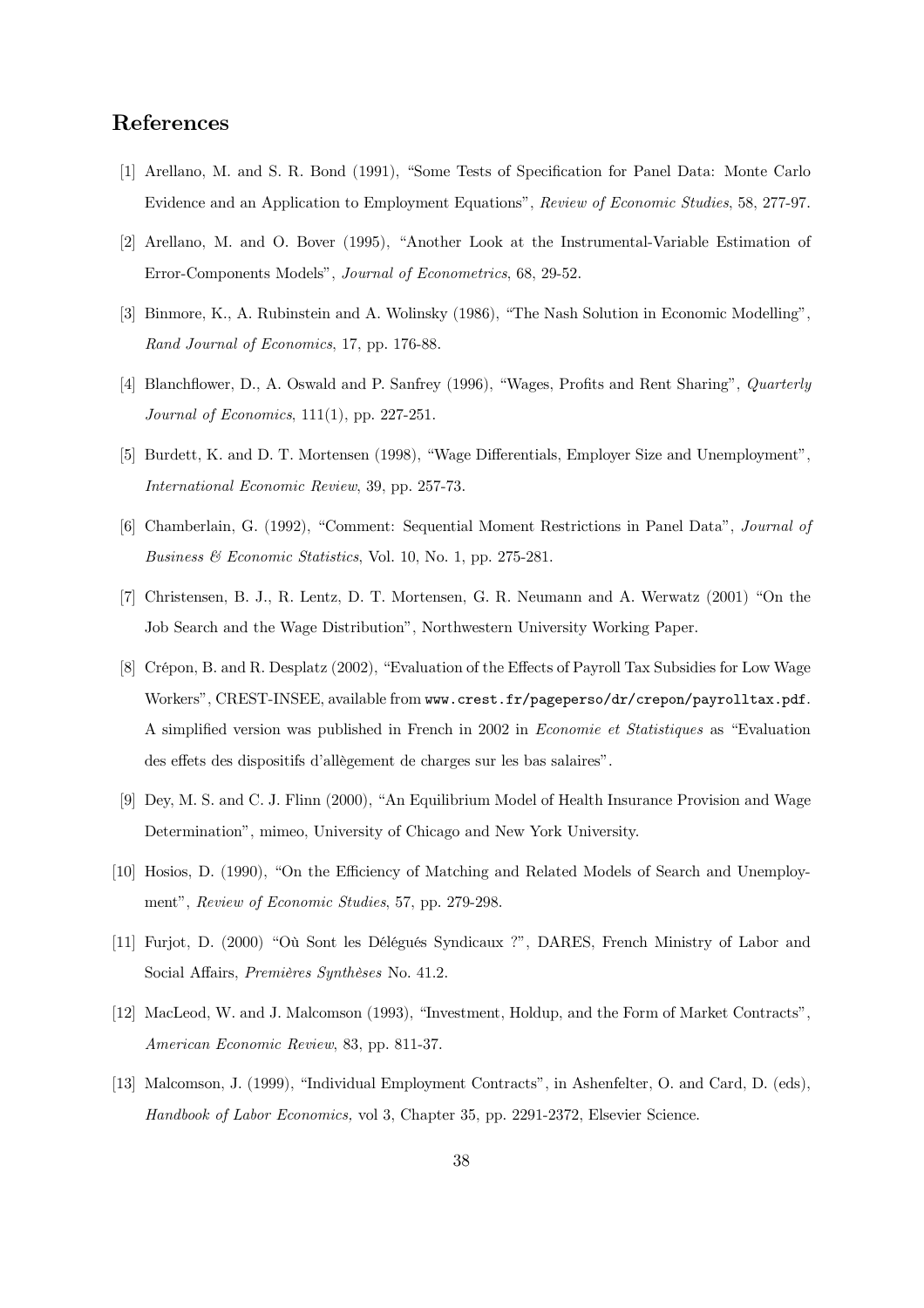- [14] Mortensen, D. and C. A. Pissarides (1999), "Job Reallocation, Employment Fluctuations and Unemployment", in Woodford, M. and Taylor, J. (eds), *Handbook of Macroeconomics*, Elsevier Science Publisher, vol 1B, Chapter 18, pp. 1171-1228.
- [15] Osborne, M. and A. Rubinstein (1990), *Bargaining and Markets*, San Diego: Academic Press.
- [16] Pissarides, C. A. (2000), *Equilibrium unemployment theory*, 2nd edition, Cambridge, MIT Press.
- [17] Postel-Vinay, F. and J.-M. Robin (2001), "The Distribution of Earnings in an Equilibrium Search Model with State-Dependent Offers and Counter-Offers", *International Economic Review*, 43(4), pp. 1-26.
- [18] Postel-Vina F. and J.-M. Robin (2002), "Equilibrium Wage Dispersion with Worker and Employer Heterogeneity", INRA-LEA WP. No 00-08. (Available from www.inra.fr/Internet/Departements/ESR/UR/lea/DocumentW.htm). fort forthcoming Econometrica.
- [19] van den Berg, G. J. and G. Ridder (2000). "A Cross-Country Comparison of Labor Market Fric $tions$ ".  $mimeo$ .
- [20] Van Reenen, J. (1996). "The Creation and Capture of Economic Rents: Wages and Innovations in a Panel of UK Companies". *Quarterly Journal of Economics*, 111(1), pp. 195-226.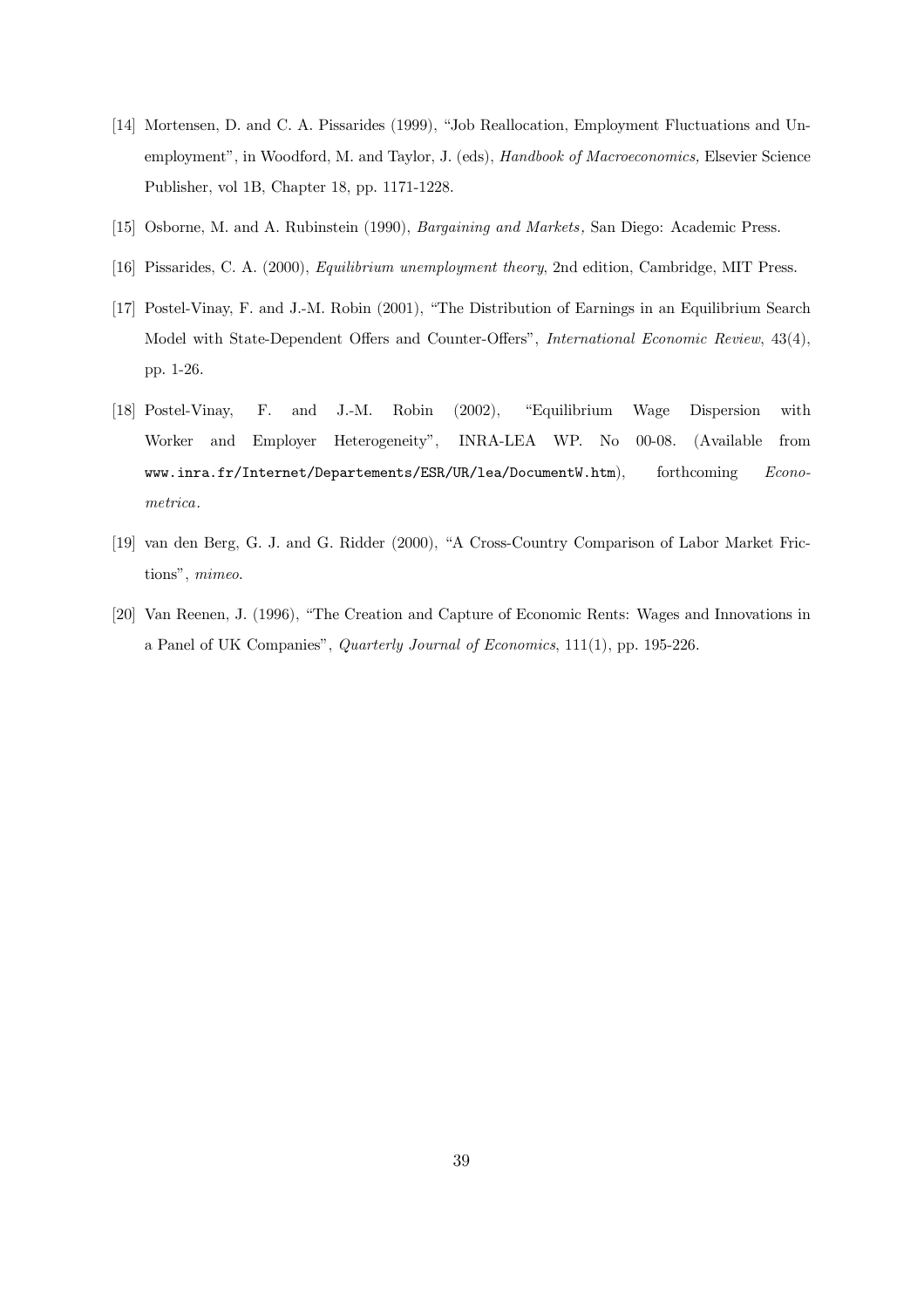| <b>Services</b><br>Trade<br>Transportation<br>Hotels & catering<br>Wholesale, food<br>Consumption goods<br>Personal services<br>Retail, nonfood<br>Retail, food<br>Wholesale, nonfood<br>$12,\!061$<br>$8,\!623$<br>9,193<br>$9,663$<br>$4,918$<br>2,229<br>3,689<br>3,176<br>$2,948$<br>1,354,494<br>249,662<br>$({\mathcal A}2.9\%)$<br>366,835<br>$(\%602)$<br>$(\%2.06)$<br>339,688<br>$(75.8\%)$<br>$(75.8\%)$<br>101,371<br>268,062<br>$(83.9\%)$<br>552,795<br>203,975<br>$(81.8\%)$<br>362,760<br>$(\%$ f E $2)$<br>$(57.1\%)$<br>213,898<br>$433.479$<br>$(42.9\%)$<br>(18.2%)<br>199,179<br>$(70,588$<br>$(16.1%)$<br>415,784<br>$(29.1\%)$<br>(24.2%)<br>$(26.6\%)$<br>$(24.2\%)$<br>$(27.1\%)$<br>83,710<br>$34,928$<br>82.9%<br>32,380<br>677.29 | Industry<br>Manufacturing<br>Investment goods<br>Intermediate goods | $\rm No.$ of<br>$5,504$<br>020'1<br>firms | $\%$ of total)<br>1,120,777<br>unskilled<br>workers,<br>872,054<br>$(68.3\%)$<br>(2/3.5)<br>$\overline{\text{No. of}}$ | $\left(\% \text{ of total}\right)$<br>workers,<br>323,127<br>$(31.7\%)$<br>405,540<br>skilled<br>$(22.4\%)$<br>No. of | Skilled:<br>Skilled:<br>$U$ nsk.:<br>$\text{Unsk.}$<br>firm size<br>${\rm Mean}$ | 14.7<br>31.7<br>31.9<br>$\frac{6}{5}$    | $v.a.$ per<br>penuure<br>capita<br>$43,854$<br>42,701<br>Mean | share<br>capital<br>m v.a<br>$13.5\%$<br>22.1%<br>Mean<br>유 | share of<br>in v.a.<br>24.9%<br>70.5%<br>Mean<br>labor | Ratio:<br>Skilled:<br>Skilled:<br>Ratio:<br>Unsk.:<br>Unsk.:<br>compensation<br>Mean annual |
|---------------------------------------------------------------------------------------------------------------------------------------------------------------------------------------------------------------------------------------------------------------------------------------------------------------------------------------------------------------------------------------------------------------------------------------------------------------------------------------------------------------------------------------------------------------------------------------------------------------------------------------------------------------------------------------------------------------------------------------------------------------|---------------------------------------------------------------------|-------------------------------------------|------------------------------------------------------------------------------------------------------------------------|-----------------------------------------------------------------------------------------------------------------------|----------------------------------------------------------------------------------|------------------------------------------|---------------------------------------------------------------|-------------------------------------------------------------|--------------------------------------------------------|---------------------------------------------------------------------------------------------|
|                                                                                                                                                                                                                                                                                                                                                                                                                                                                                                                                                                                                                                                                                                                                                               |                                                                     |                                           |                                                                                                                        |                                                                                                                       |                                                                                  |                                          |                                                               |                                                             |                                                        |                                                                                             |
|                                                                                                                                                                                                                                                                                                                                                                                                                                                                                                                                                                                                                                                                                                                                                               |                                                                     |                                           |                                                                                                                        |                                                                                                                       | Skilled:<br>Unsk.:                                                               | $rac{28}{9}$                             | $7.90$                                                        | $18.5\%$                                                    | 70.2%                                                  |                                                                                             |
|                                                                                                                                                                                                                                                                                                                                                                                                                                                                                                                                                                                                                                                                                                                                                               | Construction                                                        |                                           |                                                                                                                        |                                                                                                                       | Skilled:<br>$\text{Unsk.}$                                                       | $\begin{array}{c} 16 \\ 3.3 \end{array}$ | 36,310                                                        | $11.7\%$                                                    | %769                                                   |                                                                                             |
|                                                                                                                                                                                                                                                                                                                                                                                                                                                                                                                                                                                                                                                                                                                                                               |                                                                     |                                           |                                                                                                                        |                                                                                                                       | Skilled:<br>$\text{Unsk.}$                                                       | $2\sqrt{3}$                              | 39,195                                                        | $26.3\%$                                                    | $28.7\%$                                               |                                                                                             |
|                                                                                                                                                                                                                                                                                                                                                                                                                                                                                                                                                                                                                                                                                                                                                               |                                                                     |                                           |                                                                                                                        |                                                                                                                       | Skilled:<br>$\text{Unsk.}\hspace{-2.0mm}\colon$                                  | $12.8\,$<br>$\ddot{3}$                   | 47,269                                                        | $19.0\%$                                                    | $65.6\%$                                               |                                                                                             |
|                                                                                                                                                                                                                                                                                                                                                                                                                                                                                                                                                                                                                                                                                                                                                               |                                                                     |                                           |                                                                                                                        |                                                                                                                       | Unsk.:<br>Skilled:                                                               | $rac{1}{2}$                              | $48,840$                                                      | $11.9\%$                                                    | 72.0%                                                  |                                                                                             |
|                                                                                                                                                                                                                                                                                                                                                                                                                                                                                                                                                                                                                                                                                                                                                               |                                                                     |                                           |                                                                                                                        |                                                                                                                       | Skilled:<br>$\rm U\,nsk.$                                                        | <b>19.9</b><br>3.8                       | 33,504                                                        | $18.1\%$                                                    | $66.3\%$                                               |                                                                                             |
|                                                                                                                                                                                                                                                                                                                                                                                                                                                                                                                                                                                                                                                                                                                                                               |                                                                     |                                           |                                                                                                                        |                                                                                                                       | Skilled:<br>$\rm Unsk$ :                                                         | 6.3<br>2.3                               | 38,508                                                        | $14.0\%$                                                    | 70.0%                                                  |                                                                                             |
|                                                                                                                                                                                                                                                                                                                                                                                                                                                                                                                                                                                                                                                                                                                                                               |                                                                     |                                           |                                                                                                                        |                                                                                                                       | Skilled:<br>$U$ nsk.:                                                            | $2.9$ .<br>                              | 36,923                                                        | 27.7%                                                       | $64.1\%$                                               |                                                                                             |
|                                                                                                                                                                                                                                                                                                                                                                                                                                                                                                                                                                                                                                                                                                                                                               |                                                                     |                                           |                                                                                                                        |                                                                                                                       | Unsk.:<br>Skilled:                                                               | $22.4\,$                                 | 35,143                                                        | $14.2\%$                                                    | $70.3\%$                                               |                                                                                             |

 $\operatorname{TABLE}$  1: Sample descriptive statistics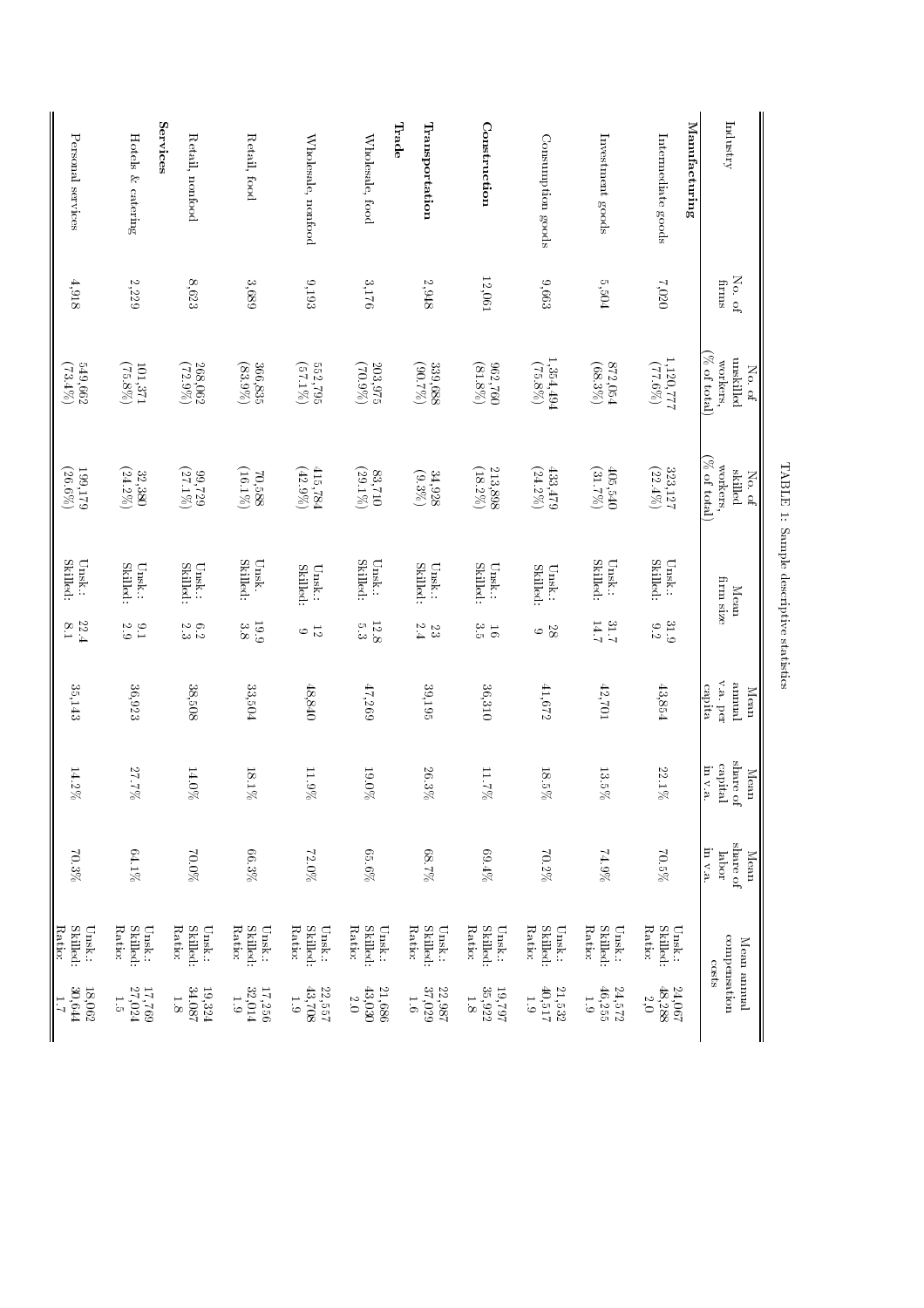| Industry                                           | cК<br>$\chi =$         | $\alpha$                             |  |  |  |
|----------------------------------------------------|------------------------|--------------------------------------|--|--|--|
| Manufacturing                                      |                        |                                      |  |  |  |
| Intermediate goods                                 | 0.22                   | 1.85<br>$(0.17)^2$                   |  |  |  |
| Investment goods                                   | 0.14                   | 1.87<br>(0.14)                       |  |  |  |
| Consumption goods                                  | 0.19                   | 1.70<br>(0.12)                       |  |  |  |
| Construction                                       | 0.12                   | 1.54<br>(0.09)                       |  |  |  |
| Transportation                                     | 0.26                   | 1.80<br>(0.25)                       |  |  |  |
| Trade                                              |                        |                                      |  |  |  |
| Wholesale, food                                    | 0.19                   | 1.66<br>(0.26)                       |  |  |  |
| Wholesale, nonfood                                 | 0.12                   | 1.63<br>(0.09)                       |  |  |  |
| Retail, food                                       | 0.18                   | $1.65\,$<br>(0.20)<br>1.55<br>(0.09) |  |  |  |
| Retail, nonfood                                    | 0.14                   |                                      |  |  |  |
| Services                                           |                        |                                      |  |  |  |
| Hotels $&$ catering                                | 0.24<br>1.32<br>(0.15) |                                      |  |  |  |
| Personal services                                  | 0.14<br>1.71<br>(0.14) |                                      |  |  |  |
| <sup>1</sup> The estimates were obtained<br>Notes: |                        |                                      |  |  |  |
| by GMM with the set ABV2                           |                        |                                      |  |  |  |
| of moment restrictions.                            |                        |                                      |  |  |  |
| <sup>2</sup> Standard errors in parentheses.       |                        |                                      |  |  |  |

TABLE 2: Production Function  $\rm Estimates^1$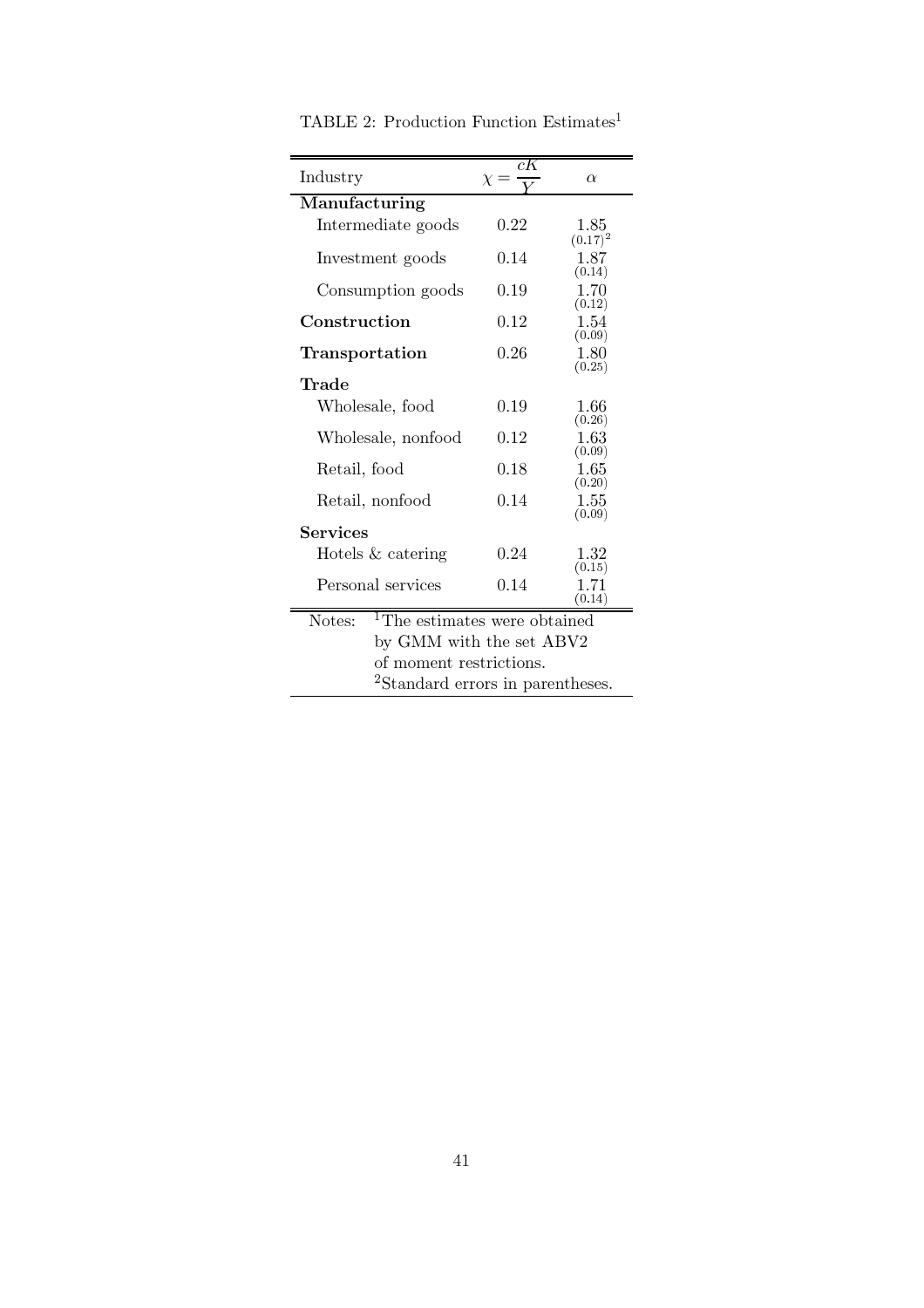|                                                      |               |                                               |               |                                                                                                                        | ${}^{2}$ Standard errors in parentheses |                |
|------------------------------------------------------|---------------|-----------------------------------------------|---------------|------------------------------------------------------------------------------------------------------------------------|-----------------------------------------|----------------|
|                                                      |               |                                               |               |                                                                                                                        | <sup>1</sup> Per annum.                 | Notes:         |
| 5.23<br>0.34)                                        | 20.3          | 0.049<br>(0.002)                              | و.<br>6       | $\begin{array}{c} 0.257 \ 0.031 \end{array}$                                                                           | Skilled                                 |                |
| $\frac{3.08}{(0.25)}$                                | 10.0          | (0.002)<br>0.095                              | دن<br>دن      | $\begin{array}{c} 0.307 \\ 0.019 \end{array}$                                                                          | Unskillec                               | Services       |
| $\begin{array}{c} 5.28 \ 2.38 \end{array}$           | 22.8          | 0.043<br>0.002                                | 4.3           | $\frac{0.231}{0.032}$                                                                                                  | Skilled                                 |                |
| $\begin{array}{c} 1.83 \ 2.18 \end{array}$           | 15.8          | 0.062<br>0.002                                | 8.6           |                                                                                                                        | Unskilled                               | Trade          |
|                                                      | 35.7          | $\begin{array}{c} 0.028\ 0.05 \end{array}$    | 15.4          |                                                                                                                        | Skilled                                 |                |
|                                                      | 23.3          | $0.043$<br>( $0.003$ )                        | F0.7          |                                                                                                                        | Unskilled                               | Transportation |
| 210 411 310 211<br>72. 312 313 31<br>72. 312 313 316 | 14.6          | $\begin{array}{c} 0.048 \\ 0.005 \end{array}$ | 5.1           | $\begin{array}{l} 0.01189 \\ 0.0199 \\ 0.0199 \\ 0.0000 \\ 0.0000 \\ 0.0000 \\ 0.000 \\ 0.000 \\ 0.000 \\ \end{array}$ | Skilled                                 |                |
|                                                      | 20.6          | $\begin{array}{c} 0.068 \\ 0.063 \end{array}$ | بن<br>دن      |                                                                                                                        | Unskillec                               | Construction   |
| $\frac{3.13}{0.52}$                                  | 36.1          | 0.027                                         | 11.5          | $\frac{0.086}{0.010}$                                                                                                  | Skilled                                 |                |
| $\begin{array}{c} 1.34 \\ 0.11 \end{array}$          | 22.9          | 0.043<br>(0.001)                              | 17.0          | (0.004)<br>0.058                                                                                                       | Unskilled                               | Manufacturing  |
| $\kappa_1 =$                                         | $\frac{1}{8}$ | $\circ$                                       | $1/\lambda_1$ | $\geq$                                                                                                                 | Labor type                              | Industry       |
|                                                      |               |                                               |               |                                                                                                                        |                                         |                |

TABLE 3: Transition Parameter Estimates<sup>1</sup>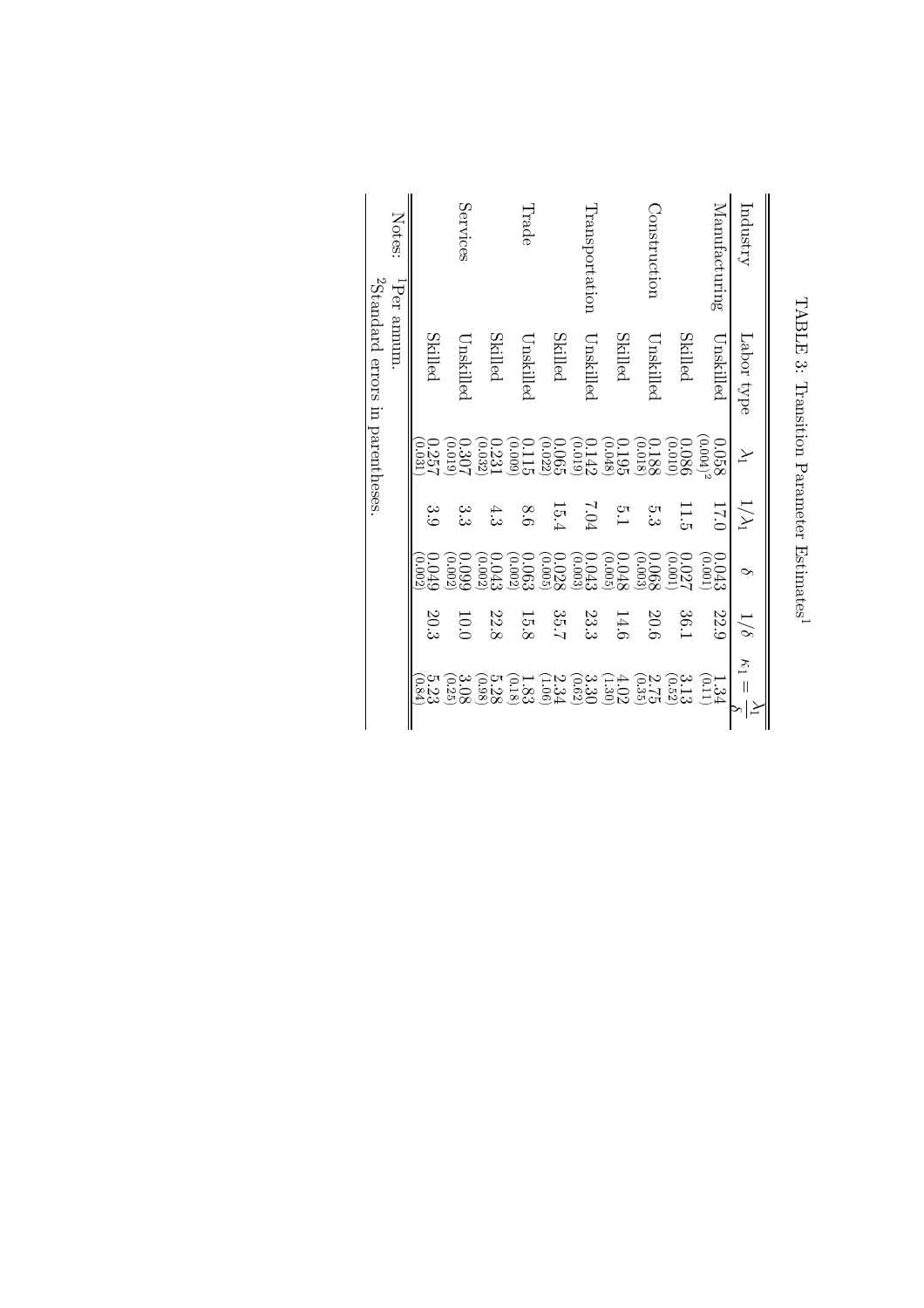| Industry                                                                                          | with OTJ                                            | search                                              | without OH's search                                 |                                               |
|---------------------------------------------------------------------------------------------------|-----------------------------------------------------|-----------------------------------------------------|-----------------------------------------------------|-----------------------------------------------|
|                                                                                                   | Unskilled                                           | Skilled                                             | Unskilled                                           | Skilled                                       |
| Manufacturing                                                                                     |                                                     |                                                     |                                                     |                                               |
| Intermediate goods                                                                                | $(0.004)^2$<br>0.450                                | $\begin{array}{c} 0.685 \ 0.009 \end{array}$        | 0.616                                               | $\begin{array}{c} 0.834 \ 0.005 \end{array}$  |
| Investment goods                                                                                  | $\begin{array}{c} 0.526 \ 0.005 \end{array}$        | $0.512$<br>$(0.007)$                                | $\begin{array}{c} 0.659 \\[-4pt] 0.004 \end{array}$ | $0.713$<br>$(0.004)$                          |
| Consumption goods                                                                                 | $0.370$<br>0.370                                    | $\frac{0.711}{0.008}$                               | $\begin{array}{c} 0.569 \\[-4pt] 0.003 \end{array}$ | $\begin{array}{c} 0.848 \\ 0.004 \end{array}$ |
| Construction                                                                                      | Ĵg                                                  | $\frac{0.75}{0.00}$                                 | $\begin{array}{c} 0.288 \\ 0.002 \end{array}$       | $\begin{array}{c} 0.906\ 0.005 \end{array}$   |
| Transportation                                                                                    | $\begin{array}{c} 0.434 \\ 0.008 \end{array}$       | $\begin{array}{c} 0.713\ 0.015 \end{array}$         | $0.733$<br>$(0.004)$                                | Ĵä                                            |
| ${\rm Trade}$                                                                                     |                                                     |                                                     |                                                     |                                               |
| Wholesale, food                                                                                   | $\begin{array}{c} 0.154 \\ 0.004 \end{array}$       | $0.457$<br>(0.004)                                  | $\begin{array}{c} 0.426 \\ 0.003 \end{array}$       | $\frac{0.708}{0.007}$                         |
| Wholesale, nonfood                                                                                | 0.148<br>$\left( 0.003\right)$                      | 0.462<br>$(900^\circ$                               | 0.439<br>(0.002)                                    | E20<br>(0.002)                                |
| Retail, food                                                                                      | (0.005)<br>0.092                                    | 0.540<br>(0.013)                                    | 0.387<br>(0.004)                                    | 0.831<br>(0.007)                              |
| Retail, nonfood                                                                                   | (0.004)<br>0.154                                    | $\begin{array}{c} 0.522 \ 0.099 \end{array}$        | $0.425$<br>(0.003)                                  | $0.774$<br>0.005)                             |
| Services                                                                                          |                                                     |                                                     |                                                     |                                               |
| Hotels & catering                                                                                 | $\begin{array}{c} 0.101 \\ 0.005 \end{array}$       | $\begin{array}{c} 0.489 \\[-4pt] 0.014 \end{array}$ | $0.407$<br>$(0.004)$                                | $\overline{001}$                              |
| Personal services                                                                                 | $\begin{array}{c} 0.238 \\[-4pt] 0.005 \end{array}$ | 0.285<br>(6000)                                     | <b>P67.0</b><br>(0.004                              | $\begin{array}{c} 0.612 \ 2006 \end{array}$   |
| Notes:<br><sup>2</sup> Standard errors in parentheses<br>-Estimates obtained with $\rho = 0.15$ . |                                                     |                                                     |                                                     |                                               |
|                                                                                                   |                                                     |                                                     |                                                     |                                               |
|                                                                                                   |                                                     |                                                     |                                                     |                                               |

TABLE 4: Bargaining Power Estimates<sup>1</sup>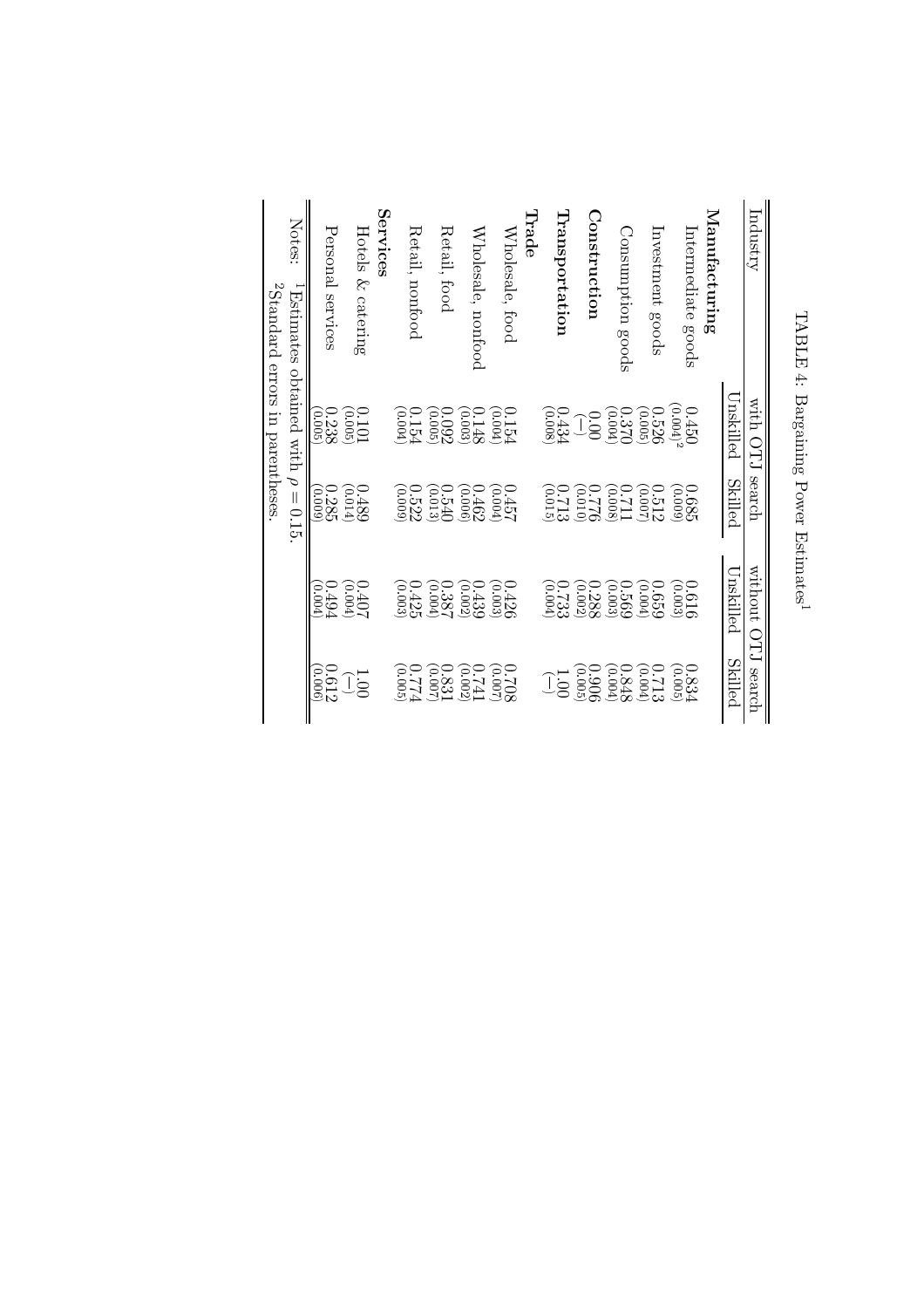| Personal services                  | Services<br>Hotels & catering    | Retail, nonfood                          | Retail, food                     | Wholesale, nonfood                     | Trade<br>Wholesale, food                 | Transportation                                 | Construction              | Consumption goods                             | Investment goods                 | Manufacturing<br>Intermediate goods             | Industry                                                                                                                                                                          |
|------------------------------------|----------------------------------|------------------------------------------|----------------------------------|----------------------------------------|------------------------------------------|------------------------------------------------|---------------------------|-----------------------------------------------|----------------------------------|-------------------------------------------------|-----------------------------------------------------------------------------------------------------------------------------------------------------------------------------------|
| <b>Skilled:</b><br>$\text{Unsk.}:$ | <b>Skilled:</b><br>Unsk.:        | Skilled:<br>Unsk.:                       | Skilled:<br>Unsk.:               | Skilled:<br>Unsk.:                     | <b>Skilled:</b><br>Unsk.:                | <b>Skilled:</b><br>$\textsf{U}\textsc{nsk}$ :  | <b>Skilled:</b><br>Unsk.: | <b>Skilled:</b><br>Unsk.:                     | <b>Skilled:</b><br>Unsk.:        | <b>Skilled:</b><br>Unsk.:                       | $\log$ mean<br>$\overline{\mathfrak{m}}$<br><b>wage</b>                                                                                                                           |
| 4.68<br>4.03                       | 4.25<br>3.65                     | $4.83\,$<br>4.13                         | $62.7$<br>3.97                   | 4.97<br>4.29                           | 4.95<br>4.26                             | 5.19<br>$-50$                                  | 5.00<br>4.31              | 5.00<br>4.25                                  | 2.15<br>4.48                     | 80.3<br>4.34                                    |                                                                                                                                                                                   |
| Skilled:<br>Unsk.:                 | Skilled:<br>Unsk.:               | <b>Skilled:</b><br>Unsk.:                | Skilled:<br>Unsk.:               | Skilled:<br>Unsk.:                     | <b>Skilled:</b><br>Unsk.:                | <b>Skilled:</b><br>Unsk.:                      | <b>Skilled:</b><br>Unsk.: | <b>Skilled</b><br>Unsk.:                      | <b>Skilled:</b><br>Unsk.:        | Skilled:<br>Unsk.:                              | Predicted<br>log mean<br>эЗем<br>्<br>हा                                                                                                                                          |
| 19.5<br>$00^{\circ}$               | 4.06<br>3.60                     | 4.78<br>4.14                             | $\frac{1}{2}$<br>$00^{\circ}$    | 4.99<br>4.28                           | 4.96<br>4.23                             | 60 <sup>2</sup><br>4.42                        | 5.02<br>4.34              | 5.03<br>4.25                                  | 5.24<br>4.55                     | 5.15<br>4.36                                    |                                                                                                                                                                                   |
| Skilled:<br>$\text{Unsk.}\colon$   | Skilled:<br>Unsk.:               | Skilled:<br>$_{\rm Unsk}$                | Skilled:<br>$\text{Unsk.}:$      | Skilled:<br>Unsk.:                     | <b>Skilled:</b><br>$U$ nsk.:             | Skilled:<br>$\text{Unsk.}:$                    | <b>Skilled:</b><br>Unsk.: | <b>Skilled</b><br>$U$ nsk.:                   | <b>Skilled</b><br>Unsk.:         | Skilled:<br>Unsk.:                              | $\overline{\overline{w}} = \overline{\overline{w}} - \overline{w}$<br>Prediction<br>ELCI                                                                                          |
| $-2.5\%$<br>-1.5%                  | $-17.2\%$<br>$-4.9\%$            | $0.3\%$<br>$-5%$                         | $-8.4\%$<br>$3.0\%$              | $-1.6%$<br>$1.8\%$                     | $-2.9\%$<br>$1.6\%$                      | $-9.9\%$<br>$-7.2%$                            | $2.8\%$<br>2.8%           | $-0.1\%$<br>$3.0\%$                           | <b>20.0%</b><br>2.5%             | 20%<br>2.0%                                     |                                                                                                                                                                                   |
| Skilled:<br>Unsk.:                 | Skilled:<br>Unsk.:               | Skilled:<br>Unsk.:                       | <b>Skilled:</b><br>Unsk.:        | <b>Skilled:</b><br>Unsk.:              | <b>Skilled</b><br>Unsk.:                 | <b>Skilled:</b><br>Unsk.:                      | <b>Skilled:</b><br>Unsk.: | <b>Skilled:</b><br>Unsk.:                     | <b>Skilled:</b><br>Unsk.:        | Skilled:<br>Unsk.:                              | $\mathbf{\mathsf{I}}$<br>$\partial \ln(1-\chi)$<br>$\frac{\partial \overline{m}}{\partial \overline{m}}$<br>$\frac{\partial \ln \alpha_{\rm c}}{\partial \ln \widetilde{\omega}}$ |
|                                    |                                  |                                          |                                  |                                        |                                          |                                                |                           |                                               |                                  |                                                 |                                                                                                                                                                                   |
| Unsk.:<br>Skilled:                 | Skilled:<br>Unsk.:               | Skilled:<br>$\text{Unsk.}:$              | Skilled:<br>$\text{Unsk.}:$      | Skilled:<br>$\text{Unsk.}\colon$       | Skilled:<br>$\text{Unsk.}\colon$         | Skilled:<br>$\text{Unsk.}\colon$               | Skilled:<br>Unsk.:        | Skilled:<br>Unsk.:                            | Skilled:<br>$\text{Unsk.}\colon$ | Skilled:<br>$\text{Unsk.}\hspace{-2.0mm}\colon$ | $\frac{3}{2}$ ni $\frac{3}{2}$<br>$\partial\beta$                                                                                                                                 |
| 0.40<br>0.54                       | 0.29<br>0.64                     | 0.30<br>0.56                             | 0.51                             | 0.34<br>620                            | $0.62$<br>0.36                           | 0.26<br>$0.28\,$                               | 610<br>0.45               | $0.36\,$<br>0.54                              | 0.37<br>946                      | $0.35$<br>$0.35$                                |                                                                                                                                                                                   |
| Skilled:<br>$U$ nsk.:              | Skilled:<br>Unsk.:               | Skilled:<br>$\text{Unsk.}\hspace{-2pt}.$ | Skilled:<br>$\text{Unsk.}\colon$ | Skilled:<br>$\textsf{U}\textsc{nsk}$ : | Skilled:<br>$\text{Unsk.}\hspace{-2pt}.$ | <b>Skilled</b><br>$\text{Unsk.}\hspace{-2pt}.$ | Skilled:<br>Unsk.:        | <b>Skilled:</b><br>Unsk.:                     | Skilled:<br>$\text{Unsk.}:$      | Skilled:<br>Unsk.:                              | $\frac{\partial}{\partial \ln \widetilde{w}}$<br>$\partial \kappa_1$                                                                                                              |
| 0.05                               | 0.03<br>F0.04                    | 0.03<br>80.0                             | $0.02$<br>70.02                  | $0.03\,$<br>$80.0$                     | $0.03$<br>$60^\circ$                     | $0.05\,$<br>F000                               | $0.02$<br>$0.03\,$        | 0.06<br>110                                   | 0.05<br>010                      | 90.0<br>010                                     |                                                                                                                                                                                   |
| Skilled:<br>Unsk.:                 | Skilled:<br>$\text{Unsk.}\colon$ | Unsk.:<br>Skilled:                       | Unsk.:<br>Skilled:               | Skilled:<br>$\rm Unsk$ .               | Skilled:<br>$\textsf{Unsk}$ :            | Skilled:<br>Unsk.:                             | Skilled:<br>Unsk.:        | Skilled:<br>Unsk.:                            | Skilled:<br>Unsk.:               | Skilled:<br>Unsk.:                              | $rac{\partial \ln \widetilde{\omega}}{\partial n}$<br>$\partial \mathcal{S}$                                                                                                      |
| $\boldsymbol{0.64}$<br>$0.63\,$    | 0.46<br>$\sqrt{9.0}$             | $12.0$<br>$12.0$                         | 870<br>0.63                      | 0.62                                   | $200$<br>$210$                           | 0.43<br>$_{L\mathrm{f}^\prime0}$               | 0.40<br>0.52              | $0.75$<br>$0.65$                              | 164<br>9.65                      | $0.61$<br>0.58                                  | $k_1=0$                                                                                                                                                                           |
| Skilled:<br>$U$ nsk.:              | Skilled:<br>$U$ nsk.:            | Skilled:<br>$\text{Unsk.}:$              | Unsk.:<br>Skilled:               | Skilled:<br>$\textsf{U}\textsf{nsk}$ : | Skilled:<br>$\text{Unsk.}\hspace{-2pt}.$ | Skilled:<br>$\text{Unsk.}\hspace{-2pt}.$       | <b>Skilled:</b><br>Unsk.: | <b>Skilled:</b><br>$\textsf{U}\textsc{nsk}$ : | Skilled:<br>Unsk.:               | Skilled:<br>Unsk.:                              | $\partial \ln \widehat{\overline{w}}$<br>$\partial \kappa_1$                                                                                                                      |
| $0.27$<br>82.9                     | 0.15<br>0.29                     | 0.32                                     | <b>71.77</b><br>670              | $0.25\phantom{0}$                      | 0.35                                     | <b>0.14</b><br>$610\,$                         | 6.13<br>0.25              | 0.26<br>0.33                                  | $0.28\,$<br>67.0                 | $0.26\,$<br>82.0                                | $\kappa_1 = 0$                                                                                                                                                                    |

 $\operatorname{TABLE}$ 5: Comparative Statics on Mean Wages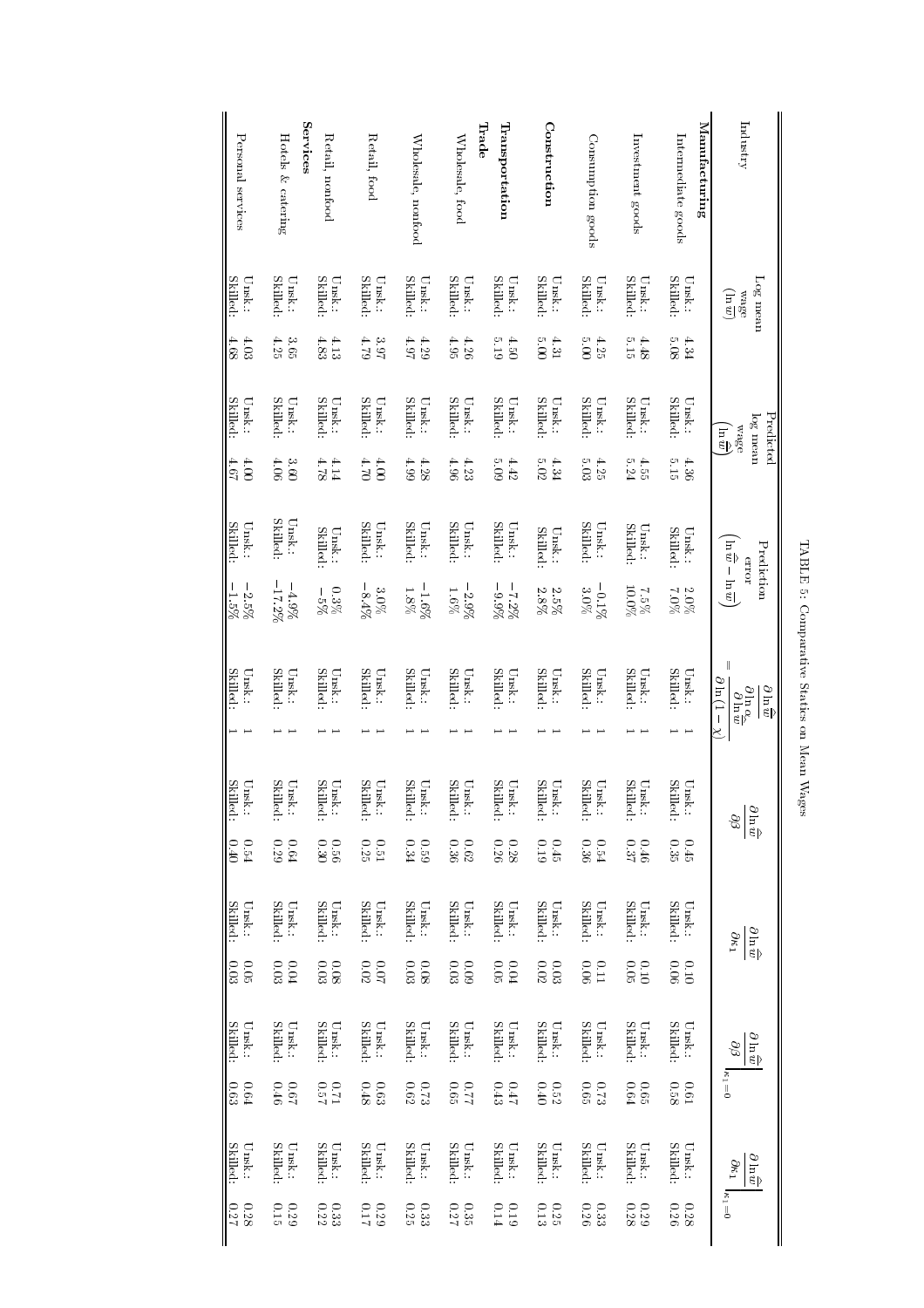| Note:<br>$T$ be term in parentheses is $100 \times$ the difference with the corresponding log mean wage in the Intermediate goods sector. | Personal services                                      | <b>Services</b><br>Hotels & catering                       | Retail, nonfood                              | Retail, food                           | Wholesale, nonfood           | Trade<br>Wholesale, food                            | Iransportation            | Construction                     | Consumption goods                                                      | Investment goods                                   | Manufacturing<br>Intermediate goods                            |                                                                 | Industry                                 |
|-------------------------------------------------------------------------------------------------------------------------------------------|--------------------------------------------------------|------------------------------------------------------------|----------------------------------------------|----------------------------------------|------------------------------|-----------------------------------------------------|---------------------------|----------------------------------|------------------------------------------------------------------------|----------------------------------------------------|----------------------------------------------------------------|-----------------------------------------------------------------|------------------------------------------|
|                                                                                                                                           | Skilled:<br>Unsk.:                                     | <b>Skilled:</b><br>Unsk.:                                  | <b>Skilled</b><br>Unsk.:                     | Skilled:<br>Unsk.:                     | Skilled:<br>Unsk.:           | <b>Skilled:</b><br>Unsk.:                           | Skilled:<br>Unsk.:        | Skilled:<br>Unsk.:               | <b>Skilled:</b><br>Unsk.:                                              | Skilled:<br>Unsk.:                                 | <b>Skilled:</b><br>$U$ nsk.:                                   |                                                                 |                                          |
|                                                                                                                                           | 4.67<br>$00^+$                                         | 90 <sup>+</sup><br>3.60                                    | 4.78<br>4.14                                 | $\frac{1}{2}$<br>$00^+$                | 4.99<br>4.28                 | 4.96<br>4.23                                        | <b>S.09</b><br>4.42       | 5.02<br>4.34                     | 5.03<br>4.25                                                           | 4.55<br>5.24                                       | $\frac{5.15}{15}$<br>4.36                                      | $\widehat{\widetilde{\mathbb{F}}}$                              |                                          |
|                                                                                                                                           | $\left(\frac{-35.7\%)}{-48.7\%}\right)$                | $-108.9%$<br>$-75.5\%$                                     | $-37.2\%$<br>$-22.2\%$                       | $-45.0\%$<br>$-35.7\%)$                | $-16.2%$<br>$(-8.1\%)$       | $\begin{array}{c} (-12.6\%) \ (78.8\%) \end{array}$ | $(-6.4\%)$<br>(6.49)      | $-12.8\%$<br>$(-1.9\%)$          | $-11.9\%$<br>$-11.0\%$                                                 | $\begin{array}{c} (88.8) \\ (88.8) \\ \end{array}$ | $\begin{pmatrix} \mathrm{ref.} \\ \mathrm{ref.} \end{pmatrix}$ |                                                                 | Predicted log mean wage                  |
|                                                                                                                                           | <b>Skilled:</b><br>Unsk.:                              | Skilled:<br>$\text{Unsk.}\hspace{-2pt}.$                   | <b>Skilled</b><br>Unsk.:                     | <b>Skilled:</b><br>Unsk.:              | Skilled:<br>$U$ nsk.:        | <b>Skilled:</b><br>$U$ nsk.:                        | Skilled:<br>Unsk.:        | Skilled:<br>$U$ nsk.:            | <b>Skilled</b><br>Unsk.:                                               | <b>Skilled</b><br>Unsk.:                           | Skilled:<br>$\text{Unsk.}\hspace{-2.0mm}\colon$                | R                                                               |                                          |
|                                                                                                                                           | $\frac{1}{2}0$<br>4.30                                 | 4.23<br>60 <sup>2</sup>                                    | $4.23$<br>5.11                               | $\frac{1}{2}$<br>$61+$                 | 803<br>4.23                  | 5.08<br>4.23                                        | <b>5.16</b><br>4.39       | 613<br>11 <sub>b</sub>           | 5.16<br>4.32                                                           | 5.09<br>4.39                                       |                                                                | $p = p_{ref}$<br>$=\alpha_{ref}$                                |                                          |
|                                                                                                                                           | $\begin{pmatrix} 2 & -5.7\% \ 0 & -14\% \end{pmatrix}$ | $\begin{array}{c} (6.076) \\ (6.07) \\ (6.07) \end{array}$ | $(-12.8\%)$<br>$(-4.7\%)$                    | $-16.2%$<br>$-4.1\%$                   | $-12.8\%$<br>(2512)          | $-12.8\%$<br>$(2612 -$                              | $(2.9%)$<br>(4.0%)        | $-18.7\%$<br>$(3.4\%)$           | $(0.97)$<br>(%7,8)                                                     | $\begin{pmatrix} 3.4\% \\ -6.5\% \end{pmatrix}$    | $\begin{pmatrix} \mathrm{ref.} \\ \mathrm{ref.} \end{pmatrix}$ |                                                                 |                                          |
|                                                                                                                                           | Skilled:<br>Unsk.:                                     | Skilled:<br>Unsk.:                                         | <b>Skilled:</b><br>Unsk.:                    | Skilled:<br>Unsk.:                     | <b>Skilled:</b><br>$U$ nsk.: | Skilled:<br>Unsk.:                                  | Skilled:<br>Unsk.:        | <b>Skilled:</b><br>Unsk.:        | Skilled:<br>Unsk.:                                                     | <b>Skilled:</b><br>Unsk.:                          | Skilled:<br>$_{\rm Unsk}$                                      |                                                                 |                                          |
|                                                                                                                                           | $01+$<br>4.80                                          | 4.12<br>3.78                                               | $4.83\,$<br>$4.28$                           | b2.5<br>4.15                           | 5.06<br>4.43                 | <b>PO'G</b><br>4.39                                 | 80'9<br>$4.43$            | 0.01<br>$\ddot{5}$               | 5.02<br>4.29                                                           | 5.30<br>4.52                                       |                                                                | $\varpi$<br>$\mathbf{v} = \beta_{ref}.$                         |                                          |
|                                                                                                                                           | $(-25.6\%)$<br>$(-35.6\%)$                             | $-103.6\%$<br>$-58.$<br>190                                | $\frac{(-7.7)}{32}$<br>.<br>2%)<br>82        | $\left(\frac{-20.4\%}{-41.6\%}\right)$ | $(-9.2\%)$<br>(2.19)         | $-11.3\%$<br>(3.1%)                                 | $\frac{(6.99)}{(7.15)}$   | $-14.$<br>(13.9%)<br>.<br>88     | $\overline{15}$<br>$\frac{1}{9}$<br>$\Im \mathscr{C}$<br>$\mathcal{S}$ | $(16.3\%)$<br>$(14.8\%)$                           | $(\text{ref.})$<br>Eef.                                        |                                                                 | Counter                                  |
|                                                                                                                                           | Skilled:<br>Unsk.:                                     | Skilled:<br>Unsk.:                                         | <b>Skilled</b><br>Unsk.:                     | Skilled:<br>Unsk.:                     | <b>Skilled:</b><br>Unsk.:    | <b>Skilled:</b><br>Unsk.:                           | <b>Skilled:</b><br>Unsk.: | Skilled:<br>$\text{Unsk.}\colon$ | Skilled:<br>$\text{Unsk.}:$                                            | <b>Skilled:</b><br>Unsk.:                          | Skilled:<br>$U$ nsk.:                                          |                                                                 | factual $\ln \overline{w}$ when $\ldots$ |
|                                                                                                                                           | 3.96<br>4.64                                           | 4.05<br>3.55                                               | $\frac{11}{11}$                              | 4.69<br>3.98                           | $4.97$<br>4.97               | 4.95<br>1.21                                        | 60 <sup>°</sup><br>$4.39$ | 5.02<br>4.30                     |                                                                        |                                                    |                                                                | $\kappa_1=\kappa_1,\mathit{ref}$                                |                                          |
|                                                                                                                                           | $-39.9\%$<br>$-51.0\%$                                 | $-110.3%$<br>$-80.7\%$                                     | $(-24.5\%)$                                  | $-46.4\%$<br>$-37.9\%$                 | $-18.0\%$<br>$-10.6\%$       | $\begin{pmatrix} -15.1\% \ -20.6\% \end{pmatrix}$   | $-5.9\%$<br>$(3.0\%)$     | $-13.0\%$<br>$-5.9\%$            |                                                                        |                                                    | $\begin{pmatrix} \mathrm{ref.} \\ \mathrm{ref.} \end{pmatrix}$ |                                                                 |                                          |
|                                                                                                                                           | Skilled:<br>$U$ nsk.:                                  | Skilled:<br>Unsk.:                                         | <b>Skilled:</b><br>Unsk.:                    | Skilled:<br>Unsk.:                     | Skilled:<br>Unsk.:           | <b>Skilled:</b><br>Unsk.:                           | Skilled:<br>Unsk.:        | Skilled:<br>Unsk.:               | <b>Skilled</b><br>$\text{Unsk.}\colon$                                 | <b>Skilled:</b><br>Unsk.:                          | Skilled:<br>Unsk.:                                             |                                                                 |                                          |
|                                                                                                                                           | 0.16<br>4.39                                           | 4.39<br>5.16                                               | 5.16<br>4.37                                 | 5.16<br>4.37                           | 5.16<br>4.37                 | 5.16<br>4.37                                        | 5.15<br>4.39              | 5.16<br>4.39                     | $5.03\,$<br>4.25                                                       | 5.24<br>4.55                                       |                                                                | $p = p_{ref}$<br>$\alpha=\alpha_{ref}$<br>$\beta = \beta_{ref}$ |                                          |
|                                                                                                                                           | $\begin{pmatrix} 3.2\% \ 0.8\% \end{pmatrix}$          | $\begin{pmatrix} 3.3\% \\ 0.8\% \end{pmatrix}$             | $\begin{pmatrix} 0.39 \\ 0.89 \end{pmatrix}$ | $(1.3\%)$                              | $(0.8\%)$<br>(%8°T)          | $\begin{pmatrix} 0.39 \\ 0.89 \end{pmatrix}$        | $(%9.0 -$<br>$(3.5\%)$    | (644)<br>(2.9%)                  | $\begin{array}{c}\n(8) \\ (8) \\ (8)\n\end{array}$                     | $\widetilde{\mathcal{S}}_{\mathcal{S}}^{(8)}$      | $(\text{ref.})$                                                |                                                                 |                                          |

TABLE 6: Interindustry wage differentials — Counterfactual Analysis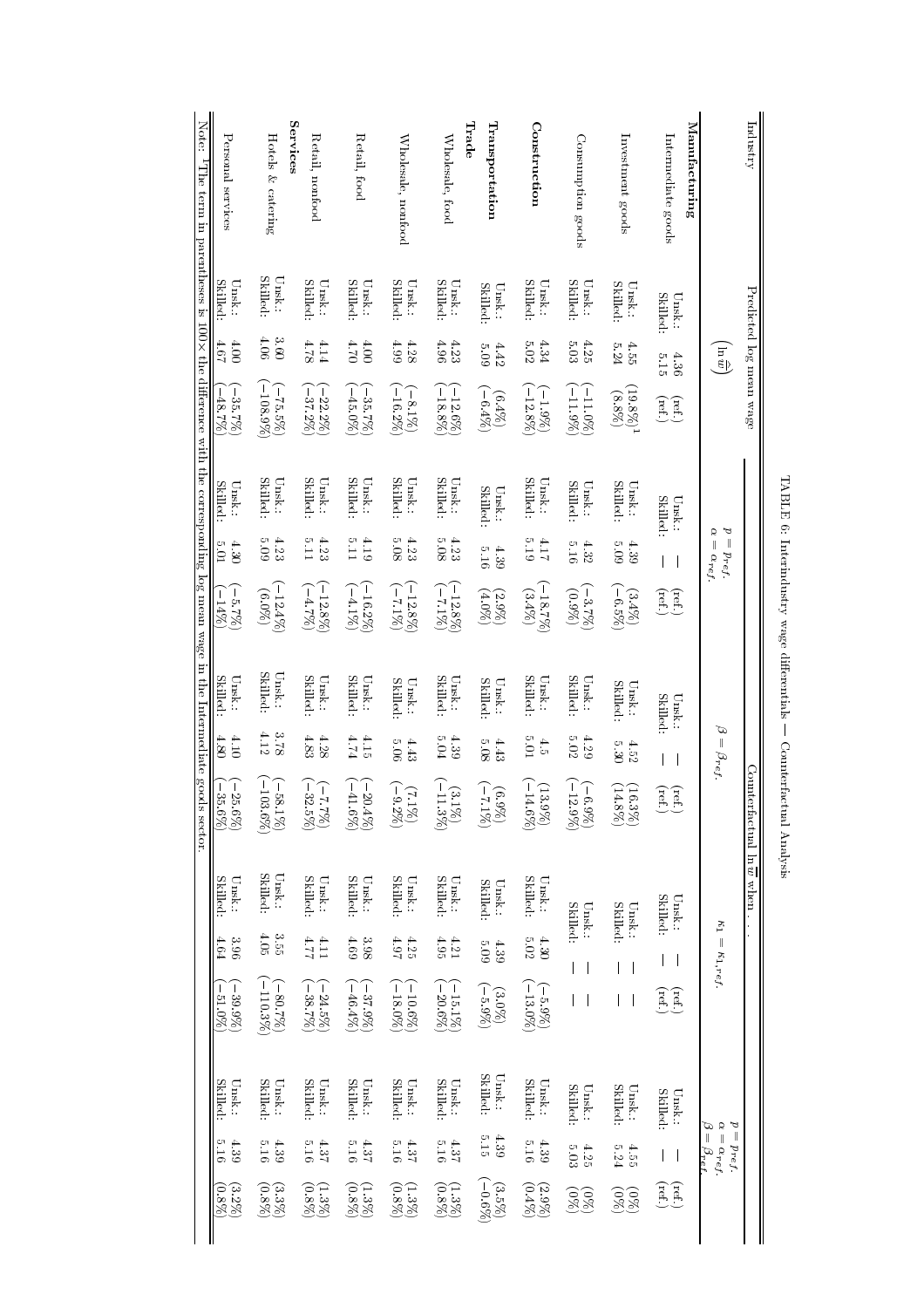| Note:<br><sup>1</sup> The term in parentheses is 100× the difference with the corresponding skilled log mean wage. | Personal services         | Hotels & catering                        | Services<br>Retail, nonfood                | Retail, food                    | Wholesale, nonfood              | Wholesale, food                | Trade<br>Transportation        | Construction                                         | Consumption goods                                    | Investment goods                                     | Manufacturing<br>Intermediate goods |                                                                         | Industry                                                  |
|--------------------------------------------------------------------------------------------------------------------|---------------------------|------------------------------------------|--------------------------------------------|---------------------------------|---------------------------------|--------------------------------|--------------------------------|------------------------------------------------------|------------------------------------------------------|------------------------------------------------------|-------------------------------------|-------------------------------------------------------------------------|-----------------------------------------------------------|
|                                                                                                                    | Skilled:<br>$\text{Unsk}$ | Skilled:<br>Unsk.:                       | <b>Skilled</b><br>Unsk.:                   | <b>Skilled</b><br>$\text{Unsk}$ | <b>Skilled</b><br>$\text{Unsk}$ | <b>Skilled</b><br>Unsk.:       | <b>Skilled</b><br>Unsk.:       | Skilled:<br>$\text{Unsk}$                            | Skilled:<br>Unsk.:                                   | <b>Skilled</b><br>$\text{Unsk.}:$                    | Skilled:<br>Unsk.:                  |                                                                         |                                                           |
|                                                                                                                    | 19.5<br>4.00              | 4.06<br>9.60                             | 4.78<br>1.14                               | 1.70<br>00 <sup>†</sup>         | 4.99<br>4.28                    | 4.96<br>4.23                   | 5.09<br>4.42                   | 5.02<br>4.34                                         | 5.03<br>4.25                                         | 5.24<br>4.55                                         | 5.15<br>4.36                        | $\overline{\overline{\mathbb{S}}}$                                      |                                                           |
|                                                                                                                    | $(2619 -$<br>(ref.)       | $\left(\frac{-46\%}{\text{ref.}}\right)$ | $\left( \frac{-64\%}{\text{ref.}} \right)$ | $(-70\%)$                       | $\frac{(-71\%)}{(\text{ref.)}}$ | $\frac{(73\%)}{(\text{ref.)}}$ | $(9619 - )$<br>$(\text{ref.})$ | $\begin{pmatrix} -68\% \\ \text{ref.} \end{pmatrix}$ | $\begin{pmatrix} -68\% \\ \text{ref.} \end{pmatrix}$ | $\begin{pmatrix} -69\% \\ \text{ref.} \end{pmatrix}$ | $\frac{(779\%)^1}{(\text{ref.)}}$   |                                                                         | Predicted log mean wage                                   |
|                                                                                                                    | 4.54                      | 3.88                                     | 4.57                                       | 4.50                            | 92.7                            | E1                             | 10 <sub>3</sub>                | 17.F                                                 | 4.78                                                 | 813                                                  | $1.97$                              | $\alpha_u$                                                              |                                                           |
|                                                                                                                    | $(-13%)$                  | $(-18%)$                                 | $(-21%)$                                   | $(-20%)$                        | $(-23%)$                        | $(-22%)$                       | $(-8%)$                        | $(-25%)$                                             | $(-25\%)$                                            | $(969 - )$                                           | $(-18\%)$                           | $\mathbf{I}$<br>$\alpha_s$                                              |                                                           |
|                                                                                                                    | 4.02                      | $67.3$                                   | 4.31                                       | 4.18                            | 4.43                            | 4.39                           | 4.49                           | 4.58                                                 | 4.41                                                 | 4.55                                                 | 4.46                                | $\beta_n$                                                               |                                                           |
|                                                                                                                    | $(-65\%)$                 | $(-27%)$                                 | $(-47%)$                                   | $(-52%)$                        | $(-56\%)$                       | $(-57%)$                       | $(2609 - )$                    | (267)                                                | $(-62%)$                                             | $(9669-)$                                            | $(2689-)$                           | $\begin{array}{c} \hline \end{array}$<br>$\beta_s$                      | Counterfactual unskilled $\ln \overline{w}$ when $\ldots$ |
|                                                                                                                    | 4.02                      | 3.63                                     | 4.20                                       | $4.06$                          | 4.34                            | 4.30                           | 1.41                           | 4.35                                                 | 4.29                                                 | 4.59                                                 | 4.39                                | $\kappa_{1,u}$                                                          |                                                           |
|                                                                                                                    | $(9629-)$                 | $(-43%)$                                 | $( -58\%)$                                 | (549)                           | (968)                           | $(9699-)$                      | $(2689-)$                      | $(2629-)$                                            | $(26b2 - )$                                          | (288)                                                | $(2682 -$                           | $\frac{1}{2}$<br>$\kappa_{1,s}$                                         |                                                           |
|                                                                                                                    | 4.56                      | $10\,$                                   | 4.75                                       | 4.69                            | $4.92\,$                        | 06.4                           | <b>8.09</b>                    | $5.02\,$                                             | $60\,7$                                              | $21.7\,$                                             | $\rm 70.7$                          |                                                                         |                                                           |
|                                                                                                                    | $(2601 - )$               | $(261)$                                  | $(-3\%)$                                   | $(-1\%)$                        | $(962-)$                        | $(969-)$                       | $\left( \%\otimes\right)$      | $(261 - )$                                           | $(-2%)$                                              | $(962 - )$                                           | $(-8\%)$                            | $\begin{array}{l} \alpha_u = \alpha_s \\ \beta_u = \beta_s \end{array}$ |                                                           |

| ۱<br>i<br> <br>       |
|-----------------------|
| ì<br>ļ<br>I<br>ı<br>l |
| ׇ֘֝֕֡                 |
|                       |
| J<br>O<br>j<br>J<br>ı |
| ļ<br>í<br>۱           |